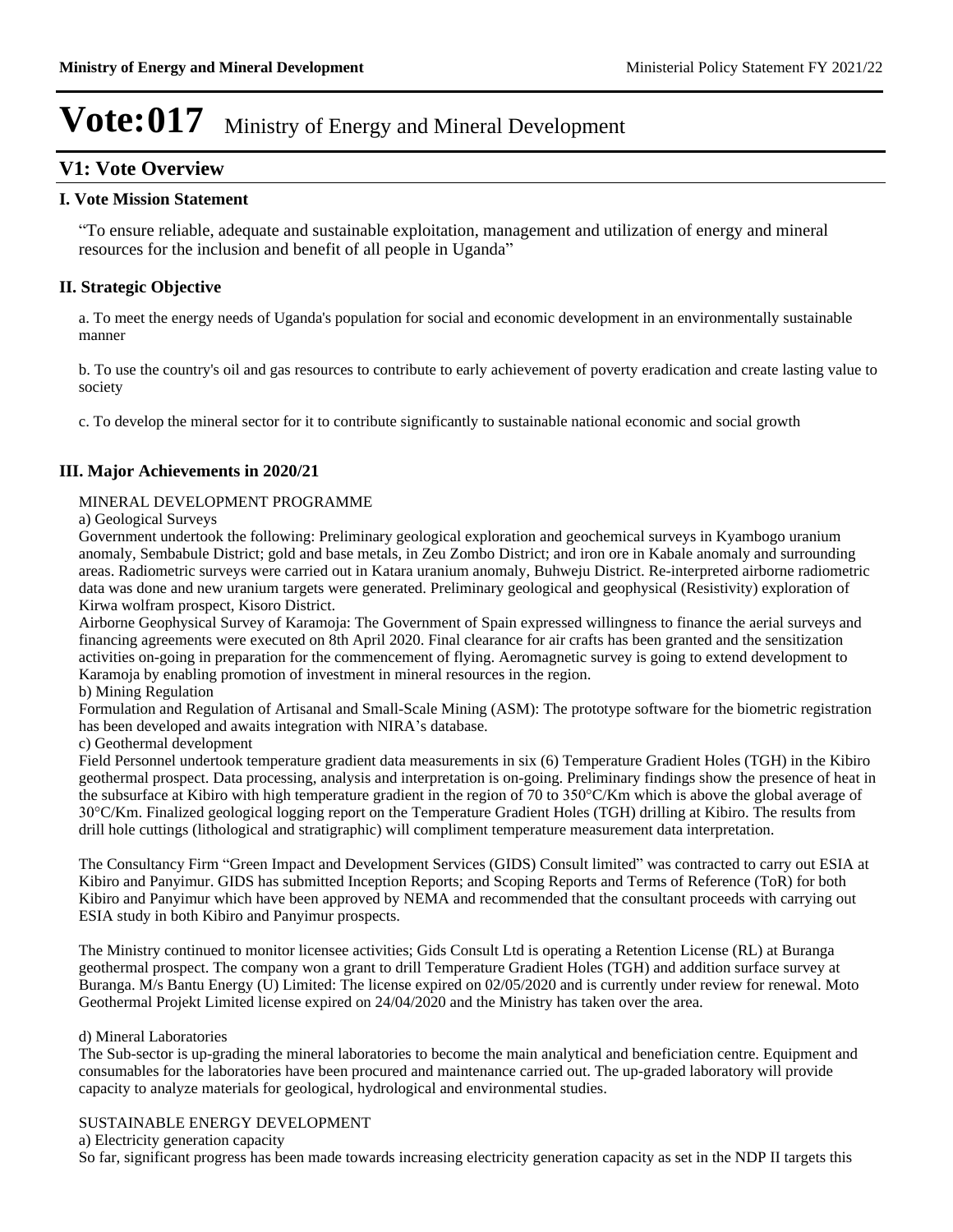included generation plants under GET FiT programme with the commissioning of Sindila, Siti 2, Kyambura and Ndugutu which led to an additional 35?MW in installed capacity and an estimated annual generation of 162?GWh on the grid. Karuma HPP (600MW) Overall project progress now stood at 98% with operations to commence in 2021.

#### C) Electricity Transmission and Distribution

The transmission network grew by 13% to the current footprint of 2,989Kms which is a result of completion of; Kawanda-Kapeeka  $132kV$  52km T-line, Opuyo – Lira section of the Tororo – Lira T-line.

The following transmission lines are at various stages of implementation: Tororo-Opuyo-Lira 132kV 91% complete; Bujagali-Tororo-Lessos 220kV 77% complete; Karuma -Kawanda 400kV - 95% complete; Karuma-Lira 132kV - 70% complete; Karuma – Olwiyo 132kV - 93% complete; Bujagali 220kV bays - 42% complete; Electrification of Industrial Parks (Namanve South-98%, Luzira-98%, Iganga -100% and Mukono-100%, Namanve South-Luzira - 10%, Namanve North-Namanve South -78%, Mukono T-off - 100%, Iganga T-off - 100%); Mutundwe – Entebbe 132kV – 46%; Opuyo substations upgrade – 93%; Opuyo – Moroto 132kV – 74.7%. RAP at several transmission line projects is also progressing well and the Minustry has continued to monitor and ensure that the exercise is carried out with regard to Gender and Equity concerns.

The national distribution network expanded to 2,550Km of Medium Voltage lines and 2,596Km of Low Voltage Lines. d) Other Renewable Sources and Biomass Management

Solar electricity systems in schools: Installed solar lighting systems in four institutions in Bulambuli District.

Construction of six solar Mini Grids: The Ministry has supervised the construction of six solar mini grids (Kasenyi 39KW, kashaka 29.5KW, Kazinga 29.5KW, Kihuramu 19.5KW, Kisebere 19.5 KW, and Kisenyi 34.12KW) in Kasese and Rubirinzi districts which are completed.

### SUSTAINABLE DEVELOPMENT OF PETROLEUM RESOURCES

a) Exploration, Development and Production

So far in FY 20221/22, 60 line- km of geophysical data was acquired plus geological and geochemical mapping of 300sq. km in Kadam-Moroto basin.

Reviewed the updated Petroleum Reservoir Report for Kingfisher Development Area submitted by China National Offshore Oil Corporation (CNOOC).

Four (4) out of the six (6) companies that applied in the 2nd licensing round in the Prequalification stage were qualified and issued with the required bidding documents.

Effective 15th February 2021, the 4 Companies that qualified in the 2nd Licensing round commenced evaluation of the blocks and conclusion of the licensing process is expected in December 2021.

#### b) Midstream Petroleum

The Front-End Engineering Design (FEED) for the Refinery is 75% complete and ESIA also commenced in March 2020 and is expected to last 18 months.

The Host Government Agreements for the EACOP pipeline were initialed by the different Heads of State in September 2020. Environment Social Impact Assessment (ESIA) for EACOP was completed and submitted to NEMA for approval. In addition, Hoima International Airport was at 48% completion by the reporting period.

c) Downstream Petroleum

The petroleum products imports totals for this period were at 1,135,027,381 and an average monthly local pump prices per litre were UGX 3,667 and 3,505 for petrol and diesel respectively.

The inception report for LPG awareness and communication strategy has been submitted to the Ministry. The contract for supply of LPG cylinder kit for awareness promotion procurement concluded and is to be undertaken by m/s Burhani Engineering Company. Enforcement activities so far indicate 98.8% compliancy with fuel marker specifications.

d) Petroleum Infrastructure

Construction works of new office building and Data Repository centre stands at 90%.

#### INSTITUTIONAL CO-ORDINATION

Energy Efficiency and Conservation Bill: The Final Draft Bill was submitted to Cabinet Secretariat for approval. Geothermal Policy of Uganda: A Regulatory Impact Assessment (RIA) was completed and the Final Draft Policy is ready for submission to Cabinet Secretariat for approval.

The Petroleum (Refining, Conversion, Transmission and Midstream Storage) (Amendment) Regulations, 2020 was gazetted. The Mining Bill: A draft is in place and has been submitted to Cabinet. The Bill provides for the regulatory gaps in the current law and takes cognizance of gender, child labor, and environment related issues in the subsector

The Electricity amendment Bill: A draft has been put in place with clearance got from Ministry of Public Service and Cabinet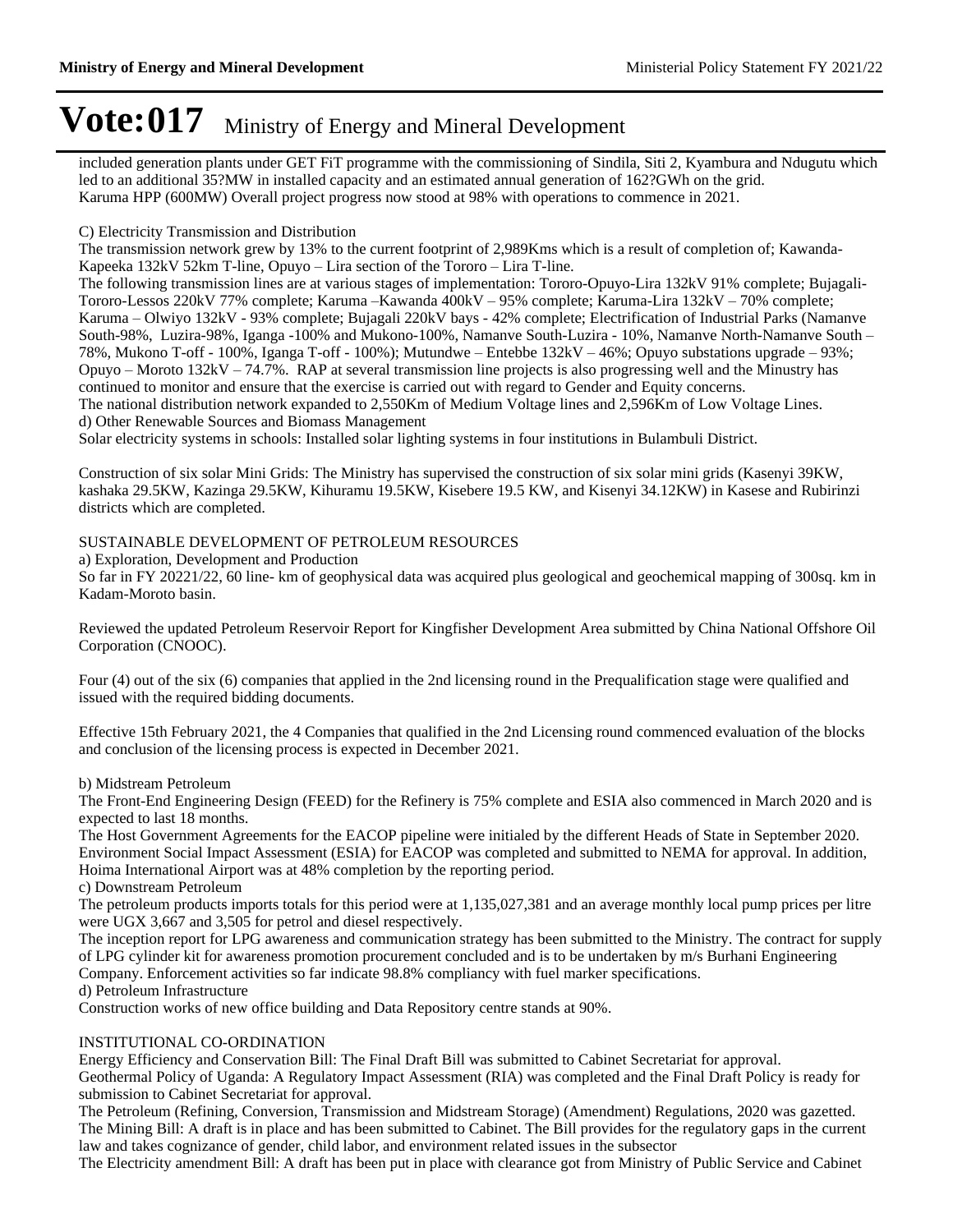#### secretariat

Biofuels Regulations Development: The Ministry developed Draft Biofuel General Regulations (2020) to enable blending of biofuels (ethanol and biodiesel) with petroleum products (petrol and diesel) respectively by up to 5%

The Draft Geothermal Policy 2020: The Cabinet secretariat has agreed with the Ministry to incorporate the draft Geothermal Policy 2020 into the Draft National Energy Policy 2020 which is before Cabinet for approval.

Consultant for development of a Gender Policy has been procured and iscurrently undertaking a situation analysis.

#### **IV. Medium Term Plans**

Over the medium term, the sector will continue to implement the following priority areas:

i. Increase electricity generation capacity and expansion of the transmission and distribution networks to load centers and rural towns;

ii. Increase access to modern energy services through rural electrification and renewable energy development especially to rural areas;

iii Continue to promote sustainable use of biomass resources by encouraging tree planting and promotion of more efficient stoves for better respiratory health of women and girl-children.

iv. Promote and monitor petroleum exploration and development in order to increase the reserve base and ensure equitable use and benefit of revenues from petroleum resources;

iv. Develop petroleum refining, pipeline transportation, and bulk storage infrastructure.

v. Streamline petroleum supply and distribution;

vi. Promote and regulate mineral exploration, development, production and value addition; and; manage pertinent issues in the subsector that affect children, women and under paid miners

vii.Inspect and regulate exploration and mining operations with regard to Gender and Equity and Environment concerns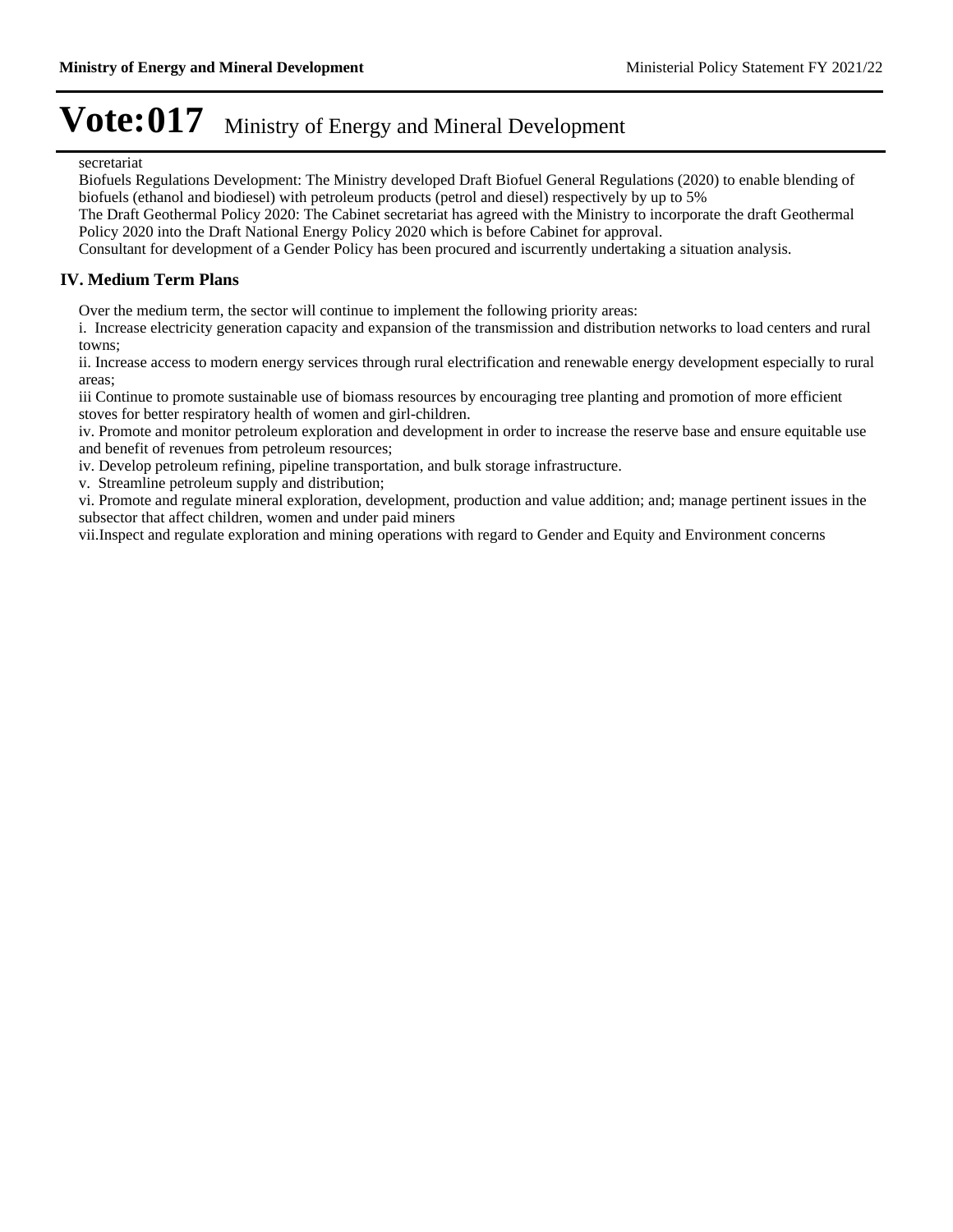### **V. Snapshot Of Medium Term Budget Allocations**

**Table 5.1: Overview of Vote Expenditures (UShs Billion)**

|                  |                                                      |                    |               | 2020/21                                   |         |           | <b>MTEF Budget Projections</b> |           |         |
|------------------|------------------------------------------------------|--------------------|---------------|-------------------------------------------|---------|-----------|--------------------------------|-----------|---------|
|                  |                                                      | 2019/20<br>Outturn | <b>Budget</b> | <b>Approved Expenditure</b><br>by End Dec | 2021/22 | 2022/23   | 2023/24                        | 2024/25   | 2025/26 |
| <b>Recurrent</b> | Wage                                                 | 5.029              | 6.225         | 2.628                                     | 6.225   | 6.536     | 6.536                          | 6.536     | 6.536   |
|                  | Non Wage                                             | 40.949             | 70.358        | 39.475                                    | 48.785  | 48.785    | 48.785                         | 48.785    | 48.785  |
| Devt.            | GoU                                                  | 277.169            | 293.779       | 148.615                                   | 282.249 | 282.249   | 282.249                        | 282.249   | 282.249 |
|                  | Ext. Fin.                                            | 654.365            | 1,457.448     | 142.776                                   | 403.525 | 1,430.492 | 1,789.596                      | 786.477   | 164.216 |
|                  | <b>GoU</b> Total                                     | 323.147            | 370.361       | 190.718                                   | 337.258 | 337.569   | 337.569                        | 337.569   | 337.569 |
|                  | <b>Total GoU+Ext Fin (MTEF)</b>                      | 977.512            | 1,827.810     | 333.494                                   | 740.783 | 1,768.061 | 2,127.165                      | 1,124.046 | 501.786 |
|                  | Arrears                                              | 0.427              | 1.183         | 0.069                                     | 1.938   | 0.000     | 0.000                          | 0.000     | 0.000   |
|                  | <b>Total Budget</b>                                  | 977.938            | 1,828.993     | 333.563                                   | 742.721 | 1,768.061 | 2,127.165                      | 1,124.046 | 501.786 |
|                  | <b>A.I.A Total</b>                                   | 0.000              | 0.000         | 0.000                                     | 0.000   | 0.000     | 0.000                          | 0.000     | 0.000   |
|                  | <b>Grand Total</b>                                   | 977.938            | 1,828.993     | 333.563                                   | 742.721 | 1,768.061 | 2,127.165                      | 1,124.046 | 501.786 |
|                  | <b>Total Vote Budget</b><br><b>Excluding Arrears</b> | 977.512            | 1,827.810     | 333.494                                   | 740.783 | 1,768.061 | 2,127.165                      | 1,124.046 | 501.786 |

#### **Table 5.2: Budget Allocation by Programme (UShs Billion)**

|                                                | 2021/22 Draft Estimates |          |              |  |  |  |
|------------------------------------------------|-------------------------|----------|--------------|--|--|--|
| <b>Billion Uganda Shillings</b>                | GoU                     | Ext. Fin | <b>Total</b> |  |  |  |
| Sustainable Development of Petroleum Resources | 53,340                  | 0.000    | 53.340       |  |  |  |
| Sustainable Energy Development                 | 255,248                 | 383.215  | 638.463      |  |  |  |
| <b>Mineral Development</b>                     | 28.670                  | 20.310   | 48.980       |  |  |  |
| <b>Grand Total:</b>                            | 339.196                 | 403.525  | 742.721      |  |  |  |
| <b>Total excluding Arrears</b>                 | 337,258                 | 403.525  | 740.783      |  |  |  |

### **VI. Budget By Economic Clasification**

**Table V6.1 2020/21 and 2021/22 Budget Allocations by Item**

|                                       | 2020/21 Approved Budget |          |            |              |        | 2021/22 Draft Estimates |              |  |
|---------------------------------------|-------------------------|----------|------------|--------------|--------|-------------------------|--------------|--|
| Billion Uganda Shillings              | GoU                     | Ext. Fin | <b>AIA</b> | <b>Total</b> | GoU    | Ext. Fin                | <b>Total</b> |  |
| <b>Output Class: Outputs Provided</b> | 78.001                  | 56.330   | 0.000      | 134.331      | 73.495 | 25,810                  | 99.305       |  |
| 211 Wages and Salaries                | 18.337                  | 0.370    | 0.000      | 18.707       | 16.612 | 0.400                   | 17.012       |  |
| 212 Social Contributions              | 1.535                   | 0.000    | 0.000      | 1.535        | 1.202  | 0.000                   | 1.202        |  |
| 213 Other Employee Costs              | 1.217                   | 0.000    | 0.000      | 1.217        | 0.205  | 0.000                   | 0.205        |  |
| 221 General Expenses                  | 15.991                  | 2.515    | 0.000      | 18.506       | 13.160 | 0.920                   | 14.080       |  |
| 222 Communications                    | 0.583                   | 0.000    | 0.000      | 0.583        | 0.620  | 0.000                   | 0.620        |  |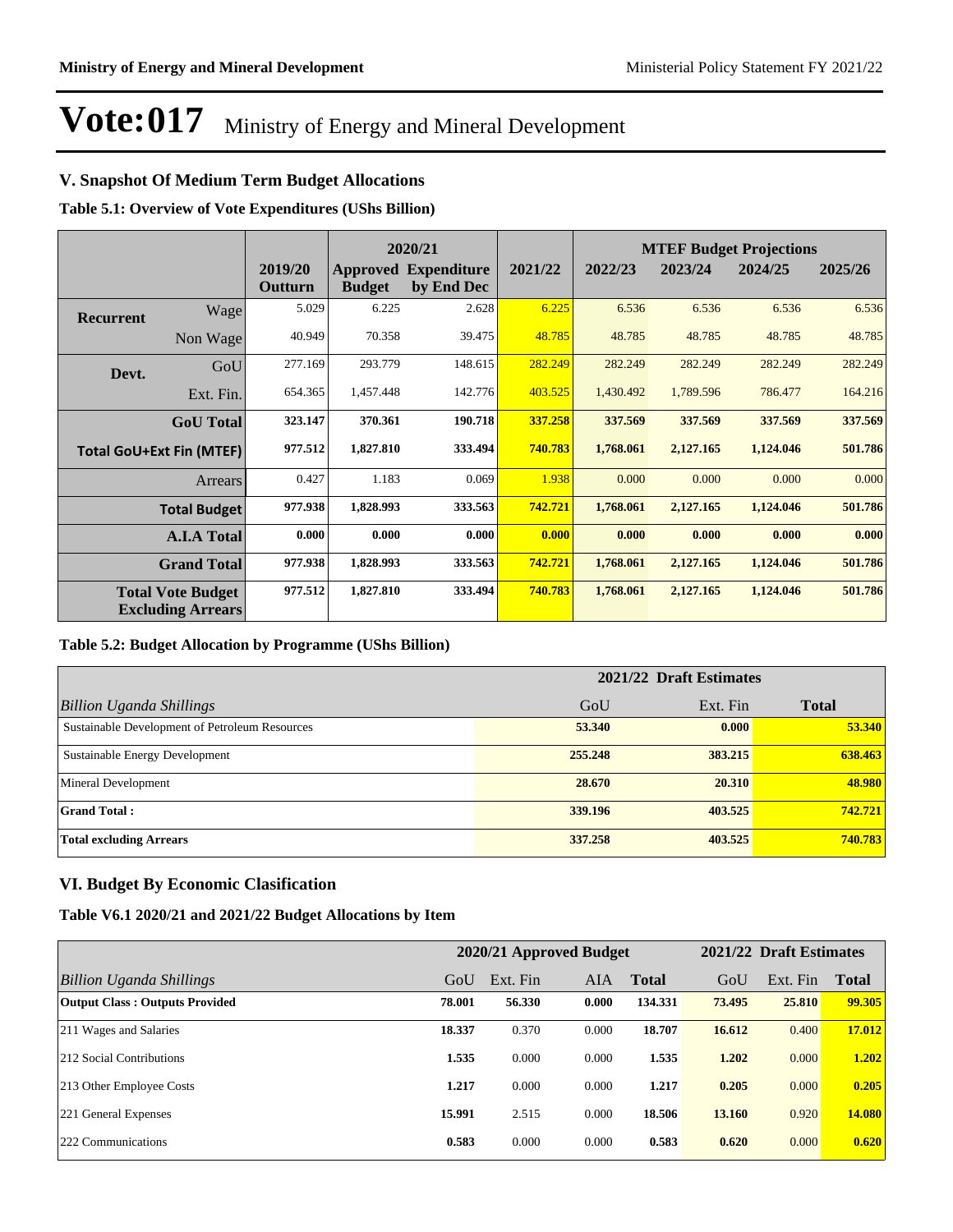| 223 Utility and Property Expenses         | 1.502   | 0.000     | 0.000 | 1.502     | 1.289   | 0.000   | 1.289   |
|-------------------------------------------|---------|-----------|-------|-----------|---------|---------|---------|
| 224 Supplies and Services                 | 0.502   | 0.000     | 0.000 | 0.502     | 0.529   | 0.000   | 0.529   |
| 225 Professional Services                 | 16.078  | 31.330    | 0.000 | 47.408    | 11.996  | 24.310  | 36.306  |
| 227 Travel and Transport                  | 18.397  | 9.415     | 0.000 | 27.812    | 15.769  | 0.180   | 15.949  |
| 228 Maintenance                           | 3.303   | 12.700    | 0.000 | 16.004    | 3.851   | 0.000   | 3.851   |
| 281 Property expenses other than interest | 0.537   | 0.000     | 0.000 | 0.537     | 8.262   | 0.000   | 8.262   |
| 282 Miscellaneous Other Expenses          | 0.020   | 0.000     | 0.000 | 0.020     | 0.000   | 0.000   | 0.000   |
| <b>Output Class: Outputs Funded</b>       | 106.929 | 114.990   | 0.000 | 221.919   | 96.485  | 15.390  | 111.875 |
| 262 To international organisations        | 0.461   | 0.000     | 0.000 | 0.461     | 0.425   | 0.000   | 0.425   |
| 263 To other general government units     | 101.969 | 114.990   | 0.000 | 216.959   | 96.060  | 15.390  | 111.450 |
| 291 Tax Refunds                           | 4.500   | 0.000     | 0.000 | 4.500     | 0.000   | 0.000   | 0.000   |
| <b>Output Class: Capital Purchases</b>    | 185.431 | 1,286.128 | 0.000 | 1,471.559 | 167.279 | 362.325 | 529.604 |
| 281 Property expenses other than interest | 22.438  | 14.950    | 0.000 | 37.388    | 33.882  | 49.990  | 83.872  |
| 311 NON-PRODUCED ASSETS                   | 118.407 | 0.000     | 0.000 | 118.407   | 76.910  | 0.000   | 76.910  |
| 312 FIXED ASSETS                          | 44.386  | 1,271.178 | 0.000 | 1,315.564 | 56.487  | 312.335 | 368.822 |
| 314 INVENTORIES (STOCKS AND STORES)       | 0.200   | 0.000     | 0.000 | 0.200     | 0.000   | 0.000   | 0.000   |
| <b>Output Class: Arrears</b>              | 1.183   | 0.000     | 0.000 | 1.183     | 1.938   | 0.000   | 1.938   |
| 321 DOMESTIC                              | 1.183   | 0.000     | 0.000 | 1.183     | 1.938   | 0.000   | 1.938   |
| <b>Grand Total:</b>                       | 371.545 | 1,457.448 | 0.000 | 1,828.993 | 339.196 | 403.525 | 742.721 |
| <b>Total excluding Arrears</b>            | 370.361 | 1,457.448 | 0.000 | 1,827.810 | 337.258 | 403.525 | 740.783 |

### VII. Budget By Sub-Subprogramme, Department And Project

**Table V7.1: Past Expenditure Outturns and Medium Term Projections by Sub-SubProgramme,Department and Project**

| Billion Uganda shillings                                         | FY 2020/21                   |                           |                                   |                                             | <b>Medium Term Projections</b> |           |         |         |
|------------------------------------------------------------------|------------------------------|---------------------------|-----------------------------------|---------------------------------------------|--------------------------------|-----------|---------|---------|
|                                                                  | <b>FY 2019/20</b><br>Outturn | Approved<br><b>Budget</b> | <b>Spent By</b><br><b>End Dec</b> | 2021-22<br><b>Proposed</b><br><b>Budget</b> | 2022-23                        | 2023-24   | 2024-25 | 2025-26 |
| 01 Energy Planning, Management &<br><b>Infrastructure Dev't</b>  | 270.716                      | 652.950                   | 190.252                           | 396.895                                     | 1,497.472                      | 1,933.006 | 929.887 | 307.626 |
| 03 Energy Resources Directorate                                  | 0.573                        | 0.404                     | 0.097                             | 1.600                                       | 1.600                          | 1.600     | 1.600   | 1.600   |
| 09 Renewable Energy Department                                   | 0.229                        | 1.011                     | 0.352                             | 1.010                                       | 1.010                          | 1.010     | 1.010   | 1.010   |
| 10 Energy Efficiency and conservation<br>Department              | 0.274                        | 0.910                     | 0.198                             | 1.910                                       | 1.910                          | 1.910     | 1.910   | 1.910   |
| 1023 Promotion of Renewable Energy &<br><b>Energy Efficiency</b> | 2.101                        | 0.000                     | 0.000                             | 0.000                                       | 0.000                          | 0.000     | 0.000   | 0.000   |
| 11 Electrical Power Department                                   | 24.714                       | 38.336                    | 31.758                            | 15.550                                      | 15.550                         | 15.550    | 15.550  | 15.550  |
| 1137 Mbarara-Nkenda/Tororo-<br>LiraTransmission Lines            | 21.950                       | 0.000                     | 0.000                             | 0.000                                       | 0.000                          | 0.000     | 0.000   | 0.000   |
| 1221 Opuyo Moroto Interconnection Project                        | 53.081                       | 21.190                    | 19.700                            | 1.500                                       | 0.000                          | 0.000     | 0.000   | 0.000   |
| 1222 Electrification of Industrial Parks<br>Project              | 47.940                       | 0.000                     | 0.000                             | 0.000                                       | 0.000                          | 0.000     | 0.000   | 0.000   |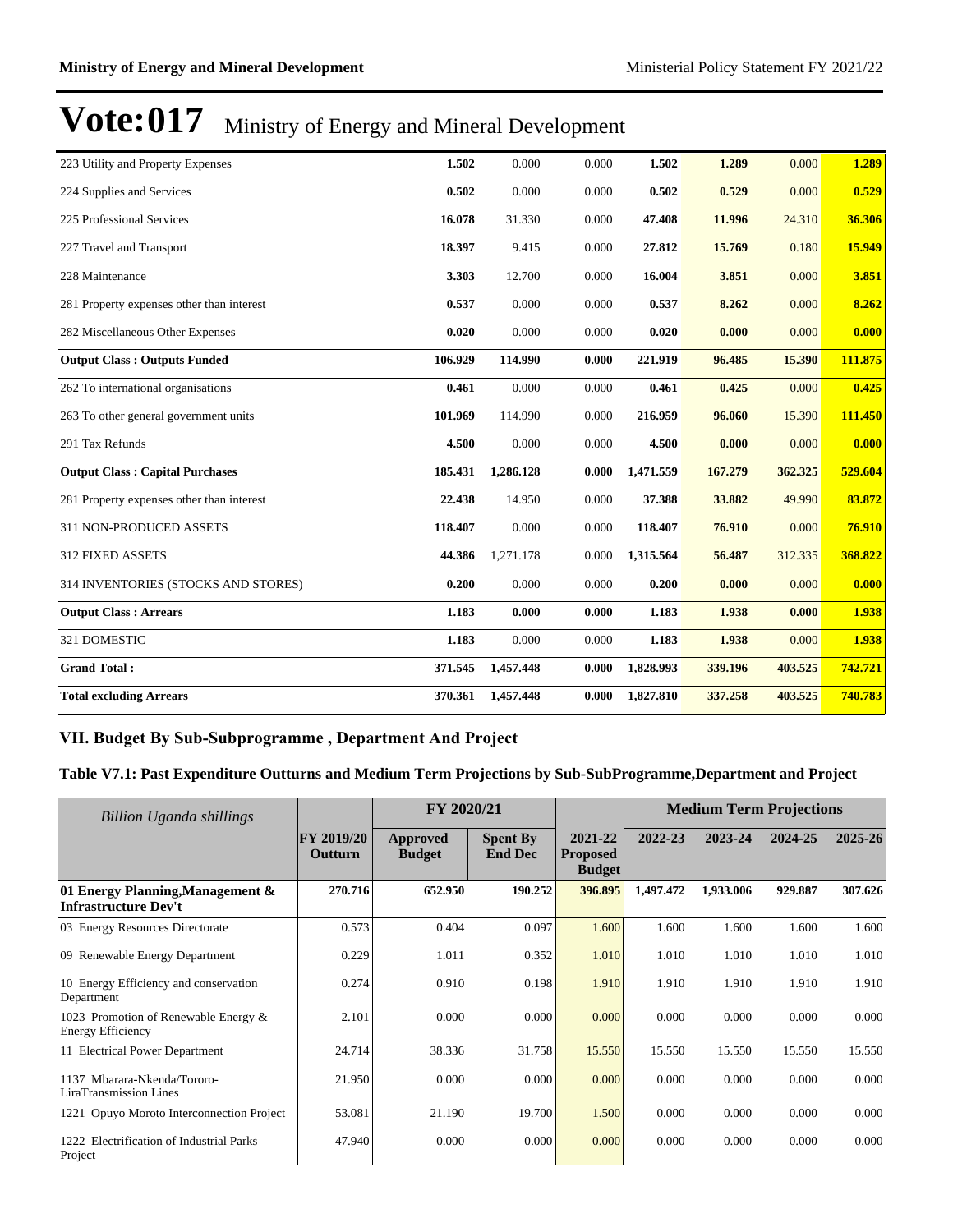| 1259 Kampala-Entebbe Expansion Project                                                                                                         | 14.176  | 22.110  | 7.239   | 14.290  | 28.910    | 0.000     | 0.000   | 0.000   |
|------------------------------------------------------------------------------------------------------------------------------------------------|---------|---------|---------|---------|-----------|-----------|---------|---------|
| 1387 2*220KV Kawanda Line Bays at<br>Bujagali 220/132/33KV Substation                                                                          | 2.664   | 0.000   | 0.000   | 0.000   | 0.000     | 0.000     | 0.000   | 0.000   |
| 1388 Mbale-Bulambuli (Atari) 132KV<br>transmission line and Associated Substation                                                              | 1.500   | 2.920   | 0.600   | 13.030  | 44.480    | 70.806    | 0.000   | 0.000   |
| 1390 Network Manager System<br>(SCADA/EMS) upgrade at the National<br>Control Center and Installation of an<br><b>Emergency Control Center</b> | 0.072   | 0.000   | 0.000   | 0.000   | 0.000     | 0.000     | 0.000   | 0.000   |
| 1391 Lira-Gulu-Agago 132KV transmission<br>project                                                                                             | 10.409  | 41.442  | 1.500   | 32.070  | 51.872    | 14.310    | 2.940   | 2.940   |
| 1407 Nuclear Power Infrastructure<br>Development Project                                                                                       | 1.034   | 0.000   | 0.000   | 0.000   | 0.000     | 0.000     | 0.000   | 0.000   |
| 1409 Mirama - Kabale 132kv Transmission<br>Project                                                                                             | 21.677  | 15.000  | 9.000   | 20.660  | 18.450    | 2.470     | 4.550   | 4.550   |
| 1426 Grid Expansion and Reinforcement<br>Project -Lira, Gulu, Nebbi to Arua<br><b>Transmission Line</b>                                        | 12.295  | 64.783  | 44.547  | 17.890  | 51.940    | 146.540   | 203.597 | 171.446 |
| 1428 Energy for Rural Transformation (ERT)<br>Phase III                                                                                        | 15.212  | 36.067  | 9.319   | 68.560  | 21.670    | 21.670    | 21.670  | 21.670  |
| 1429 ORIO Mini Hydro Power and Rural<br><b>Electrification Project</b>                                                                         | 8.000   | 10.000  | 9.172   | 8.000   | 0.000     | 0.000     | 0.000   | 0.000   |
| 1492 Kampala Metropolitan Transmission<br><b>System Improvement Project</b>                                                                    | 11.219  | 30.307  | 18.061  | 86.670  | 100.440   | 36.590    | 200.970 | 21.200  |
| 1497 Masaka-Mbarara Grid Expansion Line                                                                                                        | 21.597  | 172.780 | 18.000  | 28.720  | 89.820    | 30.000    | 30.000  | 30.000  |
| 1654 Power Supply to industrial parks and<br>Power Transmission Line Extension                                                                 | 0.000   | 156.850 | 20.000  | 69.800  | 1,009.660 | 1,571.780 | 430.340 | 20.000  |
| 1655 Kikagati Nsongezi Transmission Line                                                                                                       | 0.000   | 35.540  | 0.334   | 12.335  | 56.860    | 15.470    | 12.450  | 12.450  |
| 20 Nuclear Energy Department                                                                                                                   | 0.000   | 3.300   | 0.376   |         |           |           |         |         |
|                                                                                                                                                |         |         |         | 3.300   | 3.300     | 3.300     | 3.300   | 3.300   |
| 02 Large Hydro power infrastructure                                                                                                            | 617.672 | 997.461 | 102.017 | 190.470 | 119.560   | 60.740    | 60.740  | 60.740  |
| 1143 Isimba HPP                                                                                                                                | 33.586  | 183.971 | 10.726  | 129.270 | 16.930    | 16.930    | 16.930  | 16.930  |
| 1183 Karuma Hydoelectricity Power Project                                                                                                      | 582.213 | 683.690 | 81.996  | 31.000  | 29.000    | 29.000    | 29.000  | 29.000  |
| 1350 Muzizi Hydro Power Project                                                                                                                | 1.012   | 117.507 | 1.916   | 17.910  | 61.340    | 2.520     | 2.520   | 2.520   |
| 1351 Nyagak III Hydro Power Project                                                                                                            | 0.860   | 12.293  | 7.379   | 12.290  | 12.290    | 12.290    | 12.290  | 12.290  |
| 03 Petroleum Exploration,<br><b>Development, Production, Value</b><br><b>Addition and Distribution and</b><br><b>Petrolleum Products</b>       | 41.037  | 57.839  | 18.549  | 53.340  | 53.340    | 53.340    | 53.340  | 53.340  |
| 04 Directorate of Petroleum                                                                                                                    | 1.397   | 0.470   | 0.093   | 0.470   | 0.470     | 0.470     | 0.470   | 0.470   |
| 1184 Construction of Oil Refinery                                                                                                              | 7.398   | 12.405  | 2.191   | 6.410   | 0.000     | 0.000     | 0.000   | 0.000   |
| 12 Petroleum Exploration, Development and<br>Production (Upstream) Department                                                                  | 0.384   | 0.670   | 0.160   | 0.670   | 0.670     | 0.670     | 0.670   | 0.670   |
| 13 Midstream Petroleum Department                                                                                                              | 0.337   | 0.670   | 0.079   | 0.670   | 0.670     | 0.670     | 0.670   | 0.670   |
| 1352 Midstream Petroleum Infrastructure<br>Development Project                                                                                 | 4.320   | 14.508  | 4.183   | 5.510   | 0.000     | 0.000     | 0.000   | 0.000   |
| 1355 Strengthening the Development and<br>Production Phases of Oil and Gas Sector                                                              | 18.086  | 10.530  | 4.587   | 13.530  | 10.520    | 10.520    | 10.520  | 10.520  |
| 14 Petroleum Supply (Downstream)<br>Department                                                                                                 | 2.917   | 2.506   | 0.363   | 2.510   | 2.510     | 2.510     | 2.510   | 2.510   |
| 1410 Skills for Oil and Gas Africa (SOGA)                                                                                                      | 6.198   | 8.080   | 4.652   | 3.070   | 0.000     | 0.000     | 0.000   | 0.000   |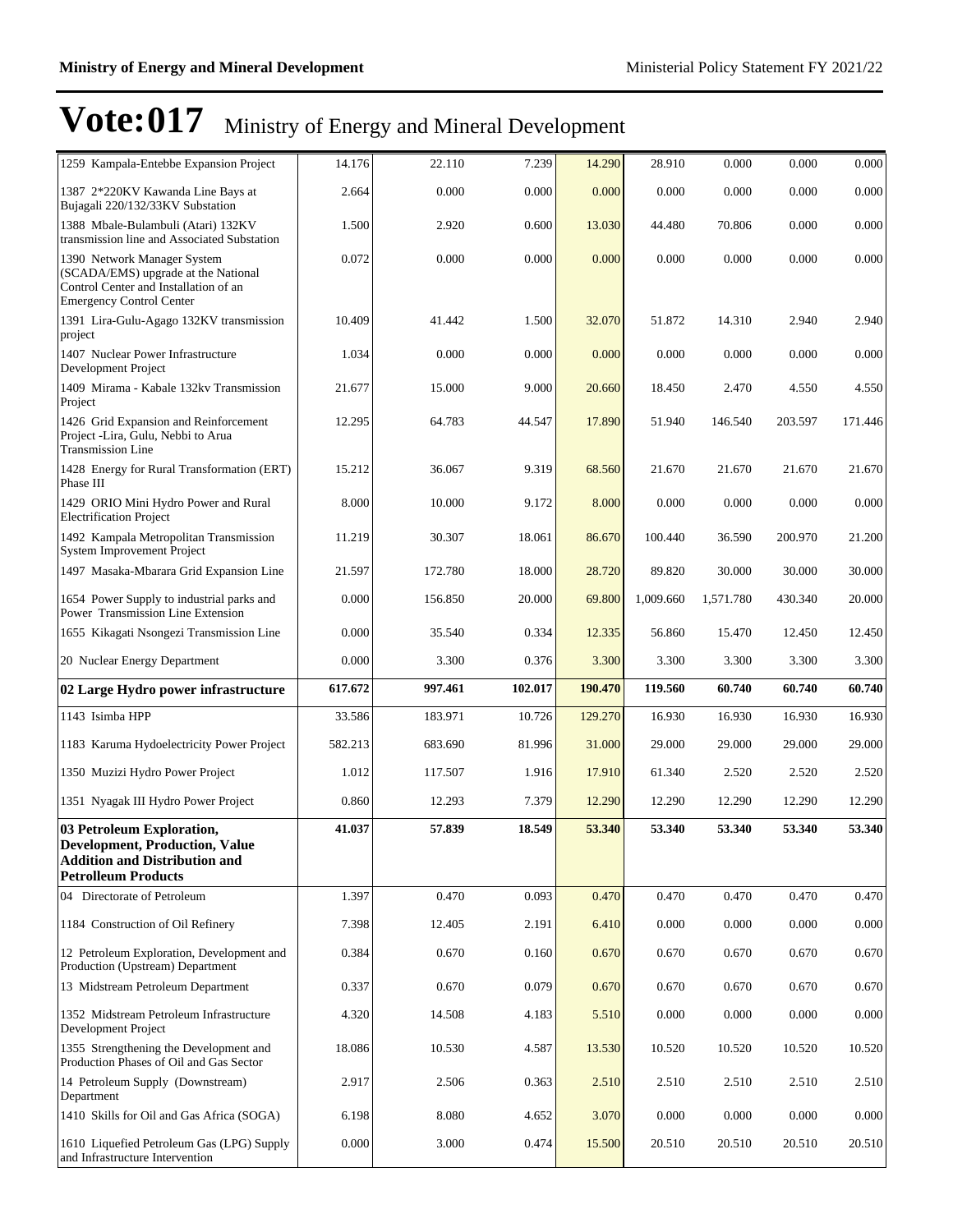| 1611 Petroleum Exploration and Promotion<br><b>Frontier Basins</b>                                    | 0.000   | 5.000     | 1.767   | 5.000   | 17.990    | 17.990    | 17.990    | 17.990  |
|-------------------------------------------------------------------------------------------------------|---------|-----------|---------|---------|-----------|-----------|-----------|---------|
| 05 Mineral Exploration, Development<br>& Value Addition                                               | 16.742  | 78.586    | 8.865   | 48.980  | 46.280    | 28.670    | 28.670    | 28.670  |
| 05 Directorate of Geological Survey and<br>Mines                                                      | 1.176   | 0.460     | 0.166   | 0.860   | 0.860     | 0.860     | 0.860     | 0.860   |
| 1199 Uganda Geothermal Resources<br>Development                                                       | 2.687   | 0.000     | 0.000   | 0.000   | 0.000     | 0.000     | 0.000     | 0.000   |
| 1353 Mineral Wealth and Mining<br><b>Infrastructure Development</b>                                   | 7.708   | 13.354    | 2.841   | 13.350  | 13.350    | 13.350    | 13.350    | 13.350  |
| 1392 Design, Construction and Installation of<br><b>Uganda National Infrasound Network</b><br>(DCIIN) | 0.554   | 4.129     | 0.000   | 0.000   | 0.000     | 0.000     | 0.000     | 0.000   |
| 15 Geological Survey Department                                                                       | 0.355   | 0.655     | 0.161   | 0.950   | 0.950     | 0.950     | 0.950     | 0.950   |
| 1505 Minerals Laboratories Equipping &<br><b>Systems Development</b>                                  | 1.196   | 7.400     | 0.339   | 0.000   | 0.000     | 0.000     | 0.000     | 0.000   |
| 1542 Airborne Geophysical Survey and<br>Geological Mapping of Karamoja                                | 2.416   | 47.480    | 4.550   | 29.410  | 26.710    | 9.100     | 9.100     | 9.100   |
| 16 Geothermal Survey Resources Department                                                             | 0.296   | 4.446     | 0.695   | 3.450   | 3.450     | 3.450     | 3.450     | 3.450   |
| 17 Mines Department                                                                                   | 0.356   | 0.663     | 0.113   | 0.960   | 0.960     | 0.960     | 0.960     | 0.960   |
| <b>49 Policy, Planning and Support</b><br><b>Services</b>                                             | 31.771  | 42.157    | 13.880  | 53.036  | 51.409    | 51.409    | 51.409    | 51.409  |
| 08 Internal Audit Department                                                                          | 0.676   | 1.089     | 0.338   | 1.090   | 1.090     | 1.090     | 1.090     | 1.090   |
| 1223 Institutional Support to Ministry of<br><b>Energy and Mineral Development</b>                    | 18.373  | 0.000     | 0.000   | 0.000   | 0.000     | 0.000     | 0.000     | 0.000   |
| 1594 Retooling of Ministry of Energy and<br>Mineral Development (PhaseII)                             | 0.000   | 20.002    | 6.319   | 29.999  | 29.999    | 29.999    | 29.999    | 29.999  |
| 18 Finance and Administration                                                                         | 11.944  | 19.876    | 6.881   | 20.457  | 19.131    | 19.131    | 19.131    | 19.131  |
| 19 Sectoral Planning and Policy Analysis                                                              | 0.777   | 1.190     | 0.343   | 1.490   | 1.190     | 1.190     | 1.190     | 1.190   |
| <b>Total for the Vote</b>                                                                             | 977.938 | 1,828.993 | 333.563 | 742.721 | 1,768.061 | 2,127.165 | 1,124.046 | 501.786 |
| <b>Total Excluding Arrears</b>                                                                        | 977.512 | 1,827.810 | 333.494 | 740.783 | 1,768.061 | 2,127.165 | 1,124.046 | 501.786 |

### **VIII. Sub-SubProgramme Performance and Medium Term Plans**

### **Table V8.1: Sub-SubProgramme Outcome and Outcome Indicators**

| <b>Sub-SubProgramme :</b>                                 | 01 Energy Planning, Management & Infrastructure Dev't                                                                     |                 |                  |                            |            |            |  |
|-----------------------------------------------------------|---------------------------------------------------------------------------------------------------------------------------|-----------------|------------------|----------------------------|------------|------------|--|
| Objective :                                               | To promote adequate and reliable energy to achieve increased levels of access to modern energy services                   |                 |                  |                            |            |            |  |
| <b>Responsible Officer:</b>                               | Eng. Cecilia Menya , Ag. Director Energy Resources Directorate                                                            |                 |                  |                            |            |            |  |
| <b>Outcome:</b>                                           | Increased generation capacity, transmission and access to affordable modern energy for social and<br>economic development |                 |                  |                            |            |            |  |
| 1. Increased energy generation for economic development   |                                                                                                                           |                 |                  |                            |            |            |  |
|                                                           |                                                                                                                           |                 |                  | <b>Performance Targets</b> |            |            |  |
|                                                           |                                                                                                                           |                 |                  |                            |            |            |  |
|                                                           | <b>Outcome Indicators</b>                                                                                                 |                 |                  | 2021/22                    | 2022/23    | 2023/24    |  |
|                                                           |                                                                                                                           | <b>Baseline</b> | <b>Base year</b> | <b>Target</b>              | Projection | Projection |  |
| $\cdot$ % reduction of losses in the distribution network |                                                                                                                           | 16.9%           | 2018             | 14%                        | 13.5%      |            |  |
| • % of households connected to the national grid          |                                                                                                                           | 24%             | 2018             | <b>35%</b>                 | 40%        | 13%<br>60% |  |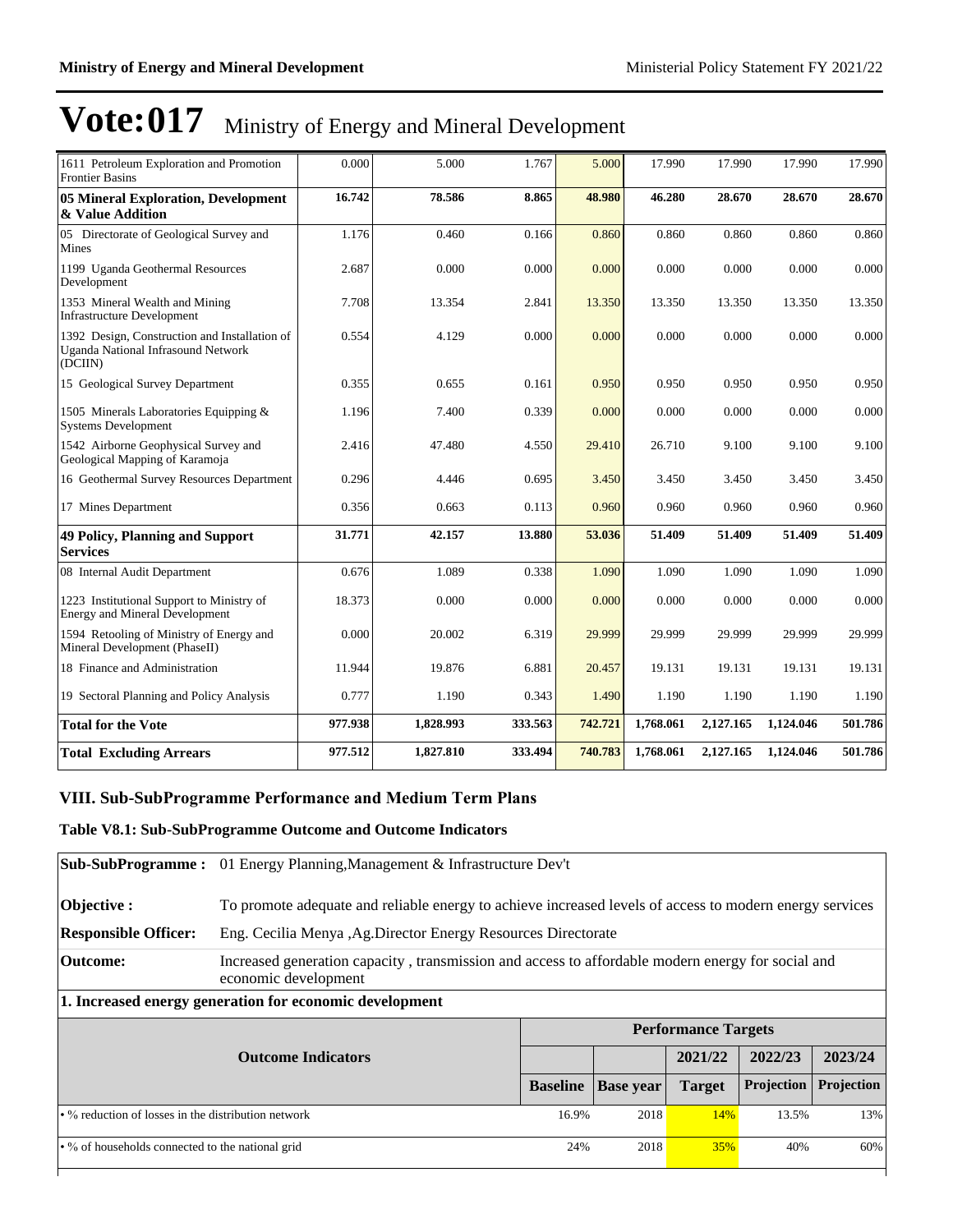| · Increased Generation capacity in MW added to the grid |                                                                                                                    | 1254            | 2019             | 600           | 100                        | 200        |  |  |
|---------------------------------------------------------|--------------------------------------------------------------------------------------------------------------------|-----------------|------------------|---------------|----------------------------|------------|--|--|
|                                                         | <b>Department: 03 Energy Resources Directorate</b>                                                                 |                 |                  |               |                            |            |  |  |
|                                                         | <b>Budget Output: 02 Energy Efficiency Promotion</b>                                                               |                 |                  |               |                            |            |  |  |
|                                                         | Percentage f Audited firms implementing Energy efficiency measures                                                 |                 |                  | 50%           | 80%                        | 95%        |  |  |
| Number of prepaid meters installed                      |                                                                                                                    |                 |                  | <b>200</b>    | 400                        | 600        |  |  |
|                                                         | Number of sites demonstrating use of improved energy technologies                                                  |                 |                  | 40            | 80                         | 100        |  |  |
|                                                         | <b>Budget Output: 03 Renewable Energy Promotion</b>                                                                |                 |                  |               |                            |            |  |  |
| Stage of development of Nyagak III HPP                  |                                                                                                                    |                 |                  | 70%           | 90%                        | 100%       |  |  |
| Stage of development of Nyamwamba HPP                   |                                                                                                                    |                 |                  | <b>100%</b>   |                            |            |  |  |
| Stage of development of Rwimi HPP                       |                                                                                                                    |                 |                  | <b>100%</b>   |                            |            |  |  |
| Stage of development of Siti 1 HPP                      |                                                                                                                    |                 |                  | <b>100%</b>   |                            |            |  |  |
| Stage of development of Siti 2 HPP                      |                                                                                                                    |                 |                  | <b>100%</b>   |                            |            |  |  |
| Stage of development of Waki HPP                        |                                                                                                                    |                 |                  | <b>100%</b>   |                            |            |  |  |
|                                                         | <b>Budget Output: 04 Increased Rural Electrification</b>                                                           |                 |                  |               |                            |            |  |  |
| Number of District Headquarters electrified             |                                                                                                                    |                 |                  |               |                            |            |  |  |
| Number of line KM of LV (11KV) constructed              |                                                                                                                    |                 |                  | 4,073         | 7,000                      | 9,000      |  |  |
| Number of line KM of MV (33KV) constructed              |                                                                                                                    |                 |                  | 3,420         | 5,000                      | 7,000      |  |  |
| Number of Solar systems installed                       |                                                                                                                    |                 |                  | 46            | <b>100</b>                 | 200        |  |  |
| <b>Department: 11 Electrical Power Department</b>       |                                                                                                                    |                 |                  |               |                            |            |  |  |
|                                                         | <b>Budget Output: 04 Increased Rural Electrification</b>                                                           |                 |                  |               |                            |            |  |  |
| Number of District Headquarters electrified             |                                                                                                                    |                 |                  | 1             |                            |            |  |  |
| Number of line KM of LV (11KV) constructed              |                                                                                                                    |                 |                  | 4,000         | 7,000                      | 9,000      |  |  |
| Number of line KM of MV (33KV) constructed              |                                                                                                                    |                 |                  | 3,500         | 5,000                      | 7,000      |  |  |
| Number of Solar systems installed                       |                                                                                                                    |                 |                  | 47            | <b>100</b>                 | 300        |  |  |
| <b>Sub-SubProgramme:</b>                                | 02 Large Hydro power infrastructure                                                                                |                 |                  |               |                            |            |  |  |
| Objective:                                              | Ensure adequate generation capacity for economic and social development for the rural and urban users in<br>uganda |                 |                  |               |                            |            |  |  |
| <b>Responsible Officer:</b>                             | Eng. Cecilia Menya                                                                                                 |                 |                  |               |                            |            |  |  |
| <b>Outcome:</b>                                         | Increased generation capacity, transmission and access to affordable modern Energy                                 |                 |                  |               |                            |            |  |  |
|                                                         | 1. Increased energy generation for economic development                                                            |                 |                  |               |                            |            |  |  |
|                                                         |                                                                                                                    |                 |                  |               | <b>Performance Targets</b> |            |  |  |
|                                                         | <b>Outcome Indicators</b>                                                                                          |                 |                  | 2021/22       | 2022/23                    | 2023/24    |  |  |
|                                                         |                                                                                                                    | <b>Baseline</b> | <b>Base year</b> | <b>Target</b> | Projection                 | Projection |  |  |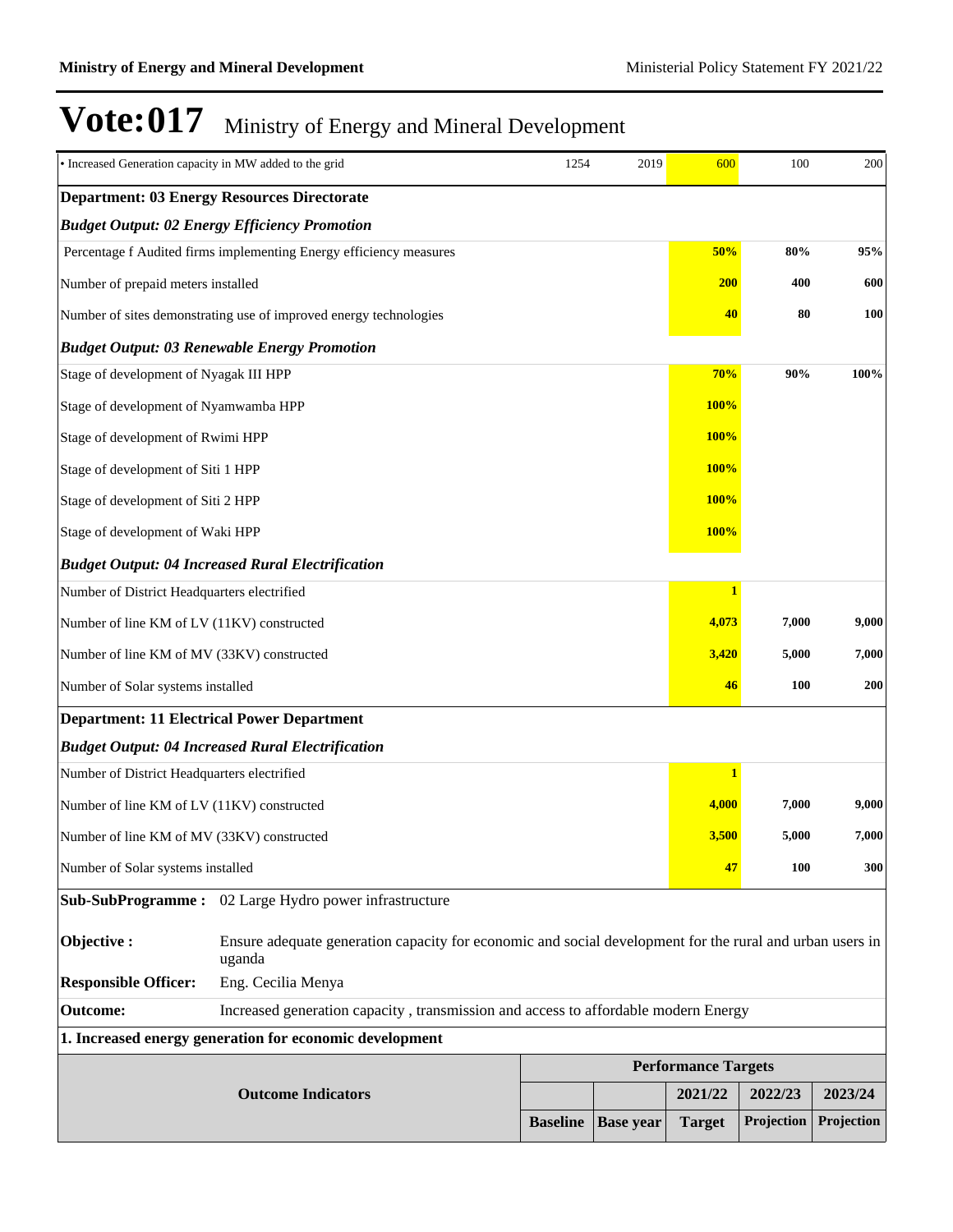|                                                                 | N/A                                                                                                                                                                                                    |                 |                  |                                                                                                                                     |                                                        |                           |
|-----------------------------------------------------------------|--------------------------------------------------------------------------------------------------------------------------------------------------------------------------------------------------------|-----------------|------------------|-------------------------------------------------------------------------------------------------------------------------------------|--------------------------------------------------------|---------------------------|
| Project: 1143 Isimba HPP                                        |                                                                                                                                                                                                        |                 |                  |                                                                                                                                     |                                                        |                           |
|                                                                 | <b>Budget Output: 51 Increased power generation - Largescale Hydro-electric</b>                                                                                                                        |                 |                  |                                                                                                                                     |                                                        |                           |
| Status of Isimba power project                                  |                                                                                                                                                                                                        |                 |                  | <b>Project</b><br>Defect's<br><b>Liability</b><br>Period 99%<br>complete                                                            |                                                        |                           |
|                                                                 | <b>Budget Output: 80 Large Hydro Power Infrastructure</b>                                                                                                                                              |                 |                  |                                                                                                                                     |                                                        |                           |
|                                                                 | Percentage of land freed up for Isimba Transmission Line                                                                                                                                               |                 |                  | <b>100%</b>                                                                                                                         |                                                        |                           |
|                                                                 | Project: 1183 Karuma Hydoelectricity Power Project                                                                                                                                                     |                 |                  |                                                                                                                                     |                                                        |                           |
|                                                                 | <b>Budget Output: 51 Increased power generation - Largescale Hydro-electric</b>                                                                                                                        |                 |                  |                                                                                                                                     |                                                        |                           |
| Status of Karuma power project                                  |                                                                                                                                                                                                        |                 |                  | <b>600MW</b><br><b>Karuma</b><br><b>nydropower</b><br>plant and<br><b>Karuma</b><br>interconnec<br>tion project<br>commission<br>ed | <b>600MW</b><br>generated                              | <b>600MW</b><br>generated |
| Project: 1350 Muzizi Hydro Power Project                        |                                                                                                                                                                                                        |                 |                  |                                                                                                                                     |                                                        |                           |
|                                                                 | <b>Budget Output: 51 Increased power generation - Largescale Hydro-electric</b>                                                                                                                        |                 |                  |                                                                                                                                     |                                                        |                           |
| Status of Ayago power project<br>Status of Isimba power project |                                                                                                                                                                                                        |                 |                  |                                                                                                                                     | <b>Environme</b><br><b>Assessment</b><br><b>Period</b> |                           |
| Status of Karuma power project                                  |                                                                                                                                                                                                        |                 |                  | <b>Commissio</b><br>n the power<br><b>plant</b>                                                                                     |                                                        |                           |
| <b>Sub-SubProgramme:</b>                                        | 03 Petroleum Exploration, Development, Production, Value Addition and Distribution and Petrolleum<br>Products                                                                                          |                 |                  |                                                                                                                                     |                                                        |                           |
| Objective:                                                      | Ensure efficiency and effectiveness in the management of Uganda's oil and gas resource potential, value<br>addition, distribution and access to petroleum products for social and economic development |                 |                  |                                                                                                                                     |                                                        |                           |
| <b>Responsible Officer:</b>                                     | Malinga Honey                                                                                                                                                                                          |                 |                  |                                                                                                                                     |                                                        |                           |
| <b>Outcome:</b>                                                 | Ensure efficiency and effectiveness in the management of the country's oil and gas resource<br>potential, value addition and distribution of petroleum products.                                       |                 |                  |                                                                                                                                     |                                                        |                           |
|                                                                 | 1. Increased amount of revenue from Oil and Gas production                                                                                                                                             |                 |                  |                                                                                                                                     |                                                        |                           |
|                                                                 |                                                                                                                                                                                                        |                 |                  | <b>Performance Targets</b>                                                                                                          |                                                        |                           |
|                                                                 | <b>Outcome Indicators</b>                                                                                                                                                                              |                 |                  | 2021/22                                                                                                                             | 2022/23                                                | 2023/24                   |
|                                                                 |                                                                                                                                                                                                        | <b>Baseline</b> | <b>Base year</b> | <b>Target</b>                                                                                                                       | Projection                                             | Projection                |
|                                                                 | • Level of growth of investment in downstream infrastructure                                                                                                                                           | $\overline{4}$  | 2018             | 6                                                                                                                                   | 8                                                      | 10                        |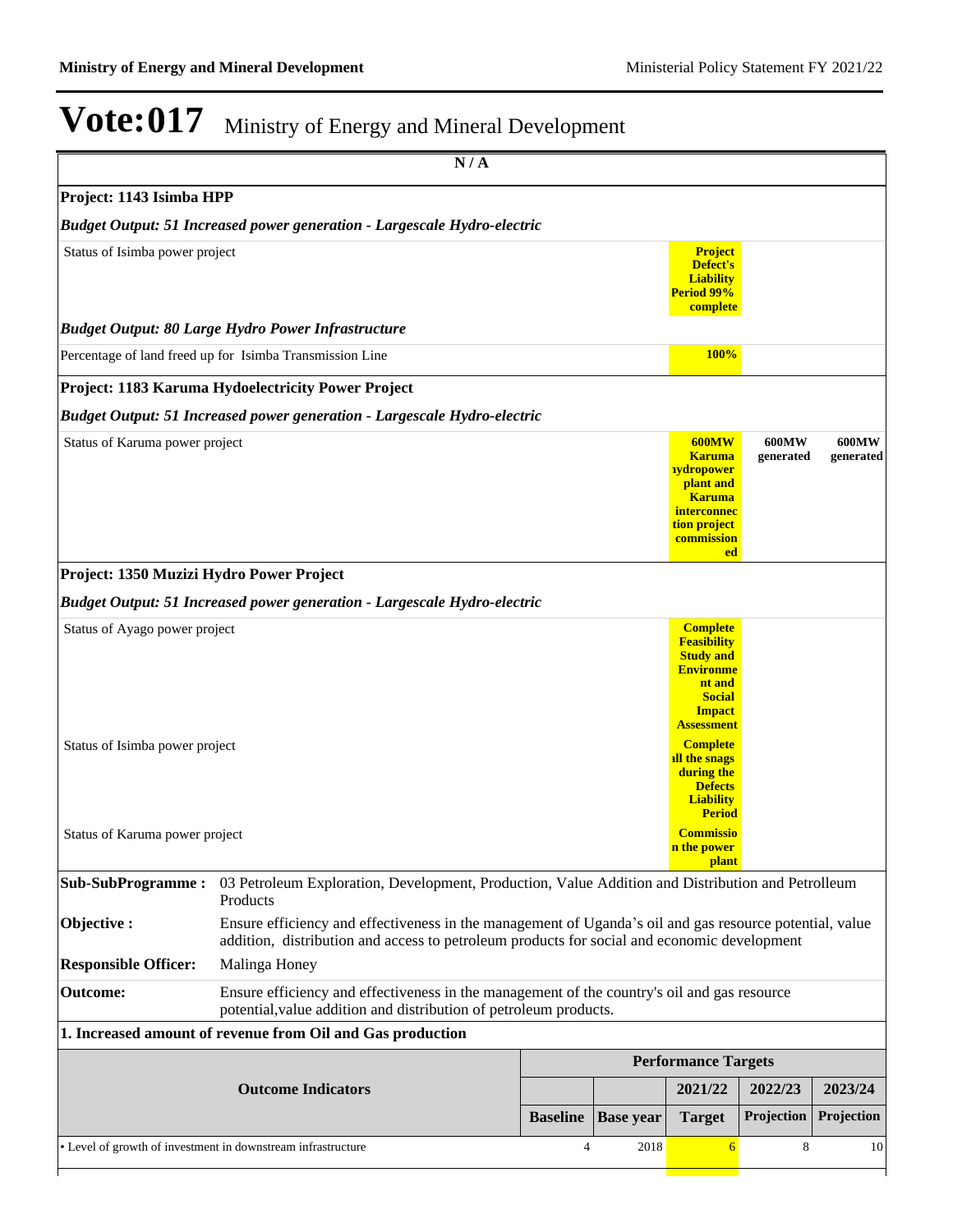| • Number of exploration licenses issued                   |                                                                                                                                                                                                                                                      | 5               | 2015             | $\overline{3}$             | 5          | 7          |  |
|-----------------------------------------------------------|------------------------------------------------------------------------------------------------------------------------------------------------------------------------------------------------------------------------------------------------------|-----------------|------------------|----------------------------|------------|------------|--|
|                                                           | Project: 1410 Skills for Oil and Gas Africa (SOGA)                                                                                                                                                                                                   |                 |                  |                            |            |            |  |
|                                                           | Budget Output: 03 Capacity Building for the oil & gas sector                                                                                                                                                                                         |                 |                  |                            |            |            |  |
|                                                           | Number of staff enrolled for professional training in Oil and gas discipline                                                                                                                                                                         |                 |                  | $\overline{4}$             |            |            |  |
|                                                           | <b>Sub-SubProgramme:</b> 05 Mineral Exploration, Development & Value Addition                                                                                                                                                                        |                 |                  |                            |            |            |  |
| Objective:                                                | To establish, promote and regulate the development of mineral and geothermal resources for job creation<br>for female and male actors in the value chain for sustainable development                                                                 |                 |                  |                            |            |            |  |
| <b>Responsible Officer:</b>                               | Agnes Alaba                                                                                                                                                                                                                                          |                 |                  |                            |            |            |  |
| Outcome:                                                  | Sustainable Management of Mineral resources for economic development                                                                                                                                                                                 |                 |                  |                            |            |            |  |
|                                                           | 1. Increased Investments in the Mineral Sector                                                                                                                                                                                                       |                 |                  |                            |            |            |  |
|                                                           |                                                                                                                                                                                                                                                      |                 |                  | <b>Performance Targets</b> |            |            |  |
|                                                           | <b>Outcome Indicators</b>                                                                                                                                                                                                                            |                 |                  | 2021/22                    | 2022/23    | 2023/24    |  |
|                                                           |                                                                                                                                                                                                                                                      | <b>Baseline</b> | <b>Base</b> year | <b>Target</b>              | Projection | Projection |  |
| · Value of Mineral Exports as per permits issued (UGX Bn) |                                                                                                                                                                                                                                                      | 13              | 2019             | 16                         | 18         | 20         |  |
| • Change in revenue of mineral rights                     |                                                                                                                                                                                                                                                      | 18              | 2018             | 30                         | 35         | 40         |  |
| · Value of mineral production (UGX Billion)               |                                                                                                                                                                                                                                                      | 140             | 2018             | 300                        | 350        | 400        |  |
| N/A                                                       |                                                                                                                                                                                                                                                      |                 |                  |                            |            |            |  |
| <b>Sub-SubProgramme:</b>                                  | 49 Policy, Planning and Support Services                                                                                                                                                                                                             |                 |                  |                            |            |            |  |
| Objective:                                                | The main objective is to guide the Policy formulation, implementation as well as being responsible for<br>the procurements, Planning, Budgeting and Policy Analysis and also the Finance and Administrative<br>functions that are gender responsive. |                 |                  |                            |            |            |  |
| <b>Responsible Officer:</b>                               | Mugunga Emmanuel F                                                                                                                                                                                                                                   |                 |                  |                            |            |            |  |
| Outcome:                                                  | Legal and Institutional Framework strengthened                                                                                                                                                                                                       |                 |                  |                            |            |            |  |
|                                                           | 1. Vibrant and effective institutional framework to increase productivity                                                                                                                                                                            |                 |                  |                            |            |            |  |
|                                                           |                                                                                                                                                                                                                                                      |                 |                  | <b>Performance Targets</b> |            |            |  |
|                                                           | <b>Outcome Indicators</b>                                                                                                                                                                                                                            |                 |                  | 2021/22                    | 2022/23    | 2023/24    |  |
|                                                           |                                                                                                                                                                                                                                                      | <b>Baseline</b> | <b>Base year</b> | <b>Target</b>              | Projection | Projection |  |
| · Budget Absorption rate                                  |                                                                                                                                                                                                                                                      | 76              | 2019             | 80                         | 90         | 100        |  |
|                                                           | • Level of compliance to Gender and Equity budgeting performance.                                                                                                                                                                                    | 65              | 2019             | 60                         | 70         | 80         |  |
| • Proportion of MEMD approved structure filled            |                                                                                                                                                                                                                                                      | 63<br>2019      |                  | 75%                        | 80%        | 90%        |  |
| N/A                                                       |                                                                                                                                                                                                                                                      |                 |                  |                            |            |            |  |
|                                                           |                                                                                                                                                                                                                                                      |                 |                  |                            |            |            |  |

### **IX. Major Capital Investments And Changes In Resource Allocation**

**Table 9.1: Major Capital Investment (Capital Purchases outputs over 0.5Billion)**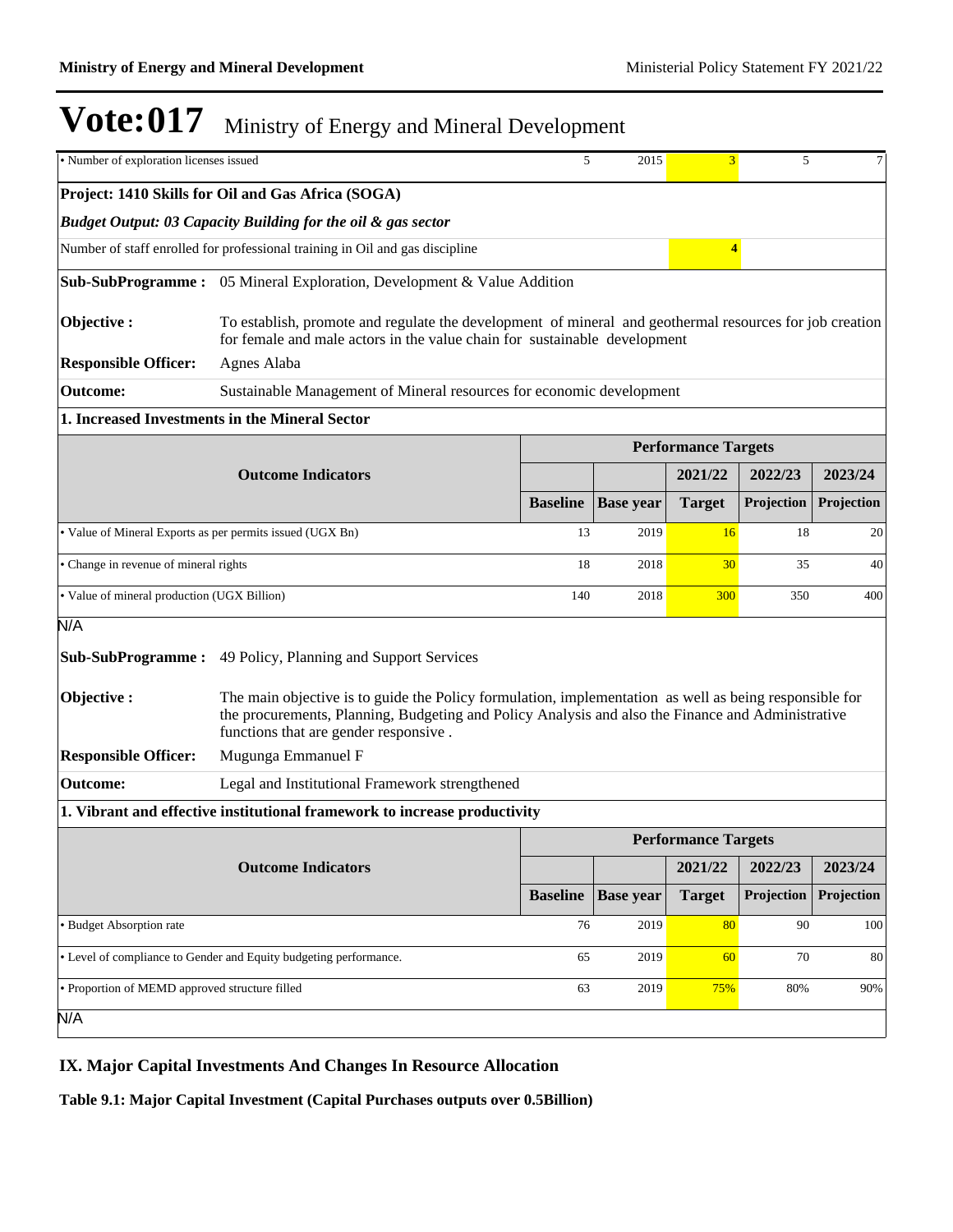|                                                                                                                                         | FY 2020/21       |                                                                                                                      | FY 2021/22                                                                                                                     |
|-----------------------------------------------------------------------------------------------------------------------------------------|------------------|----------------------------------------------------------------------------------------------------------------------|--------------------------------------------------------------------------------------------------------------------------------|
| <b>Appr. Budget and Planned Outputs</b>                                                                                                 |                  | <b>Expenditures and Achievements by</b><br>end Dec                                                                   | <b>Proposed Budget and Planned</b><br><b>Outputs</b>                                                                           |
| Vote 017 Ministry of Energy and Mineral Development                                                                                     |                  |                                                                                                                      |                                                                                                                                |
| Sub-SubProgramme: 03 01 Energy Planning, Management & Infrastructure Dev't                                                              |                  |                                                                                                                      |                                                                                                                                |
| Development Project : 1221 Opuyo Moroto Interconnection Project                                                                         |                  |                                                                                                                      |                                                                                                                                |
| Budget Output: 03 01 79 Acquisition of Other Capital Assets                                                                             |                  |                                                                                                                      |                                                                                                                                |
| • Completion of Opuyo-Moroto transmission line and related<br>substation construction works<br>· Completion of Opuyo Substation Upgrade |                  | Construction of the transmission line is 99%<br>complete however construction of the<br>substations is 79% complete. | • Completion of Opuyo-Moroto transmission line<br>and related substation construction works<br>• Completion of ROW acquisition |
| <b>Total Output Cost(Ushs Thousand)</b>                                                                                                 | 19,590,000       | 18,099,562                                                                                                           | 1,500,000                                                                                                                      |
| Gou Dev't:                                                                                                                              | 400,000          | 200,000                                                                                                              | 1,500,000                                                                                                                      |
| Ext Fin:                                                                                                                                | 19,190,000       | 17,899,562                                                                                                           |                                                                                                                                |
| A.I.A:                                                                                                                                  | $\mathbf{0}$     | $\boldsymbol{0}$                                                                                                     | $\overline{0}$                                                                                                                 |
| Development Project : 1259 Kampala-Entebbe Expansion Project                                                                            |                  |                                                                                                                      |                                                                                                                                |
| Budget Output: 03 01 71 Acquisition of Land by Government                                                                               |                  |                                                                                                                      |                                                                                                                                |
| • 100% Completion of RAP implementation;<br>conducting RAP audit ; corridor demarcation                                                 |                  | Compensation increase from 79% to 100% as at • Completion of ROW acquisition<br>December 2020 status                 |                                                                                                                                |
| <b>Total Output Cost(Ushs Thousand)</b>                                                                                                 | 1,800,000        | 1,800,000                                                                                                            | 5,000,000                                                                                                                      |
| Gou Dev't:                                                                                                                              | 1,800,000        | 1,800,000                                                                                                            | 5,000,000                                                                                                                      |
| Ext Fin:                                                                                                                                | $\theta$         | $\Omega$                                                                                                             |                                                                                                                                |
| A.I.A:                                                                                                                                  | $\overline{0}$   | $\overline{0}$                                                                                                       |                                                                                                                                |
| Budget Output: 03 01 79 Acquisition of Other Capital Assets                                                                             |                  |                                                                                                                      |                                                                                                                                |
| · Completion of Construction of the transmission line and<br>substations                                                                |                  | To achieve 100% progress on the substation<br>stands at 50% status                                                   | • Completion of Construction of the transmission<br>line and substations                                                       |
|                                                                                                                                         |                  | To achieve 100% progress on the transmission<br>line stands at 48%                                                   |                                                                                                                                |
| <b>Total Output Cost(Ushs Thousand)</b>                                                                                                 | 20,310,000       | 5,439,216                                                                                                            | 9,290,000                                                                                                                      |
| Gou Dev't:                                                                                                                              | 200,000          | 120,000                                                                                                              | 1,600,000                                                                                                                      |
| Ext Fin:                                                                                                                                | 20,110,000       | 5,319,216                                                                                                            | 7,690,000                                                                                                                      |
| A.I.A:                                                                                                                                  | $\boldsymbol{0}$ | $\boldsymbol{0}$                                                                                                     |                                                                                                                                |
| Development Project : 1388 Mbale-Bulambuli (Atari) 132KV transmission line and Associated Substation                                    |                  |                                                                                                                      |                                                                                                                                |
| Budget Output: 03 01 71 Acquisition of Land by Government                                                                               |                  |                                                                                                                      |                                                                                                                                |
|                                                                                                                                         |                  |                                                                                                                      | • Detailed RAP study, ESIA study completion                                                                                    |
| <b>Total Output Cost(Ushs Thousand)</b>                                                                                                 | $\bf{0}$         | $\bf{0}$                                                                                                             | 1,340,000                                                                                                                      |
| Gou Dev't:                                                                                                                              | $\Omega$         | $\Omega$                                                                                                             | 1,340,000                                                                                                                      |
| Ext Fin:                                                                                                                                | 0                | $\mathbf{0}$                                                                                                         | $\overline{0}$                                                                                                                 |
| A.I.A:                                                                                                                                  | $\mathbf{0}$     | $\mathbf{0}$                                                                                                         | $\vert 0 \vert$                                                                                                                |
| Budget Output: 03 01 79 Acquisition of Other Capital Assets                                                                             |                  |                                                                                                                      |                                                                                                                                |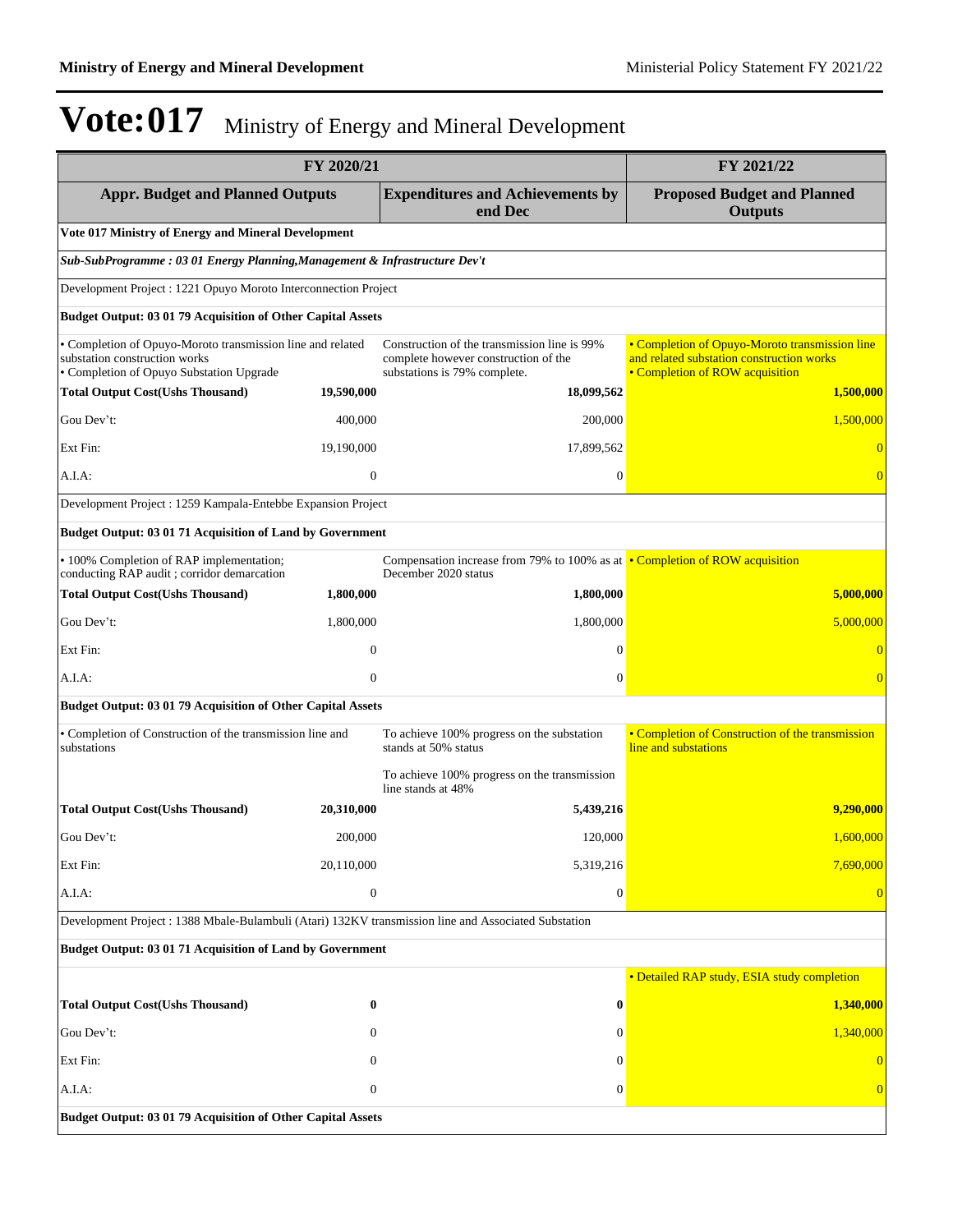| Completion of detailed RAP and ESIA Studies<br>Procurement of contractor                                                                    |                  | feasibility studies going on                                                                                       | • Procurement of contractor for EPC works<br>grid densification in these villages: Otuboi TC,<br>Ogwolo (Anyara) Malera TC<br>Omalingai Village, Agule S/C, Agule County<br>Paliisa District; Kigunga, Nyakaita, Ntanga and<br><b>Akariro in Ibanda District</b> |  |  |
|---------------------------------------------------------------------------------------------------------------------------------------------|------------------|--------------------------------------------------------------------------------------------------------------------|------------------------------------------------------------------------------------------------------------------------------------------------------------------------------------------------------------------------------------------------------------------|--|--|
| <b>Total Output Cost(Ushs Thousand)</b>                                                                                                     | 2,920,000        | 599,802                                                                                                            | 11,690,000                                                                                                                                                                                                                                                       |  |  |
| Gou Dev't:                                                                                                                                  | 1,000,000        | 599,802                                                                                                            | 4,000,000                                                                                                                                                                                                                                                        |  |  |
| Ext Fin:                                                                                                                                    | 1,920,000        | 0                                                                                                                  | 7,690,000                                                                                                                                                                                                                                                        |  |  |
| A.I.A.                                                                                                                                      | $\boldsymbol{0}$ | $\overline{0}$                                                                                                     | $\overline{0}$                                                                                                                                                                                                                                                   |  |  |
| Development Project : 1391 Lira-Gulu-Agago 132KV transmission project                                                                       |                  |                                                                                                                    |                                                                                                                                                                                                                                                                  |  |  |
| Budget Output: 03 01 71 Acquisition of Land by Government                                                                                   |                  |                                                                                                                    |                                                                                                                                                                                                                                                                  |  |  |
| • 100% completion of RAP Implementation                                                                                                     |                  | Compensation increase from 92% to 100%                                                                             | • Complete RAP Implementation                                                                                                                                                                                                                                    |  |  |
| <b>Total Output Cost(Ushs Thousand)</b>                                                                                                     | 2,500,000        | 1,300,000                                                                                                          | 5,180,000                                                                                                                                                                                                                                                        |  |  |
| Gou Dev't:                                                                                                                                  | 2,500,000        | 1,300,000                                                                                                          | 5,180,000                                                                                                                                                                                                                                                        |  |  |
| Ext Fin:                                                                                                                                    | $\overline{0}$   | $\Omega$                                                                                                           |                                                                                                                                                                                                                                                                  |  |  |
| $A.I.A$ :                                                                                                                                   | $\mathbf{0}$     | $\overline{0}$                                                                                                     | $\overline{0}$                                                                                                                                                                                                                                                   |  |  |
| Budget Output: 03 01 79 Acquisition of Other Capital Assets                                                                                 |                  |                                                                                                                    |                                                                                                                                                                                                                                                                  |  |  |
| • Delivery of materials, commencement of construction of the<br>power line<br>Payment of Deemed Energy for Achwa/Agago hydro power<br>plant |                  | there is delayed effectiveness of the Loan<br>agreement<br>there is delayed effectiveness of the Loan<br>agreement | • Construction of transmission line and Gulu<br>substation                                                                                                                                                                                                       |  |  |
| <b>Total Output Cost(Ushs Thousand)</b>                                                                                                     | 38,942,000       | 200,000                                                                                                            | 16,890,000                                                                                                                                                                                                                                                       |  |  |
| Gou Dev't:                                                                                                                                  | 442,000          | 200,000                                                                                                            | 1,500,000                                                                                                                                                                                                                                                        |  |  |
| Ext Fin:                                                                                                                                    | 38,500,000       | $\Omega$                                                                                                           | 15,390,000                                                                                                                                                                                                                                                       |  |  |
| A.I.A:                                                                                                                                      | $\boldsymbol{0}$ | $\mathbf{0}$                                                                                                       |                                                                                                                                                                                                                                                                  |  |  |
| Development Project : 1409 Mirama - Kabale 132kv Transmission Project                                                                       |                  |                                                                                                                    |                                                                                                                                                                                                                                                                  |  |  |
| Budget Output: 03 01 71 Acquisition of Land by Government                                                                                   |                  |                                                                                                                    |                                                                                                                                                                                                                                                                  |  |  |
| • 100% completion of RAP implementation                                                                                                     |                  | Compensation increase as at December 2020<br>status stands at 75%                                                  | • ROW acquisition completed                                                                                                                                                                                                                                      |  |  |
| <b>Total Output Cost(Ushs Thousand)</b>                                                                                                     | 14,500,000       | 8,700,000                                                                                                          | 4,000,000                                                                                                                                                                                                                                                        |  |  |
| Gou Dev't:                                                                                                                                  | 14,500,000       | 8,700,000                                                                                                          | 4,000,000                                                                                                                                                                                                                                                        |  |  |
| Ext Fin:                                                                                                                                    | $\boldsymbol{0}$ | $\theta$                                                                                                           |                                                                                                                                                                                                                                                                  |  |  |
| A.I.A:                                                                                                                                      | $\boldsymbol{0}$ | $\mathbf{0}$                                                                                                       |                                                                                                                                                                                                                                                                  |  |  |
| Budget Output: 03 01 79 Acquisition of Other Capital Assets                                                                                 |                  |                                                                                                                    |                                                                                                                                                                                                                                                                  |  |  |
| • 80% completion of construction of transmission line and<br>substations                                                                    |                  | slow progress is registered due to delayed<br>procurement of EPC Contractors                                       | • Construction of transmission line and substations                                                                                                                                                                                                              |  |  |
| <b>Total Output Cost(Ushs Thousand)</b>                                                                                                     | 500,000          | 300,000                                                                                                            | 16,660,000                                                                                                                                                                                                                                                       |  |  |
| Gou Dev't:                                                                                                                                  | 500,000          | 300,000                                                                                                            | 1,270,000                                                                                                                                                                                                                                                        |  |  |
| Ext Fin:                                                                                                                                    | $\mathbf{0}$     | $\Omega$                                                                                                           | 15,390,000                                                                                                                                                                                                                                                       |  |  |
| A.I.A.                                                                                                                                      | $\mathbf{0}$     | $\Omega$                                                                                                           |                                                                                                                                                                                                                                                                  |  |  |
| Development Project : 1426 Grid Expansion and Reinforcement Project -Lira, Gulu, Nebbi to Arua Transmission Line                            |                  |                                                                                                                    |                                                                                                                                                                                                                                                                  |  |  |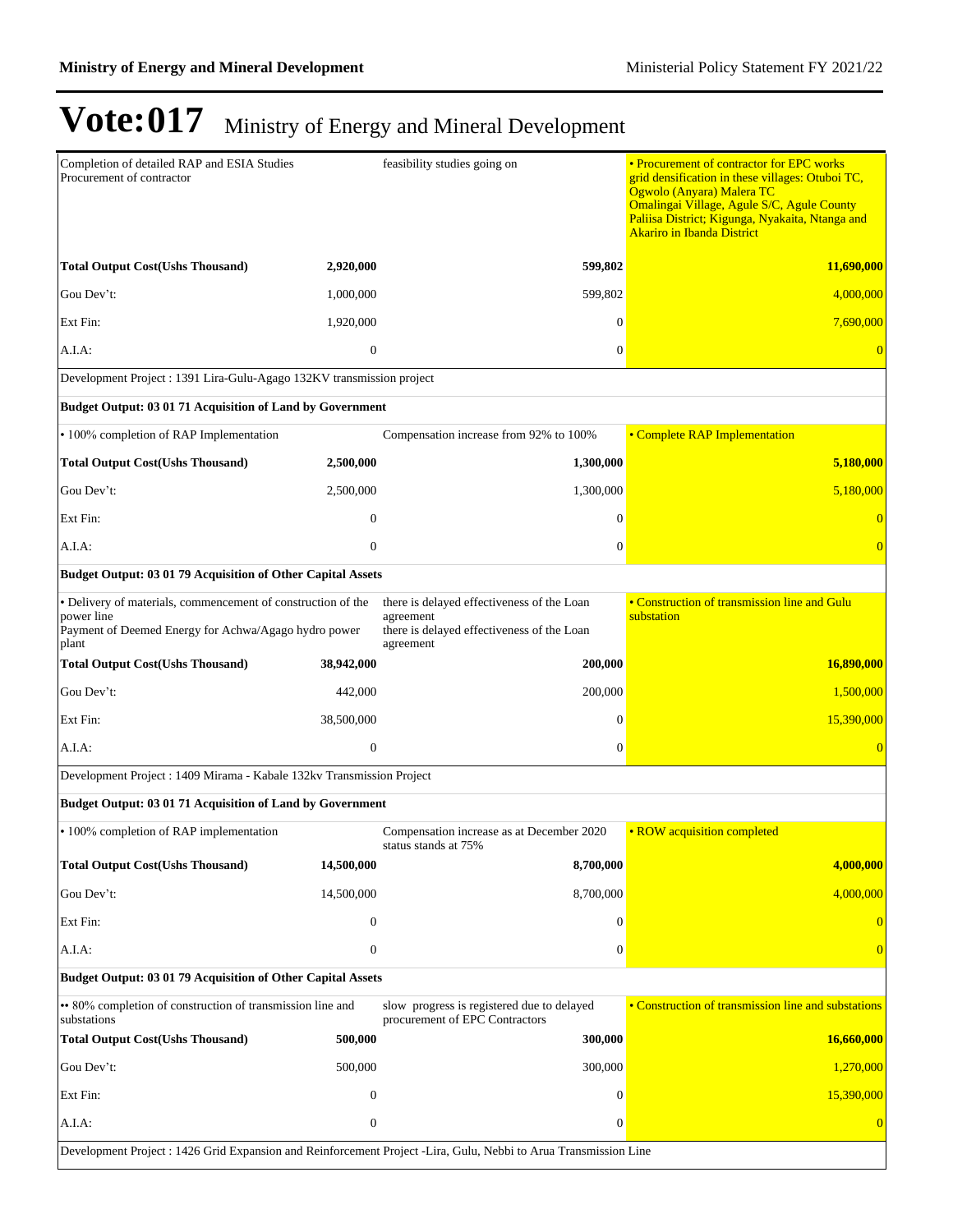| Budget Output: 03 01 71 Acquisition of Land by Government                           |                  |                                                                                                                                                                                                                                                                                                                                                                                                                                                                                                                                                                                                                                                                                   |                                                                                                                            |
|-------------------------------------------------------------------------------------|------------------|-----------------------------------------------------------------------------------------------------------------------------------------------------------------------------------------------------------------------------------------------------------------------------------------------------------------------------------------------------------------------------------------------------------------------------------------------------------------------------------------------------------------------------------------------------------------------------------------------------------------------------------------------------------------------------------|----------------------------------------------------------------------------------------------------------------------------|
| • Completion of RAP Implementation<br>Conducting RAP audit;<br>Corridor demarcation |                  | Compensation of PAPs stands at 77%                                                                                                                                                                                                                                                                                                                                                                                                                                                                                                                                                                                                                                                | • Completion of construction of 65 Resettlement<br><b>Houses for Project Affected Persons</b><br>• 100% acquisition of ROW |
| <b>Total Output Cost(Ushs Thousand)</b>                                             | 6,000,000        | 3,400,000                                                                                                                                                                                                                                                                                                                                                                                                                                                                                                                                                                                                                                                                         | 1,900,000                                                                                                                  |
| Gou Dev't:                                                                          | 6,000,000        | 3,400,000                                                                                                                                                                                                                                                                                                                                                                                                                                                                                                                                                                                                                                                                         | 1,900,000                                                                                                                  |
| Ext Fin:                                                                            | $\mathbf{0}$     | $\mathbf{0}$                                                                                                                                                                                                                                                                                                                                                                                                                                                                                                                                                                                                                                                                      |                                                                                                                            |
| A.I.A:                                                                              | $\mathbf{0}$     | 0                                                                                                                                                                                                                                                                                                                                                                                                                                                                                                                                                                                                                                                                                 |                                                                                                                            |
| Budget Output: 03 01 79 Acquisition of Other Capital Assets                         |                  |                                                                                                                                                                                                                                                                                                                                                                                                                                                                                                                                                                                                                                                                                   |                                                                                                                            |
| • Transmission line and substations constructed to 80%<br>completion                |                  | Commenced work                                                                                                                                                                                                                                                                                                                                                                                                                                                                                                                                                                                                                                                                    | • Kole-Gulu-Nebbi-Arua Transmission line and<br>Kole, Gulu, Nebbi and Arua substations<br>constructed to 90% completion    |
| <b>Total Output Cost(Ushs Thousand)</b>                                             | 58,783,180       | 41,146,984                                                                                                                                                                                                                                                                                                                                                                                                                                                                                                                                                                                                                                                                        | <b>15,990,000</b>                                                                                                          |
| Gou Dev't:                                                                          | 1,224,960        | 482,981                                                                                                                                                                                                                                                                                                                                                                                                                                                                                                                                                                                                                                                                           | 600,000                                                                                                                    |
| Ext Fin:                                                                            | 57,558,220       | 40,664,003                                                                                                                                                                                                                                                                                                                                                                                                                                                                                                                                                                                                                                                                        | 15,390,000                                                                                                                 |
| A.I.A:                                                                              | $\mathbf{0}$     | $\boldsymbol{0}$                                                                                                                                                                                                                                                                                                                                                                                                                                                                                                                                                                                                                                                                  |                                                                                                                            |
| Development Project : 1428 Energy for Rural Transformation (ERT) Phase III          |                  |                                                                                                                                                                                                                                                                                                                                                                                                                                                                                                                                                                                                                                                                                   |                                                                                                                            |
| Budget Output: 03 01 79 Acquisition of Other Capital Assets                         |                  |                                                                                                                                                                                                                                                                                                                                                                                                                                                                                                                                                                                                                                                                                   |                                                                                                                            |
| Agencies implementing capital works supported                                       |                  | Weekly coordination meetings with agencies<br>and monthly joint site supervisions conducted.<br>Funds transferred to implementing agencies                                                                                                                                                                                                                                                                                                                                                                                                                                                                                                                                        | MDAs and entities undertaking capital works<br>supported and coordinated                                                   |
| <b>Total Output Cost(Ushs Thousand)</b>                                             | 14,950,000       | 6,560,000                                                                                                                                                                                                                                                                                                                                                                                                                                                                                                                                                                                                                                                                         | 49,990,000                                                                                                                 |
| Gou Dev't:                                                                          | $\overline{0}$   | $\Omega$                                                                                                                                                                                                                                                                                                                                                                                                                                                                                                                                                                                                                                                                          |                                                                                                                            |
| Ext Fin:                                                                            | 14,950,000       | 6,560,000                                                                                                                                                                                                                                                                                                                                                                                                                                                                                                                                                                                                                                                                         | 49,990,000                                                                                                                 |
| A.I.A:                                                                              | $\boldsymbol{0}$ | $\mathbf{0}$                                                                                                                                                                                                                                                                                                                                                                                                                                                                                                                                                                                                                                                                      |                                                                                                                            |
| Development Project : 1429 ORIO Mini Hydro Power and Rural Electrification Project  |                  |                                                                                                                                                                                                                                                                                                                                                                                                                                                                                                                                                                                                                                                                                   |                                                                                                                            |
| Budget Output: 03 01 79 Acquisition of Other Capital Assets                         |                  |                                                                                                                                                                                                                                                                                                                                                                                                                                                                                                                                                                                                                                                                                   |                                                                                                                            |
| Civil and Electro Mechanical Works<br><b>Resettlement Action Plan</b>               |                  | •Progressed on procurement of the Civil<br>contractor and the Electro-Mechanical<br>Contractor. Expressions of Interest were<br>evaluated. The procurement awaits a statement<br>of No-Objection in order to proceed to<br>RFP.Procurement is still greatly impeded by<br>Covid-19 travel restrictions as both the funder<br>and the bidders have restricted access to their<br>premises in those parts of the world.<br>• Hydrological data collection for detailed<br>engineering and undertook stakeholder<br>consultative meetings.<br>• Continued undertaking of RAP activities for<br>land compensation. More than 70% of the<br>Project Affected Persons (PAPs). Commenced | <b>Civil and Electro-Mechanical Contractors</b><br><b>Resettlement Action Plan (RAP)</b>                                   |
| <b>Total Output Cost(Ushs Thousand)</b>                                             | 9,800,000        | procurement of the Contractors to construct<br>resettlement houses and the suppliers to provide<br>livelihood restoration material such as dry<br>rations.<br>9,080,000                                                                                                                                                                                                                                                                                                                                                                                                                                                                                                           | 8,000,000                                                                                                                  |
|                                                                                     |                  |                                                                                                                                                                                                                                                                                                                                                                                                                                                                                                                                                                                                                                                                                   |                                                                                                                            |
| Gou Dev't:                                                                          | 9,800,000        | 9,080,000                                                                                                                                                                                                                                                                                                                                                                                                                                                                                                                                                                                                                                                                         | 8,000,000                                                                                                                  |
| Ext Fin:                                                                            | $\boldsymbol{0}$ | $\mathbf{0}$                                                                                                                                                                                                                                                                                                                                                                                                                                                                                                                                                                                                                                                                      |                                                                                                                            |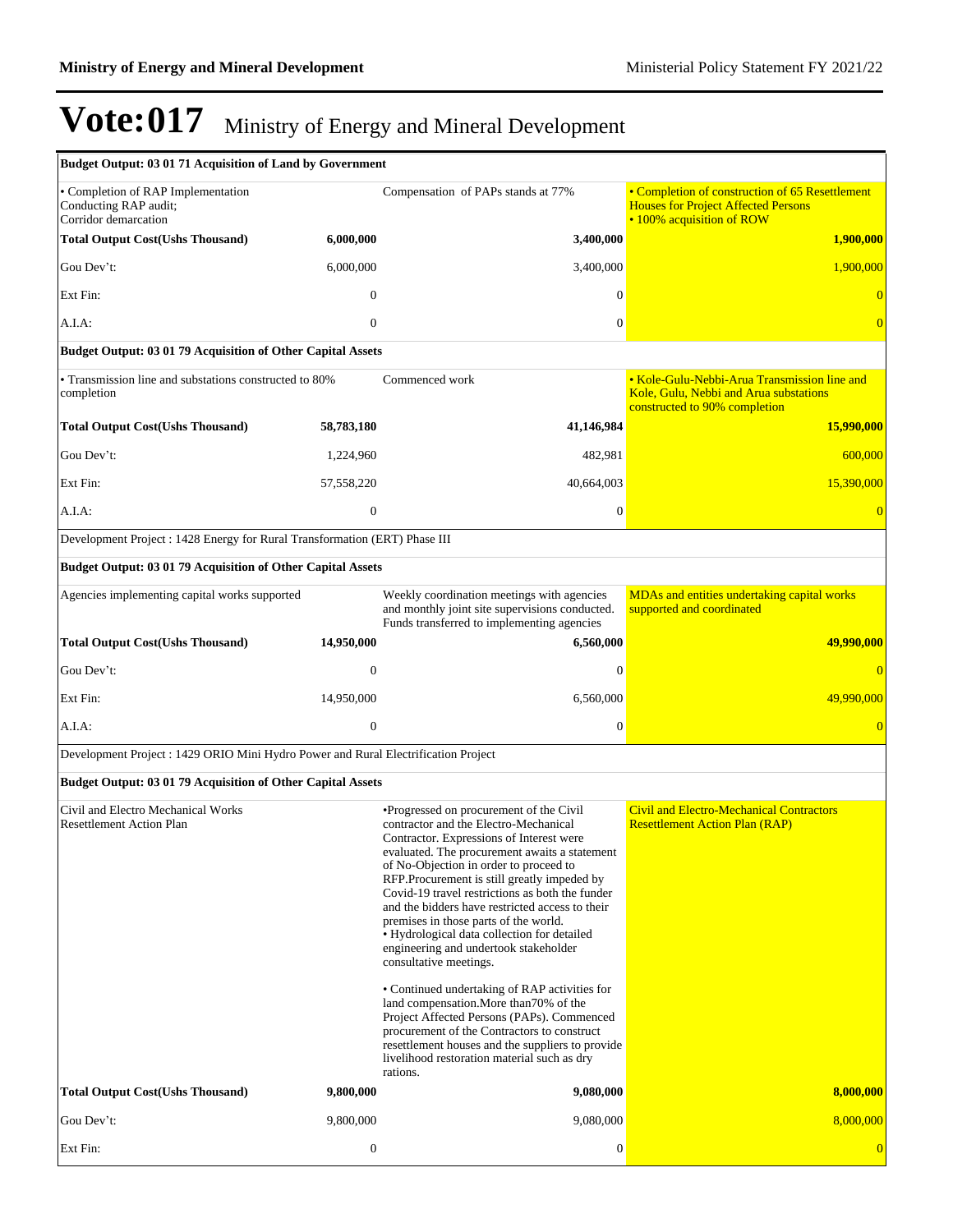| A.I.A:                                                                                  | $\overline{0}$   | $\overline{0}$                                                                                                                                                                                                                                                                                                                                                                                                                                                                                                                                                  | $\overline{0}$                                                         |
|-----------------------------------------------------------------------------------------|------------------|-----------------------------------------------------------------------------------------------------------------------------------------------------------------------------------------------------------------------------------------------------------------------------------------------------------------------------------------------------------------------------------------------------------------------------------------------------------------------------------------------------------------------------------------------------------------|------------------------------------------------------------------------|
| Development Project : 1492 Kampala Metropolitan Transmission System Improvement Project |                  |                                                                                                                                                                                                                                                                                                                                                                                                                                                                                                                                                                 |                                                                        |
| Budget Output: 03 01 71 Acquisition of Land by Government                               |                  |                                                                                                                                                                                                                                                                                                                                                                                                                                                                                                                                                                 |                                                                        |
| • Completion of RAP Implementation                                                      |                  | RAP Implementation stands at 75%                                                                                                                                                                                                                                                                                                                                                                                                                                                                                                                                | • Acquisition of way-leaves.                                           |
|                                                                                         |                  |                                                                                                                                                                                                                                                                                                                                                                                                                                                                                                                                                                 |                                                                        |
| <b>Total Output Cost(Ushs Thousand)</b>                                                 | 30,306,934       | 18,061,387                                                                                                                                                                                                                                                                                                                                                                                                                                                                                                                                                      | 1,080,000                                                              |
| Gou Dev't:                                                                              | 30,306,934       | 18,061,387                                                                                                                                                                                                                                                                                                                                                                                                                                                                                                                                                      | 1,080,000                                                              |
| Ext Fin:                                                                                | $\mathbf{0}$     | $\mathbf{0}$                                                                                                                                                                                                                                                                                                                                                                                                                                                                                                                                                    |                                                                        |
| A.I.A:                                                                                  | $\mathbf{0}$     | $\overline{0}$                                                                                                                                                                                                                                                                                                                                                                                                                                                                                                                                                  |                                                                        |
| Budget Output: 03 01 79 Acquisition of Other Capital Assets                             |                  |                                                                                                                                                                                                                                                                                                                                                                                                                                                                                                                                                                 |                                                                        |
|                                                                                         |                  |                                                                                                                                                                                                                                                                                                                                                                                                                                                                                                                                                                 | • Commencement of Tline and substation<br>construction works           |
| <b>Total Output Cost(Ushs Thousand)</b>                                                 | 0                | $\bf{0}$                                                                                                                                                                                                                                                                                                                                                                                                                                                                                                                                                        | 85,590,000                                                             |
| Gou Dev't:                                                                              | $\mathbf{0}$     | $\overline{0}$                                                                                                                                                                                                                                                                                                                                                                                                                                                                                                                                                  | 880,000                                                                |
| Ext Fin:                                                                                | $\mathbf{0}$     | $\theta$                                                                                                                                                                                                                                                                                                                                                                                                                                                                                                                                                        | 84,710,000                                                             |
| $A.I.A$ :                                                                               | $\boldsymbol{0}$ | $\boldsymbol{0}$                                                                                                                                                                                                                                                                                                                                                                                                                                                                                                                                                |                                                                        |
| Development Project : 1497 Masaka-Mbarara Grid Expansion Line                           |                  |                                                                                                                                                                                                                                                                                                                                                                                                                                                                                                                                                                 |                                                                        |
| Budget Output: 03 01 71 Acquisition of Land by Government                               |                  |                                                                                                                                                                                                                                                                                                                                                                                                                                                                                                                                                                 |                                                                        |
| RAP Implementation progressed to 80%                                                    |                  | UETCL prepared a Resettlement Action Plan<br>(RAP) report for the project in June 2016<br>however, the Financiers required enhancement<br>of the RAP to match international standards<br>prior to the first disbursement. Steyn Ready<br>Associated (SRA) contracted KfW, together<br>with GMT Consults Limited (contracted by<br>UETCL) have completed the review and update<br>of the RAP report as required                                                                                                                                                  | • ROW acquisition                                                      |
| <b>Total Output Cost(Ushs Thousand)</b>                                                 | 29,500,000       | 17,700,000                                                                                                                                                                                                                                                                                                                                                                                                                                                                                                                                                      | 10,830,000                                                             |
| Gou Dev't:                                                                              | 29,500,000       | 17,700,000                                                                                                                                                                                                                                                                                                                                                                                                                                                                                                                                                      | 10,830,000                                                             |
| Ext Fin:                                                                                | $\boldsymbol{0}$ | 0                                                                                                                                                                                                                                                                                                                                                                                                                                                                                                                                                               | $\overline{0}$                                                         |
| A.I.A:                                                                                  | $\boldsymbol{0}$ | $\boldsymbol{0}$                                                                                                                                                                                                                                                                                                                                                                                                                                                                                                                                                | $\overline{0}$                                                         |
| Budget Output: 03 01 79 Acquisition of Other Capital Assets                             |                  |                                                                                                                                                                                                                                                                                                                                                                                                                                                                                                                                                                 |                                                                        |
| • Commence Construction of the transmission line and the<br>related substations         |                  | Procurement of a design and supervision<br>Consultant was completed however, the Lead<br>consultant pulled out due to the change of its<br>business strategy. The Financiers gave a go<br>ahead to proceed with the remaining JV<br>partners in order to avoid further delays. The<br>amendment was processed and approved by the<br>Solicitor General. The Contract was signed<br>10th June 2020 and the kick off meeting held<br>on 15th July 2020. The Prequalification<br>document for EPC Contractors has been<br>submitted to the Financier for approval. | • Construction of the transmission line and the<br>related substations |
| <b>Total Output Cost(Ushs Thousand)</b>                                                 | 143,280,000      | 300,000                                                                                                                                                                                                                                                                                                                                                                                                                                                                                                                                                         | 17,890,000                                                             |
| Gou Dev't:                                                                              | 500,000          | 300,000                                                                                                                                                                                                                                                                                                                                                                                                                                                                                                                                                         | 2,500,000                                                              |
| Ext Fin:                                                                                | 142,780,000      | $\boldsymbol{0}$                                                                                                                                                                                                                                                                                                                                                                                                                                                                                                                                                | 15,390,000                                                             |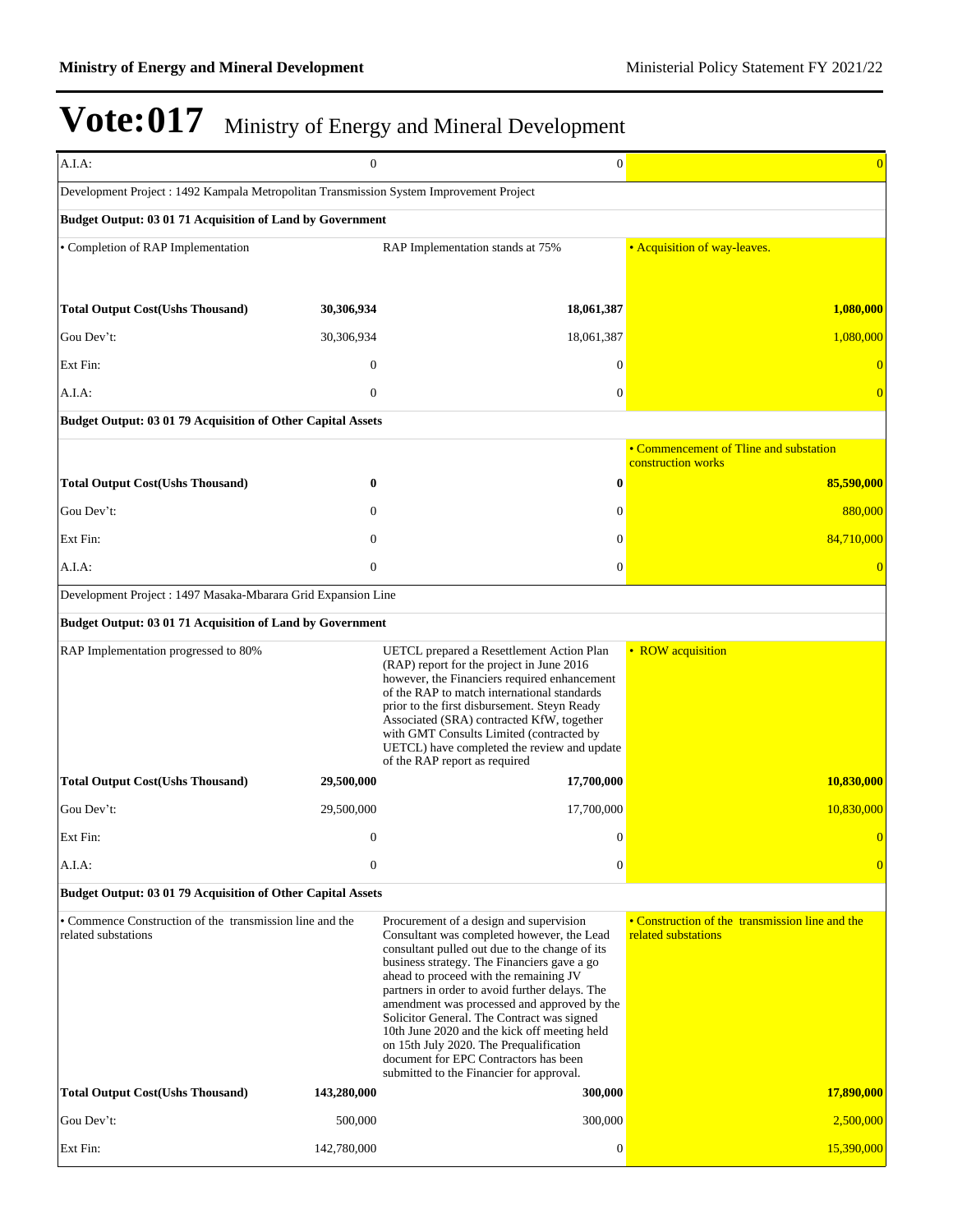| A.I.A:                                                                                                                            | $\boldsymbol{0}$ | $\boldsymbol{0}$                                                                                                                                | $\overline{0}$                                                                                                                                                                                                      |  |  |
|-----------------------------------------------------------------------------------------------------------------------------------|------------------|-------------------------------------------------------------------------------------------------------------------------------------------------|---------------------------------------------------------------------------------------------------------------------------------------------------------------------------------------------------------------------|--|--|
| Development Project : 1654 Power Supply to industrial parks and Power Transmission Line Extension                                 |                  |                                                                                                                                                 |                                                                                                                                                                                                                     |  |  |
| Budget Output: 03 01 71 Acquisition of Land by Government                                                                         |                  |                                                                                                                                                 |                                                                                                                                                                                                                     |  |  |
| • 20% RAP implementation                                                                                                          |                  | RAP Implementation stands at 10%                                                                                                                | Complete RAP implementation/acquisition of<br>ROW for the 37km, 220kV Wobulenzi - Kapeeka<br><b>Transmission Line</b>                                                                                               |  |  |
|                                                                                                                                   |                  |                                                                                                                                                 | Complete RAP implementation/acquisition of<br>ROW for the 123km, 132kV Nakasongola-<br>Kaweeweta-Kapeeka Transmission Line                                                                                          |  |  |
| <b>Total Output Cost(Ushs Thousand)</b>                                                                                           | 15,000,000       | 15,000,000                                                                                                                                      | 30,760,000                                                                                                                                                                                                          |  |  |
| Gou Dev't:                                                                                                                        | 15,000,000       | 15,000,000                                                                                                                                      | 30,760,000                                                                                                                                                                                                          |  |  |
| Ext Fin:                                                                                                                          | $\theta$         | $\Omega$                                                                                                                                        |                                                                                                                                                                                                                     |  |  |
| A.I.A:                                                                                                                            | $\mathbf{0}$     | $\theta$                                                                                                                                        | $\theta$                                                                                                                                                                                                            |  |  |
| Budget Output: 03 01 79 Acquisition of Other Capital Assets                                                                       |                  |                                                                                                                                                 |                                                                                                                                                                                                                     |  |  |
| • Construction works for the substations and transmission<br>lines progressed to 60%<br>Procurement of EPC supervision consultant |                  | 30% EPC Works Kapeeka Substation EPC<br>Works 30% EPC Works Mbale Substation EPC<br>Work<br>EPC Supervision consultant stands at 10% of<br>work | Feasibility Studies for the 37km, 220kV<br>Wobulenzi - Kapeeka Transmission Line and<br>123km, 132kV Nakasongola-Kaweeweta-Kapeeka<br><b>Transmission Line</b><br><b>Construction of the Tlines and substations</b> |  |  |
| <b>Total Output Cost(Ushs Thousand)</b>                                                                                           | 141,850,000      | 5,000,000                                                                                                                                       | 39,040,000                                                                                                                                                                                                          |  |  |
| Gou Dev't:                                                                                                                        | 5,000,000        | 5,000,000                                                                                                                                       | 6,750,000                                                                                                                                                                                                           |  |  |
| Ext Fin:                                                                                                                          | 136,850,000      | $\theta$                                                                                                                                        | 32,290,000                                                                                                                                                                                                          |  |  |
| A.I.A:                                                                                                                            | $\mathbf{0}$     | $\mathbf{0}$                                                                                                                                    | $\overline{0}$                                                                                                                                                                                                      |  |  |
| Development Project : 1655 Kikagati Nsongezi Transmission Line                                                                    |                  |                                                                                                                                                 |                                                                                                                                                                                                                     |  |  |
| Budget Output: 03 01 71 Acquisition of Land by Government                                                                         |                  |                                                                                                                                                 |                                                                                                                                                                                                                     |  |  |
| 10% RAP implementation                                                                                                            |                  | RAP implementation stands at 5%                                                                                                                 | <b>RAP Implementation consultancy</b>                                                                                                                                                                               |  |  |
| <b>Total Output Cost(Ushs Thousand)</b>                                                                                           | 1,000,000        | 333,575                                                                                                                                         | 2,900,000                                                                                                                                                                                                           |  |  |
| Gou Dev't:                                                                                                                        | 1,000,000        | 333,575                                                                                                                                         | 2,900,000                                                                                                                                                                                                           |  |  |
| Ext Fin:                                                                                                                          | $\theta$         | $\theta$                                                                                                                                        | $\overline{0}$                                                                                                                                                                                                      |  |  |
| A.I.A:                                                                                                                            | $\Omega$         | $\boldsymbol{0}$                                                                                                                                |                                                                                                                                                                                                                     |  |  |
| Budget Output: 03 01 79 Acquisition of Other Capital Assets                                                                       |                  |                                                                                                                                                 |                                                                                                                                                                                                                     |  |  |
| • 20% Construction of the transmission line and the related<br>substations                                                        |                  | <b>EPC Works Delayed</b>                                                                                                                        | <b>RAP Implementation consultancy</b>                                                                                                                                                                               |  |  |
| <b>Total Output Cost(Ushs Thousand)</b>                                                                                           | 34,540,000       | $\boldsymbol{0}$                                                                                                                                | 9,435,118                                                                                                                                                                                                           |  |  |
| Gou Dev't:                                                                                                                        | $\boldsymbol{0}$ | $\mathbf{0}$                                                                                                                                    | 1,750,000                                                                                                                                                                                                           |  |  |
| Ext Fin:                                                                                                                          | 34,540,000       | $\theta$                                                                                                                                        | 7,685,118                                                                                                                                                                                                           |  |  |
| A.I.A:                                                                                                                            | $\boldsymbol{0}$ | $\mathbf{0}$                                                                                                                                    | $\overline{0}$                                                                                                                                                                                                      |  |  |
| Sub-SubProgramme: 03 02 Large Hydro power infrastructure                                                                          |                  |                                                                                                                                                 |                                                                                                                                                                                                                     |  |  |
| Development Project : 1143 Isimba HPP                                                                                             |                  |                                                                                                                                                 |                                                                                                                                                                                                                     |  |  |
| Budget Output: 03 02 71 Acquisition of Land by Government                                                                         |                  |                                                                                                                                                 |                                                                                                                                                                                                                     |  |  |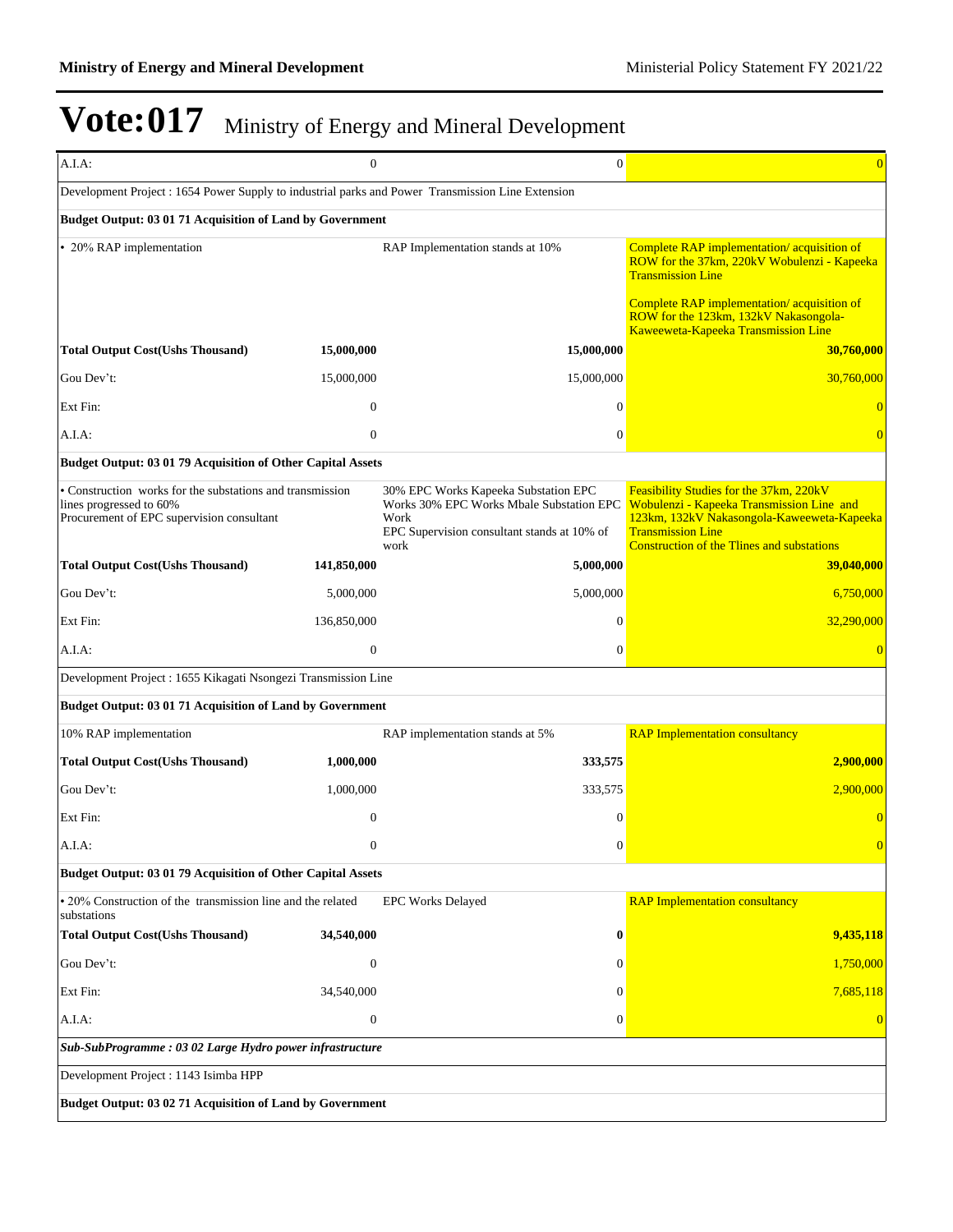| 100% RAP Completed for Isimba HPP                                                                                                                                                                                                                                                                                                                                                                                                               |                  | the RAP for Isimba is at 98% for the Dam site<br>and reservoir and 94.7% for the transmission<br>line. The project financial performance<br>remained at 92.52% as no payments were<br>effected to the Contractor during the reporting<br>period                                                                                                                                                                                                                                                                                                                                                                                                                                                           | - Land for Isimba HPP acquired up to 100% and<br>the Resettlement Action Plan (RAP) completed.<br>- RAP and Livelilhood Restoration activities for<br>Kalagala Offset Area commenced                                                                    |  |
|-------------------------------------------------------------------------------------------------------------------------------------------------------------------------------------------------------------------------------------------------------------------------------------------------------------------------------------------------------------------------------------------------------------------------------------------------|------------------|-----------------------------------------------------------------------------------------------------------------------------------------------------------------------------------------------------------------------------------------------------------------------------------------------------------------------------------------------------------------------------------------------------------------------------------------------------------------------------------------------------------------------------------------------------------------------------------------------------------------------------------------------------------------------------------------------------------|---------------------------------------------------------------------------------------------------------------------------------------------------------------------------------------------------------------------------------------------------------|--|
| <b>Total Output Cost(Ushs Thousand)</b>                                                                                                                                                                                                                                                                                                                                                                                                         | 3,000,000        | 1,767,662                                                                                                                                                                                                                                                                                                                                                                                                                                                                                                                                                                                                                                                                                                 | 5,000,000                                                                                                                                                                                                                                               |  |
| Gou Dev't:                                                                                                                                                                                                                                                                                                                                                                                                                                      | 3,000,000        | 1,767,662                                                                                                                                                                                                                                                                                                                                                                                                                                                                                                                                                                                                                                                                                                 | 5,000,000                                                                                                                                                                                                                                               |  |
| Ext Fin:                                                                                                                                                                                                                                                                                                                                                                                                                                        | $\theta$         | $\Omega$                                                                                                                                                                                                                                                                                                                                                                                                                                                                                                                                                                                                                                                                                                  |                                                                                                                                                                                                                                                         |  |
| A.I.A:                                                                                                                                                                                                                                                                                                                                                                                                                                          | $\overline{0}$   | $\mathbf{0}$                                                                                                                                                                                                                                                                                                                                                                                                                                                                                                                                                                                                                                                                                              |                                                                                                                                                                                                                                                         |  |
| Budget Output: 03 02 79 Acquisition of Other Capital Assets                                                                                                                                                                                                                                                                                                                                                                                     |                  |                                                                                                                                                                                                                                                                                                                                                                                                                                                                                                                                                                                                                                                                                                           |                                                                                                                                                                                                                                                         |  |
| CDAP Implementation monitored under Isimba HPP<br>completed 100%<br>Defects Liability Period of Isimba HPP and Transmission<br>Lline completed 100%<br>Environmental Audit of Isimba HPP, Isimba - Bujagali<br>Transmission Line and the Public Bridge carried out<br>Public Bridge Construction 100% completed, Supervised and<br>Monitored<br>Transfer to UNRA for supervision of construction of public<br>bridge and access roads at Isimba |                  | CDAP Implementation at 50%<br>DLP for power plant at 85% but to be extended<br>by atleast one year<br>Environment Audit and still under procurement<br>it was impacted by COVID<br>Construction of the Isimba Public Bridge<br>connecting Kayunga district to Kamuli District<br>was completed on 29th December, 2020<br>following confirmation by UNRA that the<br>Bridge had passed all key technical tests and<br>was safe for Public use<br>Construction of the Isimba Public Bridge<br>connecting Kayunga district to Kamuli District<br>was completed on 29th December, 2020<br>following confirmation by UNRA that the<br>Bridge had passed all key technical tests and<br>was safe for Public use | - Environment Audit for Isimba HPP,<br>Transmission Line and Public Bridge executed.<br>- Defects Liability for the Plant, Transmission line<br>and Public Bridge completed to 100%.<br>- CDAP impplementation monitored                                |  |
| <b>Total Output Cost(Ushs Thousand)</b>                                                                                                                                                                                                                                                                                                                                                                                                         | 6,931,000        | 4,458,051                                                                                                                                                                                                                                                                                                                                                                                                                                                                                                                                                                                                                                                                                                 | 6,060,000                                                                                                                                                                                                                                               |  |
| Gou Dev't:                                                                                                                                                                                                                                                                                                                                                                                                                                      | 6,931,000        | 4,458,051                                                                                                                                                                                                                                                                                                                                                                                                                                                                                                                                                                                                                                                                                                 | 6,060,000                                                                                                                                                                                                                                               |  |
| Ext Fin:                                                                                                                                                                                                                                                                                                                                                                                                                                        | $\boldsymbol{0}$ | $\theta$                                                                                                                                                                                                                                                                                                                                                                                                                                                                                                                                                                                                                                                                                                  | $\theta$                                                                                                                                                                                                                                                |  |
| A.I.A:                                                                                                                                                                                                                                                                                                                                                                                                                                          | $\mathbf{0}$     | $\theta$                                                                                                                                                                                                                                                                                                                                                                                                                                                                                                                                                                                                                                                                                                  | $\overline{0}$                                                                                                                                                                                                                                          |  |
| Budget Output: 03 02 80 Large Hydro Power Infrastructure                                                                                                                                                                                                                                                                                                                                                                                        |                  |                                                                                                                                                                                                                                                                                                                                                                                                                                                                                                                                                                                                                                                                                                           |                                                                                                                                                                                                                                                         |  |
| Component 1(Isimba dam) Snags 100% Completed<br>Monitoring progress of Isimba Public Bridge Construction<br>upto 100% completion undertaken                                                                                                                                                                                                                                                                                                     |                  | The Contractor is undertaking works for the<br>agreed upon snags which are expected to be<br>completed by March, 2021<br>Construction of the Isimba Public Bridge<br>connecting Kayunga district to Kamuli District<br>was completed on 29th December, 2020<br>following confirmation by UNRA that the<br>Bridge had passed all key technical tests and<br>was safe for Public use                                                                                                                                                                                                                                                                                                                        | -Outsanding scope and snags under component 1<br>(power plant and transmission line) completed to<br>100%.<br>-Defects Liability Period for Component 2 (Public<br>Bridge) completed.<br>-Defects Liability Period for Component 1<br>completed to 99%. |  |
| <b>Total Output Cost(Ushs Thousand)</b>                                                                                                                                                                                                                                                                                                                                                                                                         | 165,040,000      | $\bf{0}$                                                                                                                                                                                                                                                                                                                                                                                                                                                                                                                                                                                                                                                                                                  | 110,710,000                                                                                                                                                                                                                                             |  |
| Gou Dev't:                                                                                                                                                                                                                                                                                                                                                                                                                                      | $\boldsymbol{0}$ | $\Omega$                                                                                                                                                                                                                                                                                                                                                                                                                                                                                                                                                                                                                                                                                                  |                                                                                                                                                                                                                                                         |  |
| Ext Fin:                                                                                                                                                                                                                                                                                                                                                                                                                                        | 165,040,000      | $\Omega$                                                                                                                                                                                                                                                                                                                                                                                                                                                                                                                                                                                                                                                                                                  | 110,710,000                                                                                                                                                                                                                                             |  |
| A.I.A:                                                                                                                                                                                                                                                                                                                                                                                                                                          | $\boldsymbol{0}$ | $\mathbf{0}$                                                                                                                                                                                                                                                                                                                                                                                                                                                                                                                                                                                                                                                                                              |                                                                                                                                                                                                                                                         |  |
| Development Project : 1183 Karuma Hydoelectricity Power Project                                                                                                                                                                                                                                                                                                                                                                                 |                  |                                                                                                                                                                                                                                                                                                                                                                                                                                                                                                                                                                                                                                                                                                           |                                                                                                                                                                                                                                                         |  |
| Budget Output: 03 02 71 Acquisition of Land by Government                                                                                                                                                                                                                                                                                                                                                                                       |                  |                                                                                                                                                                                                                                                                                                                                                                                                                                                                                                                                                                                                                                                                                                           |                                                                                                                                                                                                                                                         |  |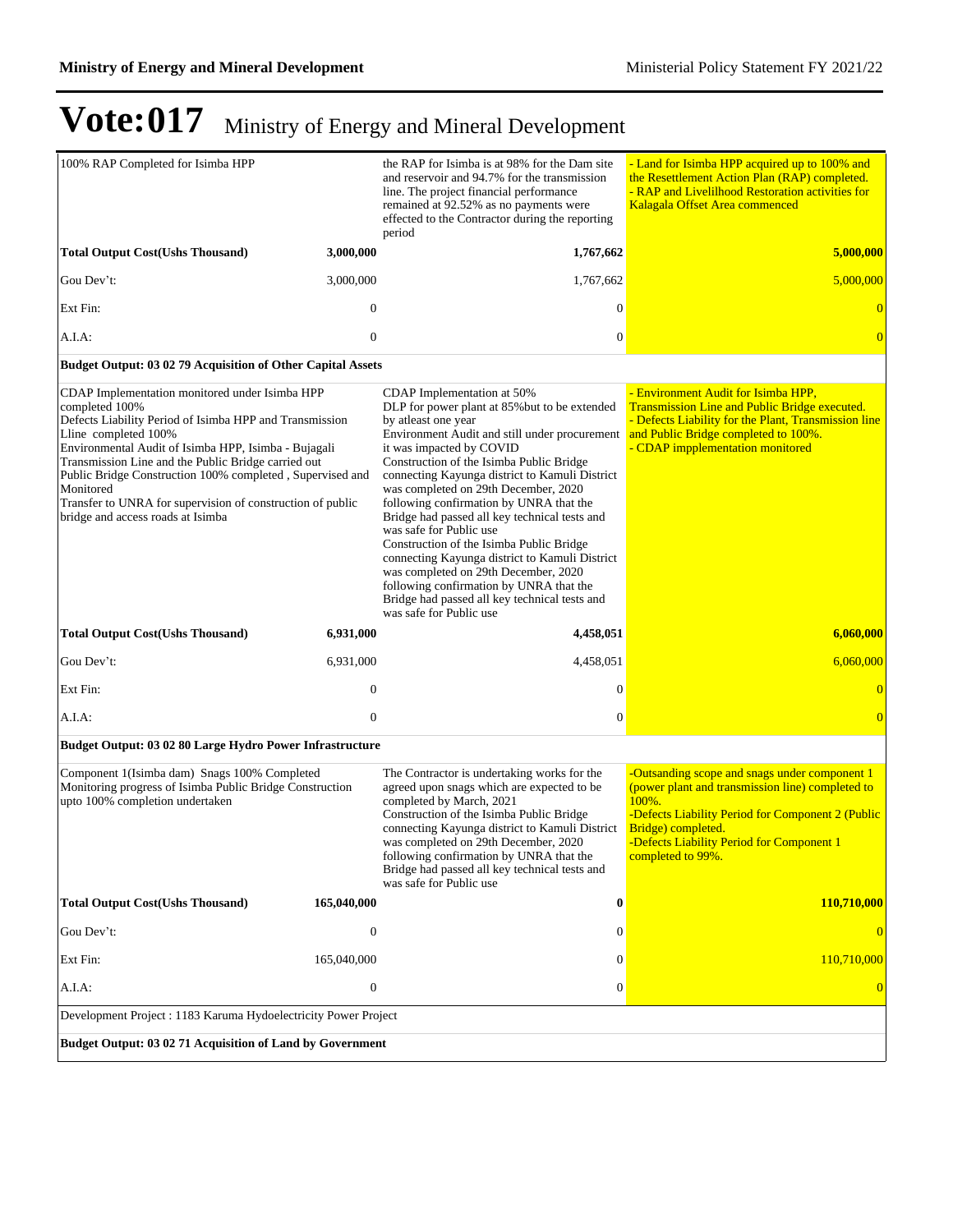| Environment and Social Management Plan monitored<br>Outstanding RAP activities completed<br>RAP and ESIA Activities monitored |           | Environment and Social Management Plan<br>underway and on going<br>•The resettlement Action Plan is still<br>ongoing, Payment for Project Affected Persons<br>$(PAPs)$ is at 98%.<br>• Resettlement of Vulnerable PAPs in Lapono<br>village Nwoya Distrcit is ongoing, the interim<br>report was submitted by the Consultant and<br>plans for conducting Environment and Social<br>Impact Assesement (ESIA) are<br>underwaypending submission of TORs to<br>NEMA for approval; | <b>Health Safety and Environment Audit</b><br><b>Outstanding RAP activities Completed</b><br><b>RAP and ESIA activities monitored</b> |           |
|-------------------------------------------------------------------------------------------------------------------------------|-----------|--------------------------------------------------------------------------------------------------------------------------------------------------------------------------------------------------------------------------------------------------------------------------------------------------------------------------------------------------------------------------------------------------------------------------------------------------------------------------------|---------------------------------------------------------------------------------------------------------------------------------------|-----------|
| <b>Total Output Cost(Ushs Thousand)</b>                                                                                       | 3,920,000 | 1,649,408                                                                                                                                                                                                                                                                                                                                                                                                                                                                      |                                                                                                                                       | 5,920,000 |
| Gou Dev't:                                                                                                                    | 3,920,000 | 1,649,408                                                                                                                                                                                                                                                                                                                                                                                                                                                                      |                                                                                                                                       | 5,920,000 |
| Ext Fin:                                                                                                                      | $\theta$  | $\Omega$                                                                                                                                                                                                                                                                                                                                                                                                                                                                       |                                                                                                                                       |           |
| A.I.A:                                                                                                                        | $\theta$  | 0                                                                                                                                                                                                                                                                                                                                                                                                                                                                              |                                                                                                                                       |           |
| Budget Output: 03 02 79 Acquisition of Other Capital Assets                                                                   |           |                                                                                                                                                                                                                                                                                                                                                                                                                                                                                |                                                                                                                                       |           |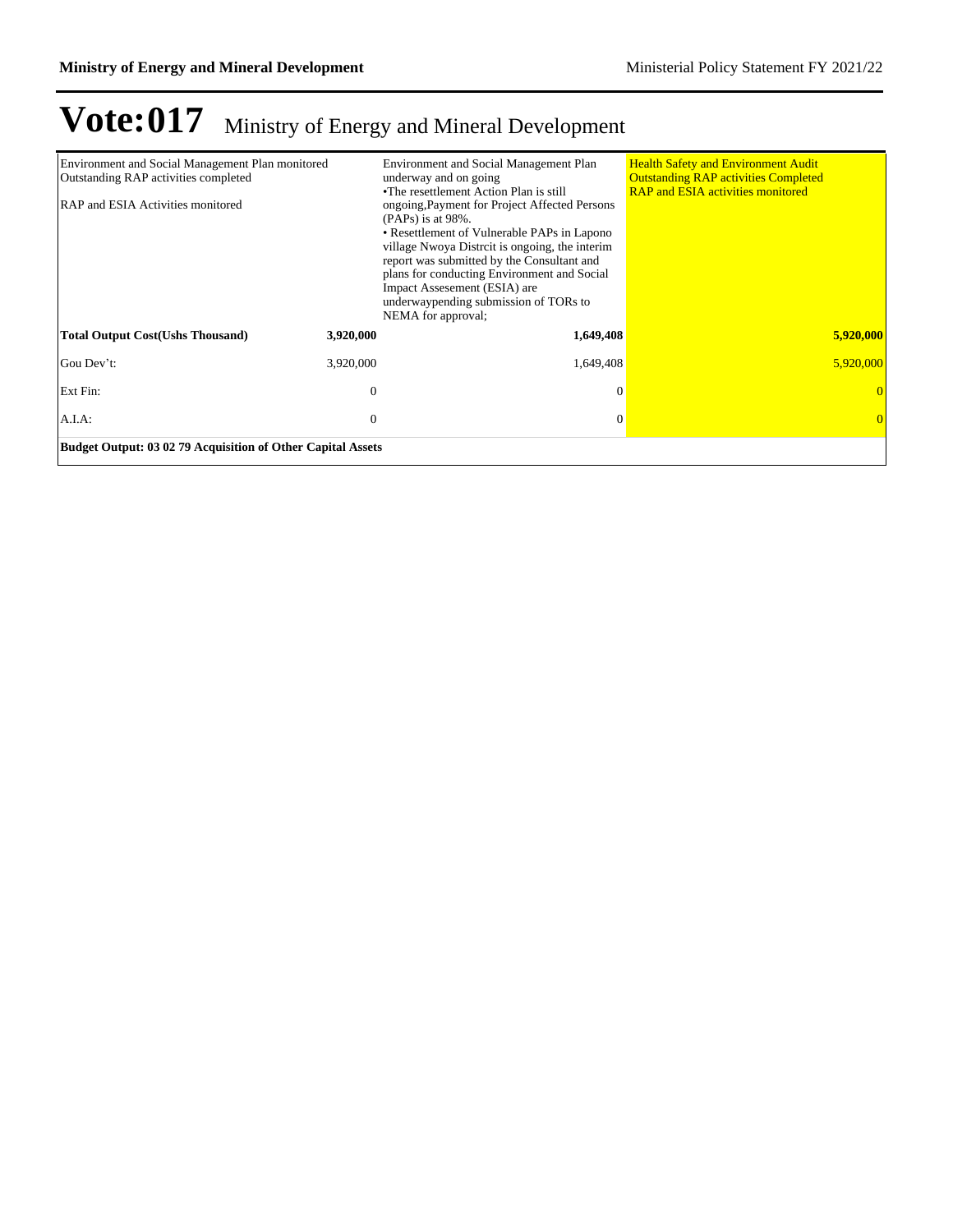| Outstanding CDAP Activities completed<br>Outstanding payments to EIPL cleared<br>Supervision and Monitoring of CDAP carried out<br>Defects Liability Period for the Karuma HPP and TL carried<br>out | The procurement of a contractor to construct<br>education infrastructure using the funds provide<br>is ongoing. One primary school from each of<br>the three host districts will benefit from this<br>first phase. The facilities to be established at<br>each of the schools include;<br>1. Two blocks of classrooms<br>2. Four teachers housing units<br>3. A five-stance drainable VIP Latrine<br>Kiryandongo district local authorities expressed<br>their dissatisfaction with the progress of CDAP<br>and demanded to meet the management of<br>UEGCL.<br>Shortfall in CDAP funding- Of the total<br>20,984,060,965 budgeted for KHPP CDAP in<br>the current financial year, only UGX.<br>3,000,000,000 has been allocated. While<br>UEGCL implements the most pressing CDAP<br>activities, the budget shortfall of UGX.<br>$17,984,060,965$ implies that we cannot<br>implement the projects fully. This exposes<br>UEGCL and MEMD to reputational risks and a<br>negative perception on Government funded<br>projects within the community.<br>The provision of additional funds is urgently<br>required.<br>Outstanding payments to EIPL not done<br>The procurement of a contractor to construct<br>education infrastructure using the funds provide<br>is ongoing. One primary school from each of<br>the three host districts will benefit from this<br>first phase. The facilities to be established at<br>each of the schools include;<br>1. Two blocks of classrooms<br>2. Four teachers housing units<br>3. A five-stance drainable VIP Latrine<br>Kiryandongo district local authorities expressed<br>their dissatisfaction with the progress of CDAP<br>and demanded to meet the management of<br>UEGCL.<br>Shortfall in CDAP funding- Of the total<br>20,984,060,965 budgeted for KHPP CDAP in<br>the current financial year, only UGX.<br>3,000,000,000 has been allocated. While<br>UEGCL implements the most pressing CDAP<br>activities, the budget shortfall of UGX.<br>$17,984,060,965$ implies that we cannot<br>implement the projects fully. This exposes<br>UEGCL and MEMD to reputational risks and a<br>negative perception on Government funded<br>projects within the community.<br>The provision of additional funds is urgently<br>required | Monitoring and supervision of construction of<br>houses for vulnerable PAPs undertaken<br><b>Construction of houses for vulnerable PAPs</b><br>undertaken |
|------------------------------------------------------------------------------------------------------------------------------------------------------------------------------------------------------|--------------------------------------------------------------------------------------------------------------------------------------------------------------------------------------------------------------------------------------------------------------------------------------------------------------------------------------------------------------------------------------------------------------------------------------------------------------------------------------------------------------------------------------------------------------------------------------------------------------------------------------------------------------------------------------------------------------------------------------------------------------------------------------------------------------------------------------------------------------------------------------------------------------------------------------------------------------------------------------------------------------------------------------------------------------------------------------------------------------------------------------------------------------------------------------------------------------------------------------------------------------------------------------------------------------------------------------------------------------------------------------------------------------------------------------------------------------------------------------------------------------------------------------------------------------------------------------------------------------------------------------------------------------------------------------------------------------------------------------------------------------------------------------------------------------------------------------------------------------------------------------------------------------------------------------------------------------------------------------------------------------------------------------------------------------------------------------------------------------------------------------------------------------------------------------------------------------------------------------------------------------------------------|-----------------------------------------------------------------------------------------------------------------------------------------------------------|
| <b>Total Output Cost(Ushs Thousand)</b><br>1,800,000                                                                                                                                                 | 849,540                                                                                                                                                                                                                                                                                                                                                                                                                                                                                                                                                                                                                                                                                                                                                                                                                                                                                                                                                                                                                                                                                                                                                                                                                                                                                                                                                                                                                                                                                                                                                                                                                                                                                                                                                                                                                                                                                                                                                                                                                                                                                                                                                                                                                                                                        | 1,800,000                                                                                                                                                 |
| Gou Dev't:<br>1,800,000                                                                                                                                                                              | 849,540                                                                                                                                                                                                                                                                                                                                                                                                                                                                                                                                                                                                                                                                                                                                                                                                                                                                                                                                                                                                                                                                                                                                                                                                                                                                                                                                                                                                                                                                                                                                                                                                                                                                                                                                                                                                                                                                                                                                                                                                                                                                                                                                                                                                                                                                        | 1,800,000                                                                                                                                                 |
| $\boldsymbol{0}$<br>Ext Fin:                                                                                                                                                                         | $\boldsymbol{0}$                                                                                                                                                                                                                                                                                                                                                                                                                                                                                                                                                                                                                                                                                                                                                                                                                                                                                                                                                                                                                                                                                                                                                                                                                                                                                                                                                                                                                                                                                                                                                                                                                                                                                                                                                                                                                                                                                                                                                                                                                                                                                                                                                                                                                                                               |                                                                                                                                                           |
| $\boldsymbol{0}$<br>A.I.A:                                                                                                                                                                           | $\boldsymbol{0}$                                                                                                                                                                                                                                                                                                                                                                                                                                                                                                                                                                                                                                                                                                                                                                                                                                                                                                                                                                                                                                                                                                                                                                                                                                                                                                                                                                                                                                                                                                                                                                                                                                                                                                                                                                                                                                                                                                                                                                                                                                                                                                                                                                                                                                                               |                                                                                                                                                           |
| Development Project : 1350 Muzizi Hydro Power Project                                                                                                                                                |                                                                                                                                                                                                                                                                                                                                                                                                                                                                                                                                                                                                                                                                                                                                                                                                                                                                                                                                                                                                                                                                                                                                                                                                                                                                                                                                                                                                                                                                                                                                                                                                                                                                                                                                                                                                                                                                                                                                                                                                                                                                                                                                                                                                                                                                                |                                                                                                                                                           |
| Budget Output: 03 02 79 Acquisition of Other Capital Assets                                                                                                                                          |                                                                                                                                                                                                                                                                                                                                                                                                                                                                                                                                                                                                                                                                                                                                                                                                                                                                                                                                                                                                                                                                                                                                                                                                                                                                                                                                                                                                                                                                                                                                                                                                                                                                                                                                                                                                                                                                                                                                                                                                                                                                                                                                                                                                                                                                                |                                                                                                                                                           |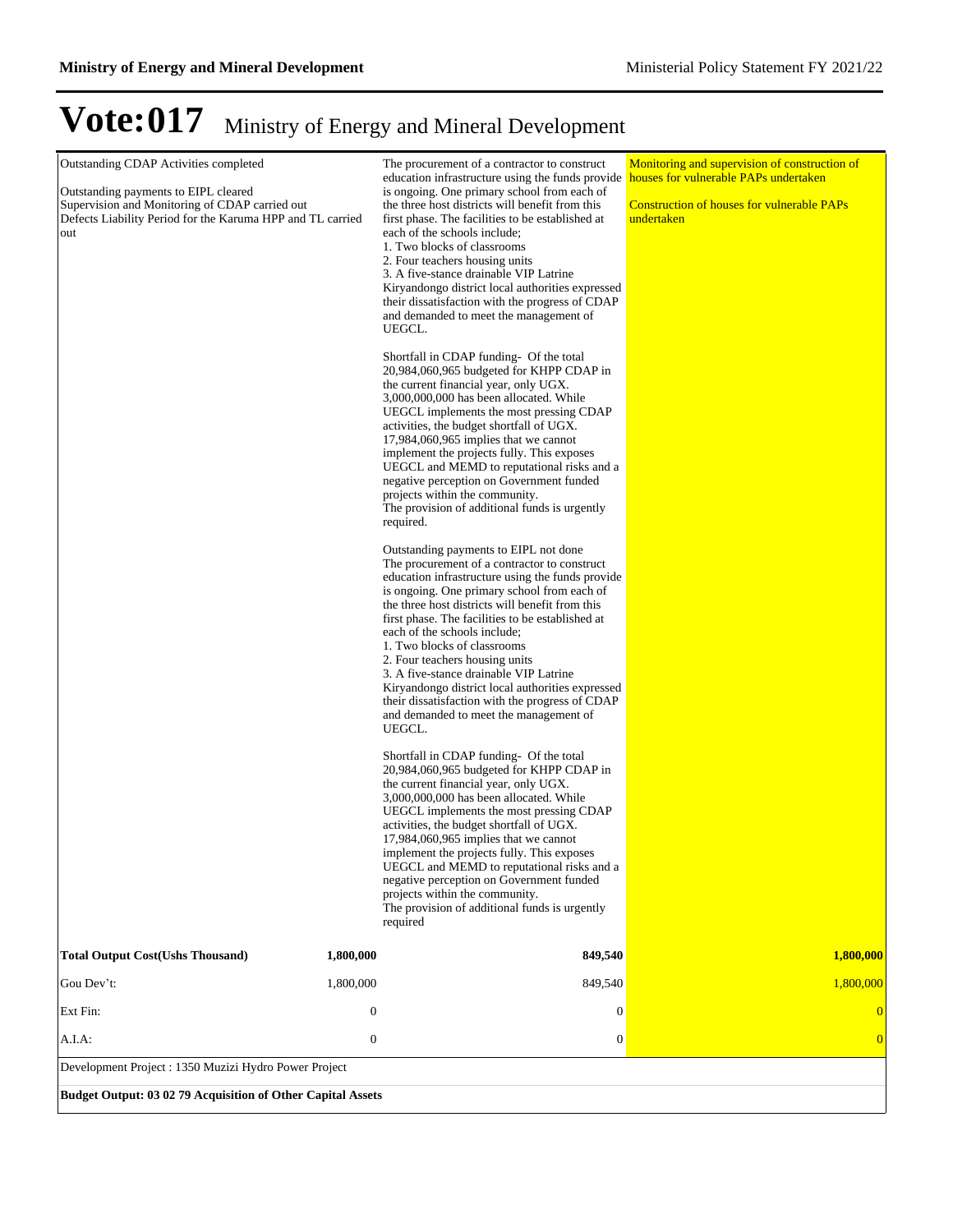| Capacity Building in the areas of hydropower development<br>and its social and environmental aspects<br>Health, Safety and Environment (HSE) awareness and<br>sensitization in Project Affected Area<br>Monitoring and supervision of RAP Activities<br>Monitoring of CDAP Activities<br>Supervision and monitoring of works (MEMD) |                  | No training carried out due to Covid-19<br>movement restrictions<br>Quarterly health, safety and environment<br>sensitization and awareness activities carried<br>out in project affected areas.<br>Data on energy needs of the project affected<br>areas acquired<br>Quarterly RAP monitoring and supervision<br>carried out in project affected areas.<br>Quarterly Sensitization and awareness<br>regarding CDAP carried out in project affected<br>areas.<br>KfW issued a No-Objection to the financial<br>evaluation report for the procurement of an<br>EPC contractor. Negotiations due to take place<br>in Q3 with best evaluated bidder.<br>Procurement of supervision engineer ongoing<br>at RFP stage. | <b>Construction of Muzizi HPP monitored and</b><br>supervised by MEMD              |  |  |
|-------------------------------------------------------------------------------------------------------------------------------------------------------------------------------------------------------------------------------------------------------------------------------------------------------------------------------------|------------------|-------------------------------------------------------------------------------------------------------------------------------------------------------------------------------------------------------------------------------------------------------------------------------------------------------------------------------------------------------------------------------------------------------------------------------------------------------------------------------------------------------------------------------------------------------------------------------------------------------------------------------------------------------------------------------------------------------------------|------------------------------------------------------------------------------------|--|--|
| <b>Total Output Cost(Ushs Thousand)</b>                                                                                                                                                                                                                                                                                             | 1,017,000        | 1,229,799                                                                                                                                                                                                                                                                                                                                                                                                                                                                                                                                                                                                                                                                                                         | 1,020,000                                                                          |  |  |
| Gou Dev't:                                                                                                                                                                                                                                                                                                                          | 1,017,000        | 601,560                                                                                                                                                                                                                                                                                                                                                                                                                                                                                                                                                                                                                                                                                                           | 1,020,000                                                                          |  |  |
| Ext Fin:                                                                                                                                                                                                                                                                                                                            | $\boldsymbol{0}$ | 628,239                                                                                                                                                                                                                                                                                                                                                                                                                                                                                                                                                                                                                                                                                                           | $\overline{0}$                                                                     |  |  |
| A.I.A:                                                                                                                                                                                                                                                                                                                              | $\mathbf{0}$     | $\mathbf{0}$                                                                                                                                                                                                                                                                                                                                                                                                                                                                                                                                                                                                                                                                                                      | $\overline{0}$                                                                     |  |  |
| Development Project : 1351 Nyagak III Hydro Power Project                                                                                                                                                                                                                                                                           |                  |                                                                                                                                                                                                                                                                                                                                                                                                                                                                                                                                                                                                                                                                                                                   |                                                                                    |  |  |
| Budget Output: 03 02 71 Acquisition of Land by Government                                                                                                                                                                                                                                                                           |                  |                                                                                                                                                                                                                                                                                                                                                                                                                                                                                                                                                                                                                                                                                                                   |                                                                                    |  |  |
| RAP Implementation under West Nile Grid Extension Project                                                                                                                                                                                                                                                                           |                  | West Nile Grid RAP implemented.<br>Sensitization and awareness carried out in the<br>project affected areas. 84% compensation<br>completed                                                                                                                                                                                                                                                                                                                                                                                                                                                                                                                                                                        | <b>West Nile Grid Extension Project RAP completed</b>                              |  |  |
| <b>Total Output Cost(Ushs Thousand)</b>                                                                                                                                                                                                                                                                                             | 500,000          | 75,990                                                                                                                                                                                                                                                                                                                                                                                                                                                                                                                                                                                                                                                                                                            | 700,000                                                                            |  |  |
| Gou Dev't:                                                                                                                                                                                                                                                                                                                          | 500,000          | 75,990                                                                                                                                                                                                                                                                                                                                                                                                                                                                                                                                                                                                                                                                                                            | 700,000                                                                            |  |  |
| Ext Fin:                                                                                                                                                                                                                                                                                                                            | $\mathbf{0}$     | $\mathbf{0}$                                                                                                                                                                                                                                                                                                                                                                                                                                                                                                                                                                                                                                                                                                      | $\overline{0}$                                                                     |  |  |
| A.I.A:                                                                                                                                                                                                                                                                                                                              | $\mathbf{0}$     | $\boldsymbol{0}$                                                                                                                                                                                                                                                                                                                                                                                                                                                                                                                                                                                                                                                                                                  | $\overline{0}$                                                                     |  |  |
| Budget Output: 03 02 79 Acquisition of Other Capital Assets                                                                                                                                                                                                                                                                         |                  |                                                                                                                                                                                                                                                                                                                                                                                                                                                                                                                                                                                                                                                                                                                   |                                                                                    |  |  |
| Monitoring and supervision of CDAP Activities<br>Monitoring and supervision of RAP Activities under the plant<br>and transmission line.<br>Sensitization of the Project Affected Communities on<br><b>Environment Protection and Conservation</b><br>Supervision of works for the Nyagak III HPP (MEMD)                             |                  | Monitoring and supervision of CDAP activities<br>including relocation of cultural sites within the<br>project affected area carried out.<br>Community sensitization and awareness on<br>health, safety and environment carried out in the<br>project affected areas.<br>Data on energy needs in the project affected<br>areas acquired.<br>Environment, Social, Health and Safety<br>matters monitored and supervised in the project<br>affected area to ensure adherence.<br>Monitoring and supervision of project<br>construction works carried out. Construction at<br>24%.                                                                                                                                    | Construction of Nyagak III hydro power project<br>monitored and supervised by MEMD |  |  |
| <b>Total Output Cost(Ushs Thousand)</b>                                                                                                                                                                                                                                                                                             | 1,793,211        | 1,058,642                                                                                                                                                                                                                                                                                                                                                                                                                                                                                                                                                                                                                                                                                                         | 1,590,000                                                                          |  |  |
| Gou Dev't:                                                                                                                                                                                                                                                                                                                          | 1,793,211        | 1,058,642                                                                                                                                                                                                                                                                                                                                                                                                                                                                                                                                                                                                                                                                                                         | 1,590,000                                                                          |  |  |
| Ext Fin:                                                                                                                                                                                                                                                                                                                            | $\mathbf{0}$     | $\theta$                                                                                                                                                                                                                                                                                                                                                                                                                                                                                                                                                                                                                                                                                                          | $\theta$                                                                           |  |  |
| A.I.A:                                                                                                                                                                                                                                                                                                                              | $\mathbf{0}$     | $\theta$                                                                                                                                                                                                                                                                                                                                                                                                                                                                                                                                                                                                                                                                                                          | $\overline{0}$                                                                     |  |  |
| Sub-SubProgramme: 03 03 Petroleum Exploration, Development, Production, Value Addition and Distribution and Petrolleum Products                                                                                                                                                                                                     |                  |                                                                                                                                                                                                                                                                                                                                                                                                                                                                                                                                                                                                                                                                                                                   |                                                                                    |  |  |
| Development Project : 1184 Construction of Oil Refinery                                                                                                                                                                                                                                                                             |                  |                                                                                                                                                                                                                                                                                                                                                                                                                                                                                                                                                                                                                                                                                                                   |                                                                                    |  |  |
| Budget Output: 03 03 75 Purchase of Motor Vehicles and Other Transport Equipment                                                                                                                                                                                                                                                    |                  |                                                                                                                                                                                                                                                                                                                                                                                                                                                                                                                                                                                                                                                                                                                   |                                                                                    |  |  |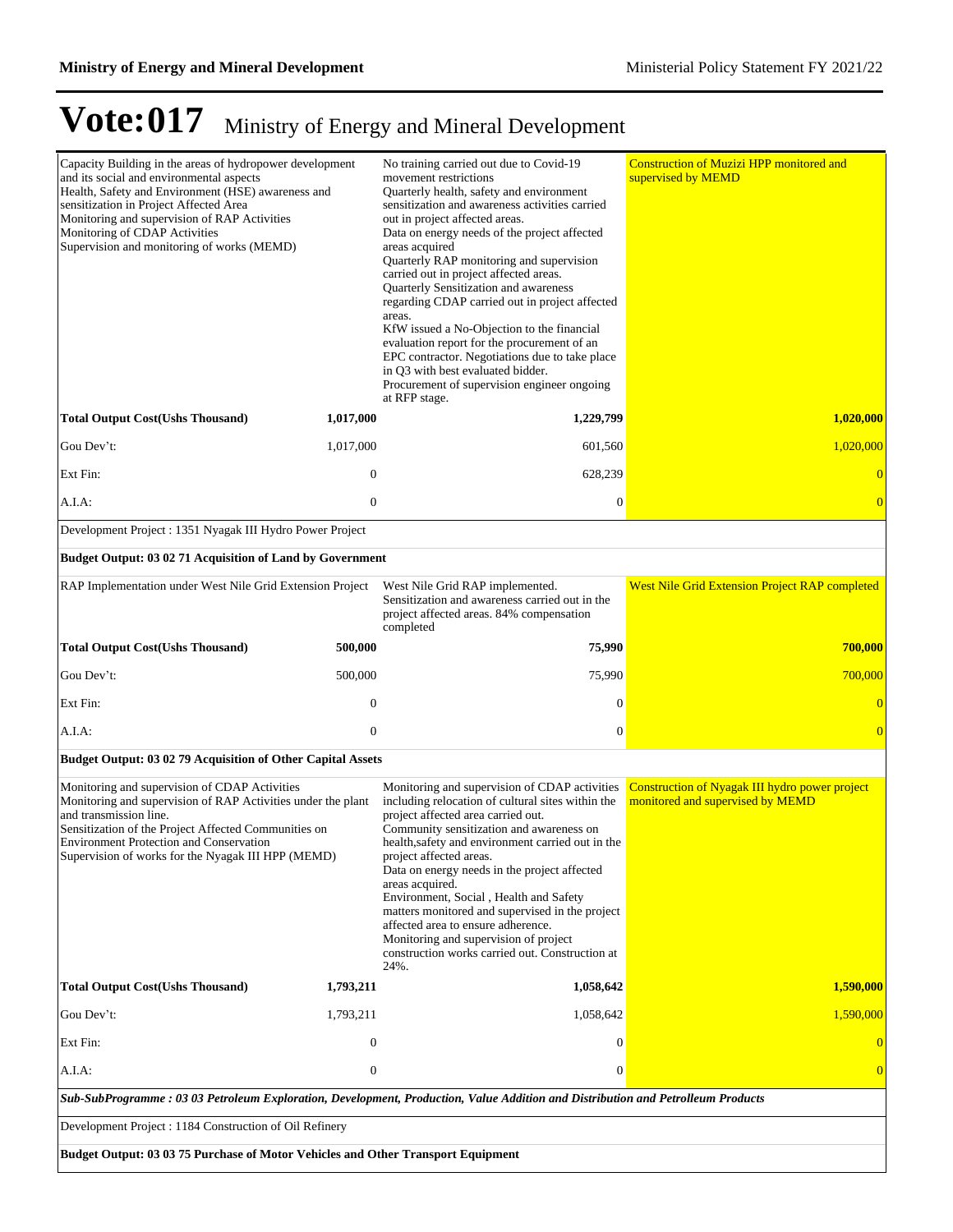| - Two (2) vehicles as Means of Transport acquired                                                                                                                                                                                                                                                                                                                                                                                   |                  | procurement of 2 motor vehicles commenced.                                                                                                                                                                                                                     | five (5) vehicles acquired.                                                                                                                                                                                                                                                                                                                                                                                                                 |
|-------------------------------------------------------------------------------------------------------------------------------------------------------------------------------------------------------------------------------------------------------------------------------------------------------------------------------------------------------------------------------------------------------------------------------------|------------------|----------------------------------------------------------------------------------------------------------------------------------------------------------------------------------------------------------------------------------------------------------------|---------------------------------------------------------------------------------------------------------------------------------------------------------------------------------------------------------------------------------------------------------------------------------------------------------------------------------------------------------------------------------------------------------------------------------------------|
| <b>Total Output Cost(Ushs Thousand)</b>                                                                                                                                                                                                                                                                                                                                                                                             | 500,000          | 2,200                                                                                                                                                                                                                                                          | <b>1,000,000</b>                                                                                                                                                                                                                                                                                                                                                                                                                            |
| Gou Dev't:                                                                                                                                                                                                                                                                                                                                                                                                                          | 500,000          | 2,200                                                                                                                                                                                                                                                          | 1,000,000                                                                                                                                                                                                                                                                                                                                                                                                                                   |
| Ext Fin:                                                                                                                                                                                                                                                                                                                                                                                                                            | $\mathbf{0}$     | 0                                                                                                                                                                                                                                                              |                                                                                                                                                                                                                                                                                                                                                                                                                                             |
| A.I.A:                                                                                                                                                                                                                                                                                                                                                                                                                              | $\mathbf{0}$     | $\boldsymbol{0}$                                                                                                                                                                                                                                               | $\overline{0}$                                                                                                                                                                                                                                                                                                                                                                                                                              |
| Budget Output: 03 03 80 Oil Refinery Construction                                                                                                                                                                                                                                                                                                                                                                                   |                  |                                                                                                                                                                                                                                                                |                                                                                                                                                                                                                                                                                                                                                                                                                                             |
| 100% Land acquired for the refined products pipeline                                                                                                                                                                                                                                                                                                                                                                                |                  | RAP consultant paid for the valuation reports<br>are with CGV for approval after which<br>compensation commences.                                                                                                                                              | Land for refined products' pipeline acquired.<br>Resettlement infrastructure done.                                                                                                                                                                                                                                                                                                                                                          |
| <b>Total Output Cost(Ushs Thousand)</b>                                                                                                                                                                                                                                                                                                                                                                                             | 8,000,000        | 1,071,709                                                                                                                                                                                                                                                      | 2,780,000                                                                                                                                                                                                                                                                                                                                                                                                                                   |
| Gou Dev't:                                                                                                                                                                                                                                                                                                                                                                                                                          | 8,000,000        | 1,071,709                                                                                                                                                                                                                                                      | 2,780,000                                                                                                                                                                                                                                                                                                                                                                                                                                   |
| Ext Fin:                                                                                                                                                                                                                                                                                                                                                                                                                            | $\boldsymbol{0}$ | 0                                                                                                                                                                                                                                                              | $\bf{0}$                                                                                                                                                                                                                                                                                                                                                                                                                                    |
| A.I.A:                                                                                                                                                                                                                                                                                                                                                                                                                              | $\boldsymbol{0}$ | $\overline{0}$                                                                                                                                                                                                                                                 | $\overline{0}$                                                                                                                                                                                                                                                                                                                                                                                                                              |
| Development Project : 1352 Midstream Petroleum Infrastructure Development Project                                                                                                                                                                                                                                                                                                                                                   |                  |                                                                                                                                                                                                                                                                |                                                                                                                                                                                                                                                                                                                                                                                                                                             |
| <b>Budget Output: 03 03 71 Acquisition of Land by Government</b>                                                                                                                                                                                                                                                                                                                                                                    |                  |                                                                                                                                                                                                                                                                |                                                                                                                                                                                                                                                                                                                                                                                                                                             |
| 100% Cash compensation and resettlement of Project Affected Continued to participated in review of valuation <b>EACOP</b> corridor acquired and affected persons<br>Persons along the refined products pipeline right of way<br>carried out.<br>ESIA Engagements with the communities<br>Supervision and monitoring of the resettlement action plan<br>implementation of the refined products pipeline right of way<br>carried out. |                  | reports and meetings with CGV for PAPS for<br>refined products pipeline.<br>Carried out 7 engagements with communities<br>on ESIA monitoring and supervision for RAP<br>implementation.<br>Carried out 27 monitoring and supervision for<br>RAP implementation | compensated in time<br><b>ESIA</b> for finished products' pipeline to the Buloba<br>terminal from the refinery undertaken.<br>FEED for finished products' pipeline to the<br>Buloba terminal from the refinery undertaken.<br>Land for products pipeline development acquired<br>Land for products pipeline development acquired.<br><b>Monitoring RAP and EPC for EACOP</b><br>Natural Gas Pipeline from Tanzania to Uganda<br>development |
| <b>Total Output Cost(Ushs Thousand)</b>                                                                                                                                                                                                                                                                                                                                                                                             | 7,700,000        | 2,116,686                                                                                                                                                                                                                                                      | 3,040,000                                                                                                                                                                                                                                                                                                                                                                                                                                   |
| Gou Dev't:                                                                                                                                                                                                                                                                                                                                                                                                                          | 7,700,000        | 2,116,686                                                                                                                                                                                                                                                      | 3,040,000                                                                                                                                                                                                                                                                                                                                                                                                                                   |
| Ext Fin:                                                                                                                                                                                                                                                                                                                                                                                                                            | $\mathbf{0}$     | 0                                                                                                                                                                                                                                                              |                                                                                                                                                                                                                                                                                                                                                                                                                                             |
| A.I.A:                                                                                                                                                                                                                                                                                                                                                                                                                              | $\mathbf{0}$     | $\boldsymbol{0}$                                                                                                                                                                                                                                               | $\overline{0}$                                                                                                                                                                                                                                                                                                                                                                                                                              |
| Budget Output: 03 03 79 Acquisition of Other Capital Assets                                                                                                                                                                                                                                                                                                                                                                         |                  |                                                                                                                                                                                                                                                                |                                                                                                                                                                                                                                                                                                                                                                                                                                             |
| Four (4) Engagements with Stakeholders and other<br>government institutions<br>One (1) Feasibility study report for the Natural Gas Pipeline                                                                                                                                                                                                                                                                                        |                  | Carried out 18 engagements for stakeholders<br>and government institutions<br>Procurement process on going                                                                                                                                                     | Furniture for offices in place.<br>Office accommodation and utilities secured.<br>Purchase of specialised equipment in<br>refining, pipelines and storage facilities                                                                                                                                                                                                                                                                        |
| <b>Total Output Cost(Ushs Thousand)</b>                                                                                                                                                                                                                                                                                                                                                                                             | 1,508,211        | 537,184                                                                                                                                                                                                                                                        | 870,000                                                                                                                                                                                                                                                                                                                                                                                                                                     |
| Gou Dev't:                                                                                                                                                                                                                                                                                                                                                                                                                          | 1,508,211        | 537,184                                                                                                                                                                                                                                                        | 870,000                                                                                                                                                                                                                                                                                                                                                                                                                                     |
| Ext Fin:                                                                                                                                                                                                                                                                                                                                                                                                                            | $\mathbf{0}$     | $\mathbf{0}$                                                                                                                                                                                                                                                   | $\mathbf{0}$                                                                                                                                                                                                                                                                                                                                                                                                                                |
| A.I.A:                                                                                                                                                                                                                                                                                                                                                                                                                              | $\mathbf{0}$     | $\boldsymbol{0}$                                                                                                                                                                                                                                               | $\overline{0}$                                                                                                                                                                                                                                                                                                                                                                                                                              |
| Development Project : 1355 Strengthening the Development and Production Phases of Oil and Gas Sector                                                                                                                                                                                                                                                                                                                                |                  |                                                                                                                                                                                                                                                                |                                                                                                                                                                                                                                                                                                                                                                                                                                             |
| <b>Budget Output: 03 03 72 Government Buildings and Administrative Infrastructure</b>                                                                                                                                                                                                                                                                                                                                               |                  |                                                                                                                                                                                                                                                                |                                                                                                                                                                                                                                                                                                                                                                                                                                             |
| Complete Phase 3 construction and furnishing of Data Centre<br>building complex at Entebbe.<br>Well maintained office buildings                                                                                                                                                                                                                                                                                                     |                  | Phase-3 construction works for the new office<br>building and Data Repository centre for the<br>Directorate of Petroleum and PAU continued.<br>The progress was a 90% completion.                                                                              | Completion of Phase 3 construction of data centre<br>and office building, decommissioning,<br>landscaping and furnishing.<br>Well maintained office buildings.                                                                                                                                                                                                                                                                              |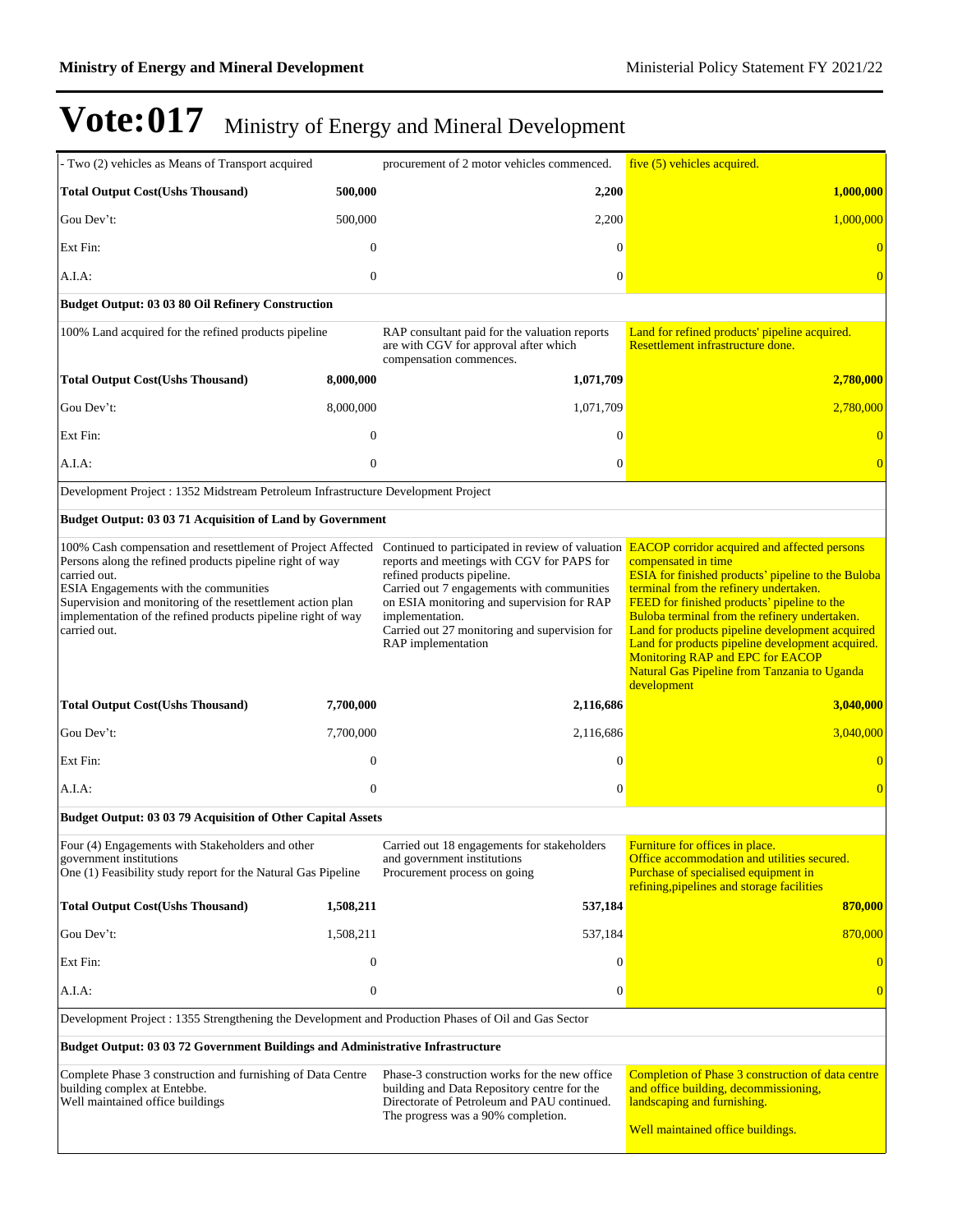| <b>Total Output Cost(Ushs Thousand)</b>                                                                                            | 579,540                                                                   | $\bf{0}$                                                                                                                                                                                                                                                                                                                                                                                                                                                                                                            | 8,300,000                                                                                           |  |  |
|------------------------------------------------------------------------------------------------------------------------------------|---------------------------------------------------------------------------|---------------------------------------------------------------------------------------------------------------------------------------------------------------------------------------------------------------------------------------------------------------------------------------------------------------------------------------------------------------------------------------------------------------------------------------------------------------------------------------------------------------------|-----------------------------------------------------------------------------------------------------|--|--|
| Gou Dev't:                                                                                                                         | 579,540                                                                   | $\mathbf{0}$                                                                                                                                                                                                                                                                                                                                                                                                                                                                                                        | 8,300,000                                                                                           |  |  |
| Ext Fin:                                                                                                                           | $\mathbf{0}$                                                              | $\mathbf{0}$                                                                                                                                                                                                                                                                                                                                                                                                                                                                                                        | $\overline{0}$                                                                                      |  |  |
| A.I.A:                                                                                                                             | $\boldsymbol{0}$                                                          | $\boldsymbol{0}$                                                                                                                                                                                                                                                                                                                                                                                                                                                                                                    | $\overline{0}$                                                                                      |  |  |
| Development Project : 1610 Liquefied Petroleum Gas (LPG) Supply and Infrastructure Intervention                                    |                                                                           |                                                                                                                                                                                                                                                                                                                                                                                                                                                                                                                     |                                                                                                     |  |  |
| Budget Output: 03 03 75 Purchase of Motor Vehicles and Other Transport Equipment                                                   |                                                                           |                                                                                                                                                                                                                                                                                                                                                                                                                                                                                                                     |                                                                                                     |  |  |
|                                                                                                                                    |                                                                           |                                                                                                                                                                                                                                                                                                                                                                                                                                                                                                                     | 2 station wagons procured                                                                           |  |  |
| <b>Total Output Cost(Ushs Thousand)</b>                                                                                            | 0                                                                         | $\bf{0}$                                                                                                                                                                                                                                                                                                                                                                                                                                                                                                            | 600,000                                                                                             |  |  |
| Gou Dev't:                                                                                                                         | $\mathbf{0}$                                                              | $\mathbf{0}$                                                                                                                                                                                                                                                                                                                                                                                                                                                                                                        | 600,000                                                                                             |  |  |
| Ext Fin:                                                                                                                           | $\Omega$                                                                  | $\Omega$                                                                                                                                                                                                                                                                                                                                                                                                                                                                                                            | $\overline{0}$                                                                                      |  |  |
| A.I.A:                                                                                                                             | $\mathbf{0}$                                                              | $\mathbf{0}$                                                                                                                                                                                                                                                                                                                                                                                                                                                                                                        | $\overline{0}$                                                                                      |  |  |
| Budget Output: 03 03 79 Acquisition of Other Capital Assets                                                                        |                                                                           |                                                                                                                                                                                                                                                                                                                                                                                                                                                                                                                     |                                                                                                     |  |  |
| - 10 acres of Land for the Kampala Storage terminal acquired<br>- 2300 Promotional cyclinders and kits procured and<br>diseminated |                                                                           | - Contract in place for promotional cylinders<br>and kits<br>- Procurement process for land ongoing                                                                                                                                                                                                                                                                                                                                                                                                                 | 29,400 Promotional Cylinder Kits Procured and<br>disseminated                                       |  |  |
| <b>Total Output Cost(Ushs Thousand)</b>                                                                                            | 2,000,000                                                                 | 300,000                                                                                                                                                                                                                                                                                                                                                                                                                                                                                                             | 14,160,000                                                                                          |  |  |
| Gou Dev't:                                                                                                                         | 2,000,000                                                                 | 300,000                                                                                                                                                                                                                                                                                                                                                                                                                                                                                                             | 14,160,000                                                                                          |  |  |
| Ext Fin:                                                                                                                           | $\mathbf{0}$                                                              | $\Omega$                                                                                                                                                                                                                                                                                                                                                                                                                                                                                                            | $\overline{0}$                                                                                      |  |  |
| A.I.A:                                                                                                                             | $\overline{0}$                                                            | $\mathbf{0}$                                                                                                                                                                                                                                                                                                                                                                                                                                                                                                        | $\overline{0}$                                                                                      |  |  |
| Development Project : 1611 Petroleum Exploration and Promotion Frontier Basins                                                     |                                                                           |                                                                                                                                                                                                                                                                                                                                                                                                                                                                                                                     |                                                                                                     |  |  |
| Budget Output: 03 03 76 Purchase of Office and ICT Equipment, including Software                                                   |                                                                           |                                                                                                                                                                                                                                                                                                                                                                                                                                                                                                                     |                                                                                                     |  |  |
| Two (2) ICT Equipment and licenses for specialized software<br>packages procured, installed and maintained.                        |                                                                           | 1. Assorted ICT Equipment Procured in Q1.<br>2. Procurement of the 10KVA laboratory UPS<br>at LPO stage awating delivery.<br>3. Procurement of Personal Protective<br>Equipment for staff members at LPO stage<br>awating delivery.<br>4. Procurement of a Video conferencing<br>solution at LPO Processing stage.<br>5. Procurement of wireless access points at<br>LPO stage awating delivery.<br>6. Procurement to upgrade and maintain the<br>Petrel Licence was initiated and still at<br>contracts committee. | <b>Strong Departmental ICT framework; Data</b><br>processing, analysis and interpretation achieved. |  |  |
| <b>Total Output Cost(Ushs Thousand)</b>                                                                                            | 1,680,000                                                                 | 1,244,623                                                                                                                                                                                                                                                                                                                                                                                                                                                                                                           | 2,000,000                                                                                           |  |  |
| Gou Dev't:                                                                                                                         | 1,680,000                                                                 | 1,244,623                                                                                                                                                                                                                                                                                                                                                                                                                                                                                                           | 2,000,000                                                                                           |  |  |
| Ext Fin:                                                                                                                           | $\mathbf{0}$                                                              | $\mathbf{0}$                                                                                                                                                                                                                                                                                                                                                                                                                                                                                                        | $\Omega$                                                                                            |  |  |
| A.I.A:                                                                                                                             | $\boldsymbol{0}$                                                          | $\boldsymbol{0}$                                                                                                                                                                                                                                                                                                                                                                                                                                                                                                    | $\overline{0}$                                                                                      |  |  |
|                                                                                                                                    | Sub-SubProgramme: 03 05 Mineral Exploration, Development & Value Addition |                                                                                                                                                                                                                                                                                                                                                                                                                                                                                                                     |                                                                                                     |  |  |
| Development Project : 1353 Mineral Wealth and Mining Infrastructure Development                                                    |                                                                           |                                                                                                                                                                                                                                                                                                                                                                                                                                                                                                                     |                                                                                                     |  |  |
| Budget Output: 03 05 72 Government Buildings and Administrative Infrastructure                                                     |                                                                           |                                                                                                                                                                                                                                                                                                                                                                                                                                                                                                                     |                                                                                                     |  |  |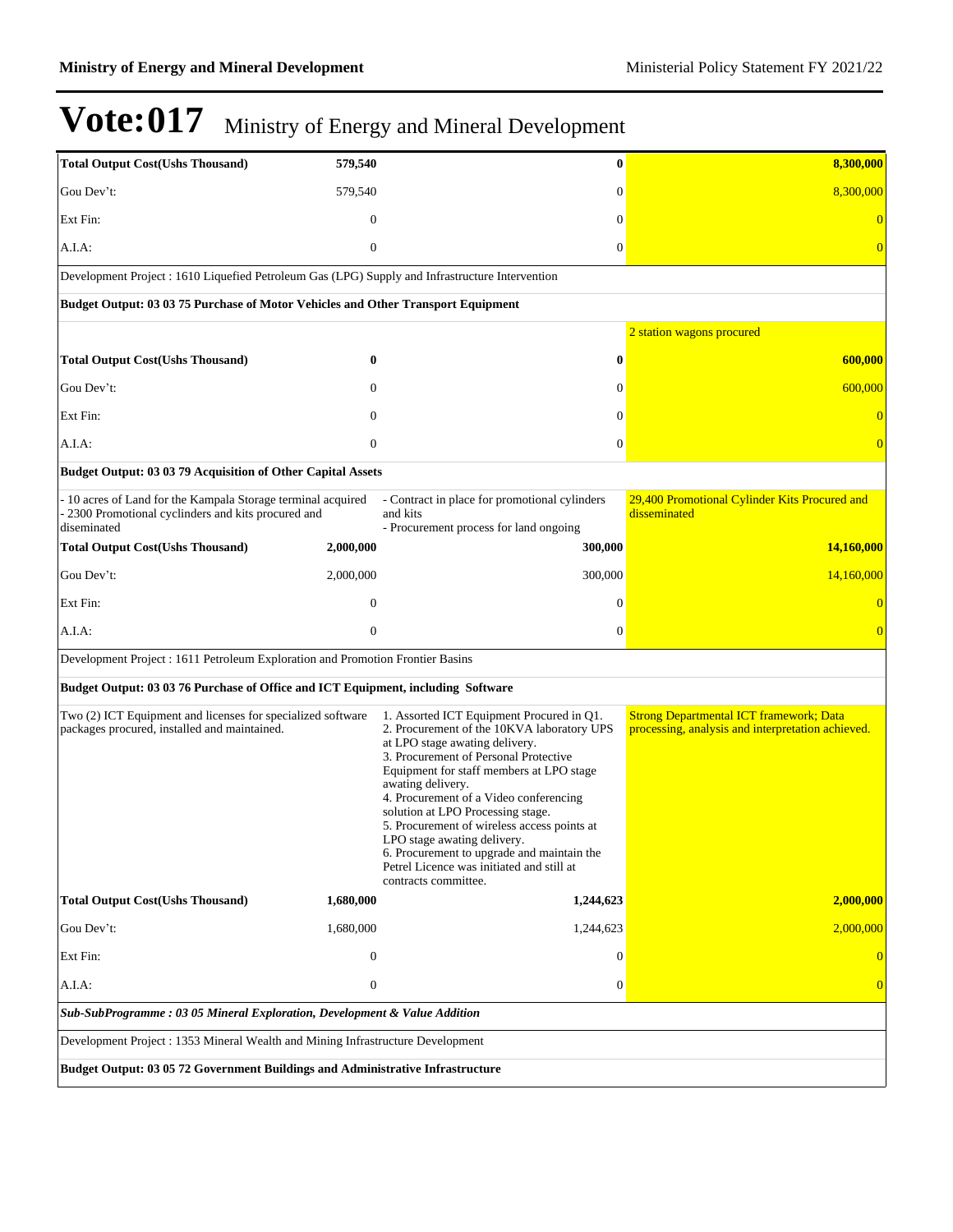| Mineral beneficiation centres in Ntungamo and Fortportal in<br>place                                                                                                  |                                                                                       | Ntungamo District is now at 80% while at Fort<br>Portal its 50% completion;                                                                                                                                                      | Construction of Mineral Beneficiation Centre in Construction of Mineral Beneficiation Centers in<br>Ntungamo and Fort Portal; completed                                                                                                                |  |  |
|-----------------------------------------------------------------------------------------------------------------------------------------------------------------------|---------------------------------------------------------------------------------------|----------------------------------------------------------------------------------------------------------------------------------------------------------------------------------------------------------------------------------|--------------------------------------------------------------------------------------------------------------------------------------------------------------------------------------------------------------------------------------------------------|--|--|
|                                                                                                                                                                       |                                                                                       | Rewiring of DGSM Offices and Laboratory is                                                                                                                                                                                       | Perimeter/ retention wall constructed                                                                                                                                                                                                                  |  |  |
|                                                                                                                                                                       |                                                                                       | completion.                                                                                                                                                                                                                      | Design of new Strategic Mineral Research Facility<br>undertaken                                                                                                                                                                                        |  |  |
| <b>Total Output Cost(Ushs Thousand)</b>                                                                                                                               | 6,500,000                                                                             | 595,611                                                                                                                                                                                                                          | 5,050,000                                                                                                                                                                                                                                              |  |  |
| Gou Dev't:                                                                                                                                                            | 6,500,000                                                                             | 595,611                                                                                                                                                                                                                          | 5,050,000                                                                                                                                                                                                                                              |  |  |
| Ext Fin:                                                                                                                                                              | $\overline{0}$                                                                        | $\overline{0}$                                                                                                                                                                                                                   |                                                                                                                                                                                                                                                        |  |  |
| A.I.A:                                                                                                                                                                | $\overline{0}$                                                                        | $\overline{0}$                                                                                                                                                                                                                   |                                                                                                                                                                                                                                                        |  |  |
| Budget Output: 03 05 77 Purchase of Specialised Machinery & Equipment                                                                                                 |                                                                                       |                                                                                                                                                                                                                                  |                                                                                                                                                                                                                                                        |  |  |
| Specialised equipment for mineral evaluation, mineral<br>certification, and biometric registration of mineral procured.<br>lapidary and mobile weighbridges procured. |                                                                                       | Drilling Rig arrived 21 January, 2021 and is<br>still in ICD bond at Namamve waiting for tax<br>clearance and more accessories to arrive before<br>supplying to DGSM as a unit;<br>Contract for supply and installation of weigh | Assorted equipment including dust extraction<br>system, field vehicles, drilling rig, augers, weigh<br>bridges, sample storage gear, hammers, campuses,<br>safety kits, lapidary, drones and other equipment<br>for the beneficiation center purchased |  |  |
|                                                                                                                                                                       |                                                                                       | bridges between the GoU represented by<br>MEMD and AEA Ltd. on 21 December, 2020.                                                                                                                                                |                                                                                                                                                                                                                                                        |  |  |
| <b>Total Output Cost(Ushs Thousand)</b>                                                                                                                               | 1,868,378                                                                             | 859,062                                                                                                                                                                                                                          | 3,600,000                                                                                                                                                                                                                                              |  |  |
| Gou Dev't:                                                                                                                                                            | 1,868,378                                                                             | 859,062                                                                                                                                                                                                                          | 3,600,000                                                                                                                                                                                                                                              |  |  |
| Ext Fin:                                                                                                                                                              | $\boldsymbol{0}$                                                                      | $\Omega$                                                                                                                                                                                                                         |                                                                                                                                                                                                                                                        |  |  |
| A.I.A:                                                                                                                                                                | $\overline{0}$                                                                        | $\theta$                                                                                                                                                                                                                         |                                                                                                                                                                                                                                                        |  |  |
| Development Project : 1542 Airborne Geophysical Survey and Geological Mapping of Karamoja                                                                             |                                                                                       |                                                                                                                                                                                                                                  |                                                                                                                                                                                                                                                        |  |  |
| Budget Output: 03 05 75 Purchase of Motor Vehicles and Other Transport Equipment                                                                                      |                                                                                       |                                                                                                                                                                                                                                  |                                                                                                                                                                                                                                                        |  |  |
|                                                                                                                                                                       |                                                                                       |                                                                                                                                                                                                                                  | All project Vehicles procured, two (02) in number                                                                                                                                                                                                      |  |  |
| <b>Total Output Cost(Ushs Thousand)</b>                                                                                                                               | $\bf{0}$                                                                              | $\bf{0}$                                                                                                                                                                                                                         | 600,000                                                                                                                                                                                                                                                |  |  |
| Gou Dev't:                                                                                                                                                            | $\theta$                                                                              | $\mathbf{0}$                                                                                                                                                                                                                     | 600,000                                                                                                                                                                                                                                                |  |  |
| Ext Fin:                                                                                                                                                              | $\overline{0}$                                                                        | $\theta$                                                                                                                                                                                                                         |                                                                                                                                                                                                                                                        |  |  |
| A.I.A:                                                                                                                                                                | $\mathbf{0}$                                                                          | $\boldsymbol{0}$                                                                                                                                                                                                                 |                                                                                                                                                                                                                                                        |  |  |
| Budget Output: 03 05 76 Purchase of Office and ICT Equipment, including Software                                                                                      |                                                                                       |                                                                                                                                                                                                                                  |                                                                                                                                                                                                                                                        |  |  |
|                                                                                                                                                                       |                                                                                       |                                                                                                                                                                                                                                  | Project ICT equipment, office machinery and<br>software procured to process the data acquired                                                                                                                                                          |  |  |
| <b>Total Output Cost(Ushs Thousand)</b>                                                                                                                               | $\bf{0}$                                                                              | $\boldsymbol{0}$                                                                                                                                                                                                                 | 1,200,000                                                                                                                                                                                                                                              |  |  |
| Gou Dev't:                                                                                                                                                            | 0                                                                                     | $\mathbf{0}$                                                                                                                                                                                                                     | 1,200,000                                                                                                                                                                                                                                              |  |  |
| Ext Fin:                                                                                                                                                              | 0                                                                                     | $\Omega$                                                                                                                                                                                                                         | $\overline{0}$                                                                                                                                                                                                                                         |  |  |
| A.I.A:                                                                                                                                                                | $\mathbf{0}$                                                                          | $\theta$                                                                                                                                                                                                                         | 0                                                                                                                                                                                                                                                      |  |  |
| Sub-SubProgramme: 03 49 Policy, Planning and Support Services                                                                                                         |                                                                                       |                                                                                                                                                                                                                                  |                                                                                                                                                                                                                                                        |  |  |
| Development Project : 1594 Retooling of Ministry of Energy and Mineral Development (PhaseII)                                                                          |                                                                                       |                                                                                                                                                                                                                                  |                                                                                                                                                                                                                                                        |  |  |
|                                                                                                                                                                       | <b>Budget Output: 03 49 72 Government Buildings and Administrative Infrastructure</b> |                                                                                                                                                                                                                                  |                                                                                                                                                                                                                                                        |  |  |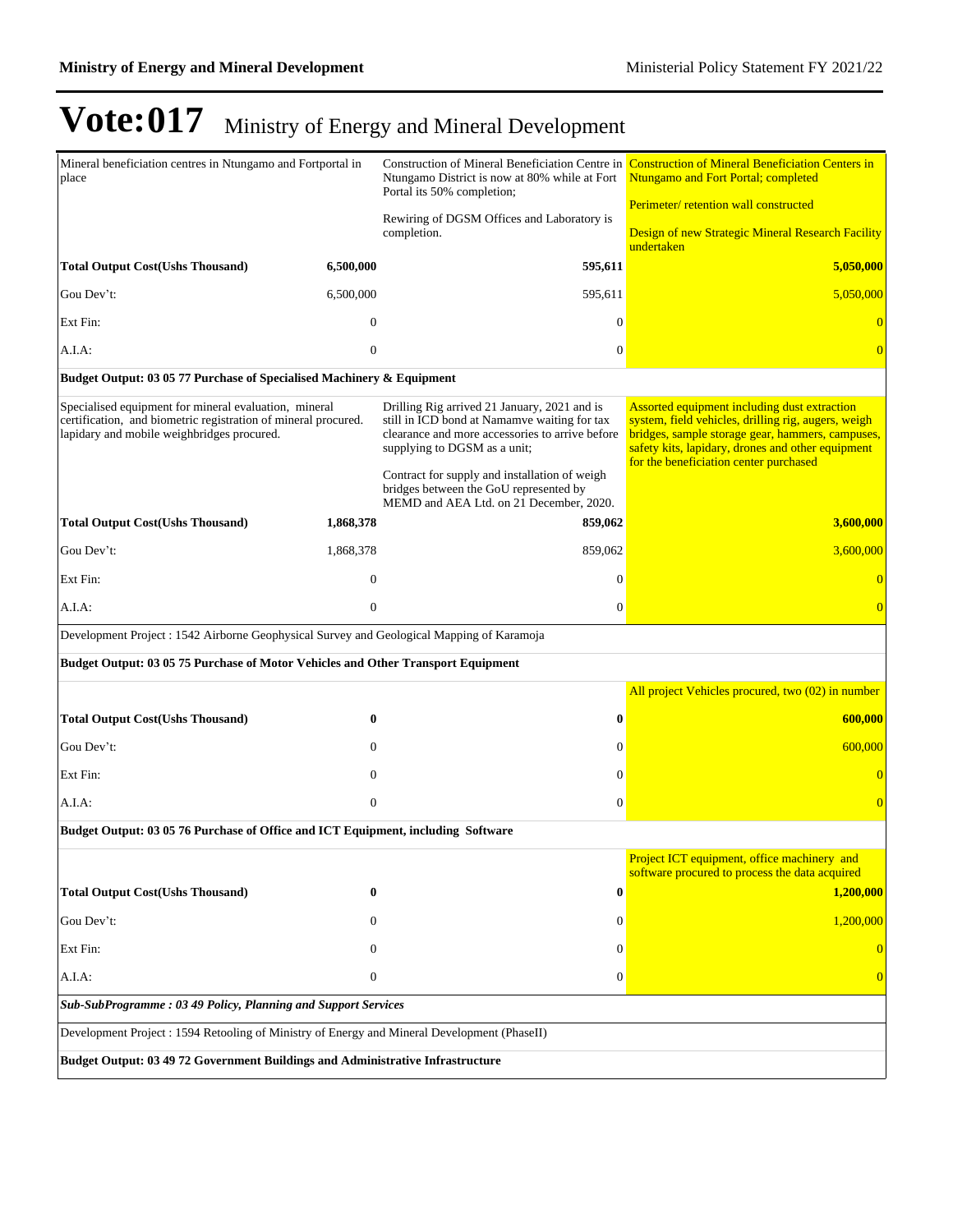| <b>Amber House Renovated</b>                                                                                                                                                                                                                                        |                | No resources released                                                                                                                                                                                                                                                             | - MEMD Staff canteen and Cafeteria constructed<br>and equipped<br>- Amber House Electrical system overhauled and<br>modernized<br>- Amber House exterior facade cleaned and<br>repainted<br>- Routine remedial repairs for Amber House<br>undertaken |
|---------------------------------------------------------------------------------------------------------------------------------------------------------------------------------------------------------------------------------------------------------------------|----------------|-----------------------------------------------------------------------------------------------------------------------------------------------------------------------------------------------------------------------------------------------------------------------------------|------------------------------------------------------------------------------------------------------------------------------------------------------------------------------------------------------------------------------------------------------|
| <b>Total Output Cost(Ushs Thousand)</b>                                                                                                                                                                                                                             | 300,000        | 3,185                                                                                                                                                                                                                                                                             | 5,138,734                                                                                                                                                                                                                                            |
| Gou Dev't:                                                                                                                                                                                                                                                          | 300,000        | 3,185                                                                                                                                                                                                                                                                             | 5,138,734                                                                                                                                                                                                                                            |
| Ext Fin:                                                                                                                                                                                                                                                            | $\mathbf{0}$   | $\Omega$                                                                                                                                                                                                                                                                          |                                                                                                                                                                                                                                                      |
| $A.I.A$ :                                                                                                                                                                                                                                                           | $\mathbf{0}$   | $\Omega$                                                                                                                                                                                                                                                                          |                                                                                                                                                                                                                                                      |
| Budget Output: 03 49 76 Purchase of Office and ICT Equipment, including Software                                                                                                                                                                                    |                |                                                                                                                                                                                                                                                                                   |                                                                                                                                                                                                                                                      |
| - Twenty (20) Desktop Computer sets procured for Finance<br>and Administration offices<br>30% of Phase II structured cabling completed<br>Assorted Software licenses and ICT equipment renewed<br>maintained and renewed<br>ICT supported extended to MEMD officers |                | Procurement process for computers on going<br>30% of Phase II structured cabling on BLOCK<br>B completed<br>Servicing of equipment differed to next<br><b>Ouarter</b><br>ICT technical assistance extended to Staff<br>ICT Strategy and Plan development on going at<br>about 30% | - Assorted Software licenses and ICT equipment<br>procured, renewed and maintained<br>- CT support extended to MEMD officers<br>- Amber House Voice Infrastructure and<br>equipment procured and installed                                           |
| <b>Total Output Cost (Ushs Thousand)</b>                                                                                                                                                                                                                            | 300,000        | 295,068                                                                                                                                                                                                                                                                           | 500,000                                                                                                                                                                                                                                              |
| Gou Dev't:                                                                                                                                                                                                                                                          | 300,000        | 295,068                                                                                                                                                                                                                                                                           | 500,000                                                                                                                                                                                                                                              |
| Ext Fin:                                                                                                                                                                                                                                                            | $\mathbf{0}$   | $\Omega$                                                                                                                                                                                                                                                                          |                                                                                                                                                                                                                                                      |
| A.I.A:                                                                                                                                                                                                                                                              | $\overline{0}$ | $\Omega$                                                                                                                                                                                                                                                                          | $\Omega$                                                                                                                                                                                                                                             |

### **X. Vote Challenges and Plans To Improve Performance**

#### **Vote Challenges**

The Ministry has over the past period encountered the following challenges while executing its mandate;

i.The recurring challenge of land acquisition for government infrastructure projects which presents itself in various forms amongst which include; uncooperative and absent landowners, and informally owned lands.

ii Inadequate and delayed funding for projects which has time and again led to poor project performance. This has manifested in various ways which among others includes; Mismatch between counterpart and external financing and lengthy negotiations which delay the commencement of construction of critical infrastructure.

iii Lack of sufficient ground supervision and inspection capacity in the mineral sector so as to curb illegal mining and minimize revenue loss to the Government. The activities of illegal miners have also presented negative impacts on the environment.

Other general external factors that hindered progress were the Covid-19 pandemic and macroeconomics variables like volatile exchange rates and Oil prices that greatly affected project costings and led to cost over-runs.

#### **Plans to improve Vote Performance**

The following are the proposed measures to mitigate the challenges

i) Attraction of local financing to reduce foreign exchange exposure.

ii) Co-ordination with the MoFPED on strengthening project preparation and appraisal in a bid to ensure that project funding is well aligned with implementation.

iii) Installation of infrastructure to support mining inspection such weighbridges.

### **XI Off Budget Support**

#### **Table 11.1 Off-Budget Support by Department and Project**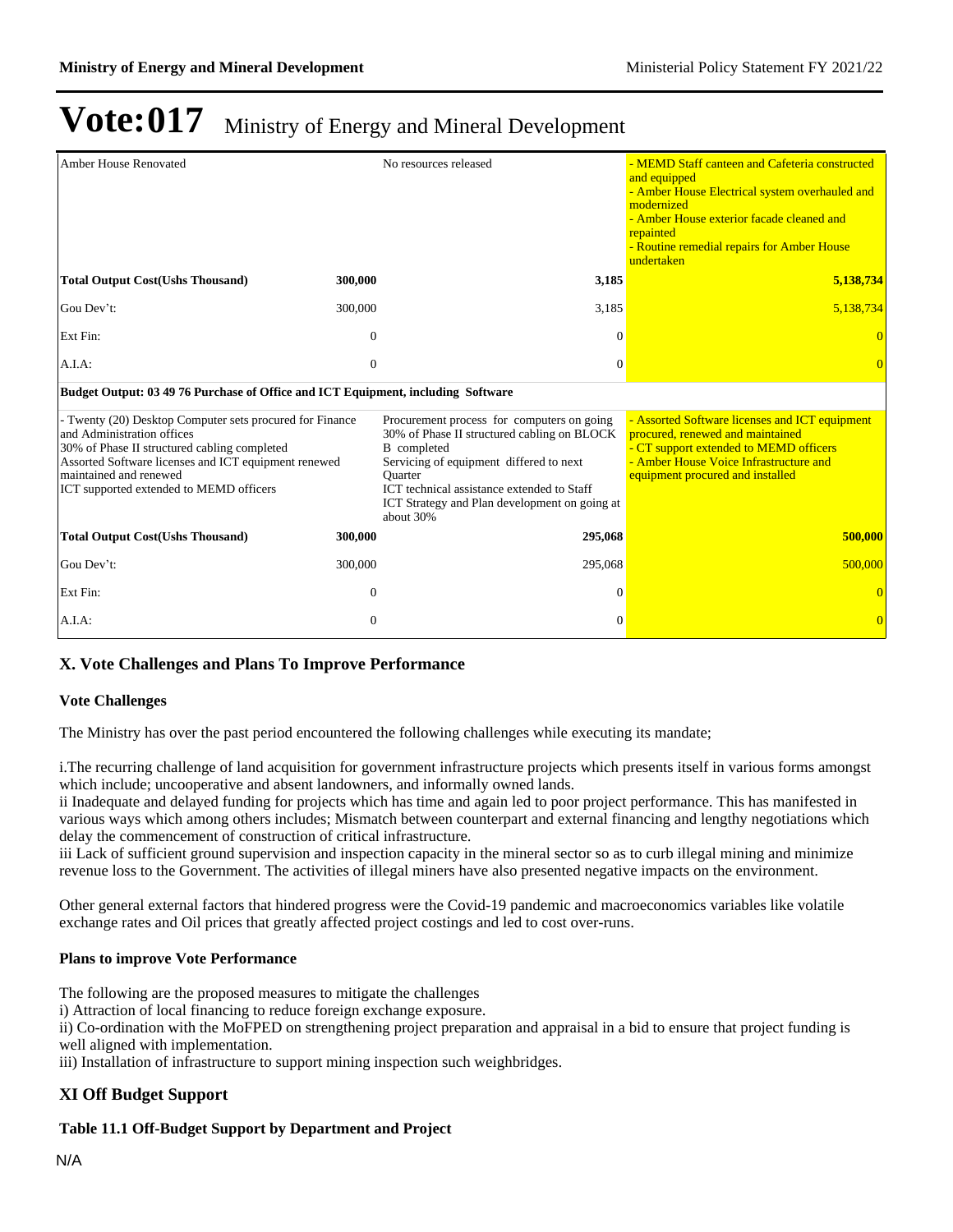### **XII. Vote Cross Cutting Policy And Other Budgetary Issues**

### **Table 12.1: Cross- Cutting Policy Issues**

| <b>Issue Type:</b>                  | <b>HIV/AIDS</b>                                                                                                                                                                                                                                      |
|-------------------------------------|------------------------------------------------------------------------------------------------------------------------------------------------------------------------------------------------------------------------------------------------------|
| Objective:                          | Ensure all staff are well sensitized and HIV Policy effectively implemented                                                                                                                                                                          |
| <b>Issue of Concern:</b>            | The threat of HIV/AIDS on staff                                                                                                                                                                                                                      |
| <b>Planned Interventions:</b>       | Ensure staff are sensitized on the spread and prevention of HIV/AIIDS                                                                                                                                                                                |
| <b>Budget Allocation (Billion):</b> | 0.100                                                                                                                                                                                                                                                |
| <b>Performance Indicators:</b>      | 1. Four (04) training workshops held<br>2. One hundred (100) staff sensitized<br>3. ARVs distributed four (04) times                                                                                                                                 |
| <b>Issue Type:</b>                  | Gender                                                                                                                                                                                                                                               |
| Objective:                          | To identify gender and equity issues, specify measures to equalize the opportunities and allocate<br>budgets to address the different needs of men and women, PWDs, older persons, youth and other<br>marginalized groups and regions across Uganda. |
| <b>Issue of Concern:</b>            | To improve on Low rating by the EOC                                                                                                                                                                                                                  |
| <b>Planned Interventions:</b>       | Staff sensitization on gender and equity issues and the value of engendering the budget                                                                                                                                                              |
| <b>Budget Allocation (Billion):</b> | 0.500                                                                                                                                                                                                                                                |
| <b>Performance Indicators:</b>      | 1. Gender policy is in place<br>2. Twenty (20) staff trained in gender<br>3. Four (04) training workshops held                                                                                                                                       |
| <b>Issue Type:</b>                  | <b>Enviroment</b>                                                                                                                                                                                                                                    |
| Objective:                          | To have HSE safeguards at every stage of of every project and programme activity incorporated in<br>the planning and budgeting process                                                                                                               |
| <b>Issue of Concern:</b>            | Limited knowledge of HSE issues in the project and planning aspects of Government                                                                                                                                                                    |
| <b>Planned Interventions:</b>       | Ensure mainstreaming of HSE issues in planning and budgeting aspects                                                                                                                                                                                 |
| <b>Budget Allocation (Billion):</b> | 0.700                                                                                                                                                                                                                                                |
| <b>Performance Indicators:</b>      | 1. Sensitize 20 project managers on HSE<br>2. Review 4 ESIA project reports<br>3. Conduct 12 monitoring reports on compliance to HSE issues                                                                                                          |

### **XIII. Personnel Information**

### **Table 13.1 Staff Establishment Analysis**

| <b>Title</b>                                                                                                                    | <b>Salary Scale</b> | <b>Number Of Approved Positions</b> | <b>Number Of Filled Positions</b> |
|---------------------------------------------------------------------------------------------------------------------------------|---------------------|-------------------------------------|-----------------------------------|
| Assistant Commissioner - Personnel   U1 E L                                                                                     |                     |                                     |                                   |
| Assistant Commissioner<br>(Geophysics and Engineering)                                                                          | U1E                 |                                     | $\overline{0}$                    |
| <b>Assistant Commissioner (Nuclear</b> )<br>Power Infrastracture, Fuel and<br>Radioactive Waste and Science and<br>Application) | IU1E                |                                     | $\overline{0}$                    |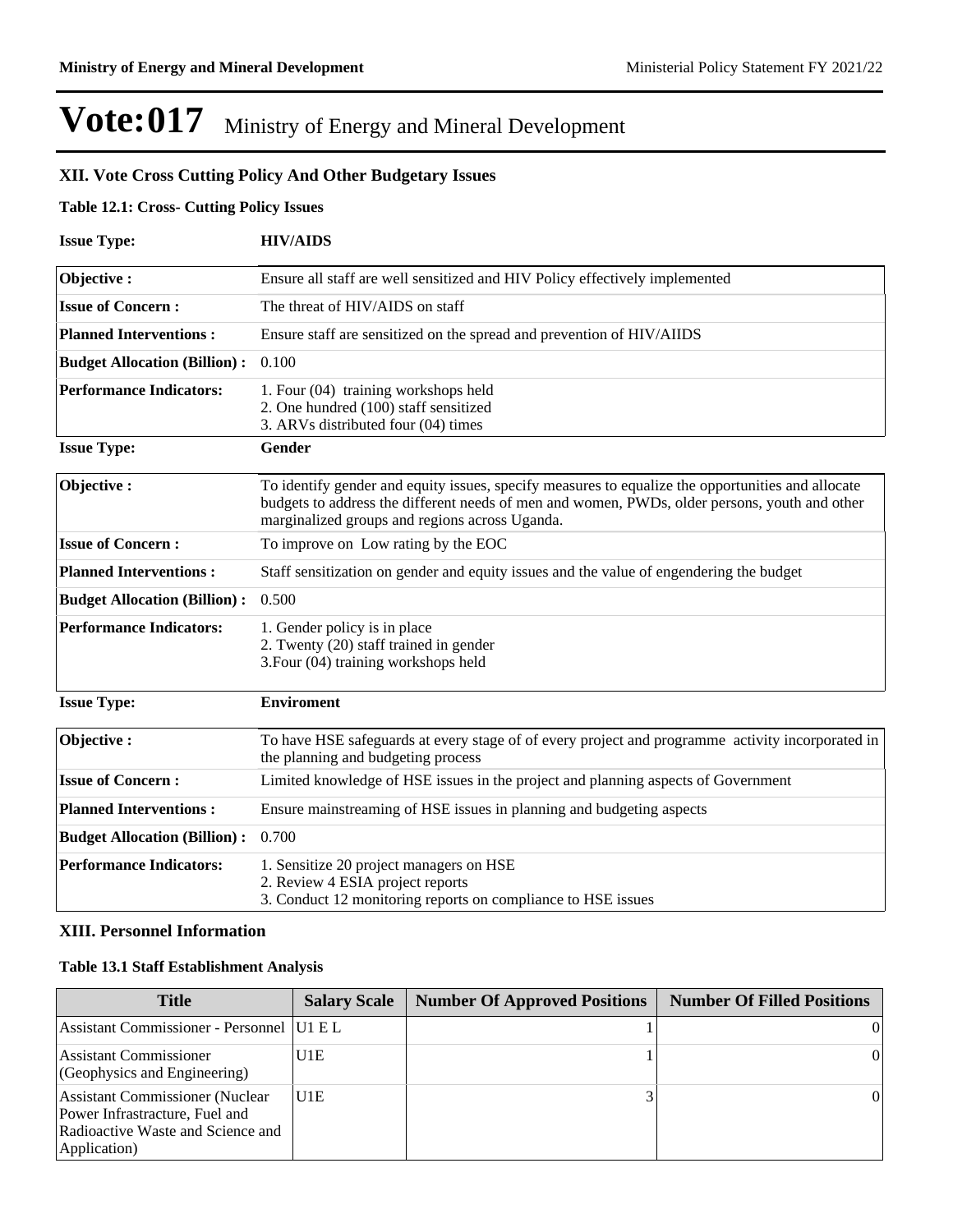| Assistant Commissioner Comm &<br><b>Information Mgt</b>                      | U1E               |                | $\vert 0 \vert$  |
|------------------------------------------------------------------------------|-------------------|----------------|------------------|
| <b>Assistant Commissioner</b> , Energy<br><b>Efficiency and Conservation</b> | U1E               | 1              | $\boldsymbol{0}$ |
| Commissioner (Nuclear Energy)                                                | U1SE              | 1              | $\Omega$         |
| Commissioner, Energy Efficiency &<br>Conservation                            | U1SE              |                | $\Omega$         |
| Principal Economist                                                          | U <sub>2</sub>    | 1              | $\boldsymbol{0}$ |
| Principal Energy Officer (EEC)                                               | U <sub>2</sub>    | $\overline{c}$ | $\boldsymbol{0}$ |
| Principal Energy Officer (Physical<br>Renewable Energy)                      | U <sub>2</sub>    |                | $\boldsymbol{0}$ |
| Principal Engineer (Resevoir)                                                | U <sub>2</sub>    | 1              | 0                |
| Principal Geochemist                                                         | U <sub>2</sub>    |                | $\boldsymbol{0}$ |
| Principal Geophysicist                                                       | U <sub>2</sub>    | 1              | $\boldsymbol{0}$ |
| Principal Geophysicist (Reservoir)                                           | U <sub>2</sub>    |                | $\boldsymbol{0}$ |
| Principal Geoscientist                                                       | U2                | 1              | $\boldsymbol{0}$ |
| Principal Information Technology<br>Officer                                  | U <sub>2</sub>    |                | $\boldsymbol{0}$ |
| Principal Mineral Dresser                                                    | U <sub>2</sub>    |                | $\Omega$         |
| Principal Petroleum Officer<br>(Planning)                                    | U <sub>2</sub>    | 1              | $\Omega$         |
| Principal Petroleum Officer<br>(Transport & Storage)                         | U <sub>2</sub>    | 1              | $\boldsymbol{0}$ |
| Principal Seismologist                                                       | U <sub>2</sub>    | 1              | $\boldsymbol{0}$ |
| Principal Staff Cartographer                                                 | U <sub>2</sub>    | 1              | $\boldsymbol{0}$ |
| Principal Statistician                                                       | U <sub>2</sub>    |                | $\boldsymbol{0}$ |
| Principal Engineer (Instrumentation<br>& Measurement)                        | U <sub>2</sub> SC | 1              | $\boldsymbol{0}$ |
| Principal Energy Officer (Nuclear)                                           | U2(SC)            | $\overline{2}$ | $\boldsymbol{0}$ |
| Senior Documentation Officer                                                 | U <sub>3</sub>    |                | 0                |
| Senior Energy Officer (EEC)                                                  | U <sub>3</sub>    |                | $\overline{0}$   |
| Senior Energy Officer (Electrical<br>Suppy)                                  | U <sub>3</sub>    | 3              | $\boldsymbol{0}$ |
| Senior Energy Officer (Nuclear<br>Energy)                                    | U <sub>3</sub>    | 4              | $\vert 0 \vert$  |
| Senior Engineer (Mining)                                                     | U <sub>3</sub>    | 1              | $\boldsymbol{0}$ |
| Senior Engineer (Reservoir)                                                  | U <sub>3</sub>    | 1              | $\vert 0 \vert$  |
| Senior Geochemist                                                            | U <sub>3</sub>    | $\overline{2}$ | $\boldsymbol{0}$ |
| Senior Geologist (Stratigraphic<br>Code)                                     | U <sub>3</sub>    | 11             | $\boldsymbol{0}$ |
| Senior Geophysicist                                                          | U <sub>3</sub>    | 3              | $\vert 0 \vert$  |
| Senior Geoscientist (GIS)                                                    | U <sub>3</sub>    | 1              | 0                |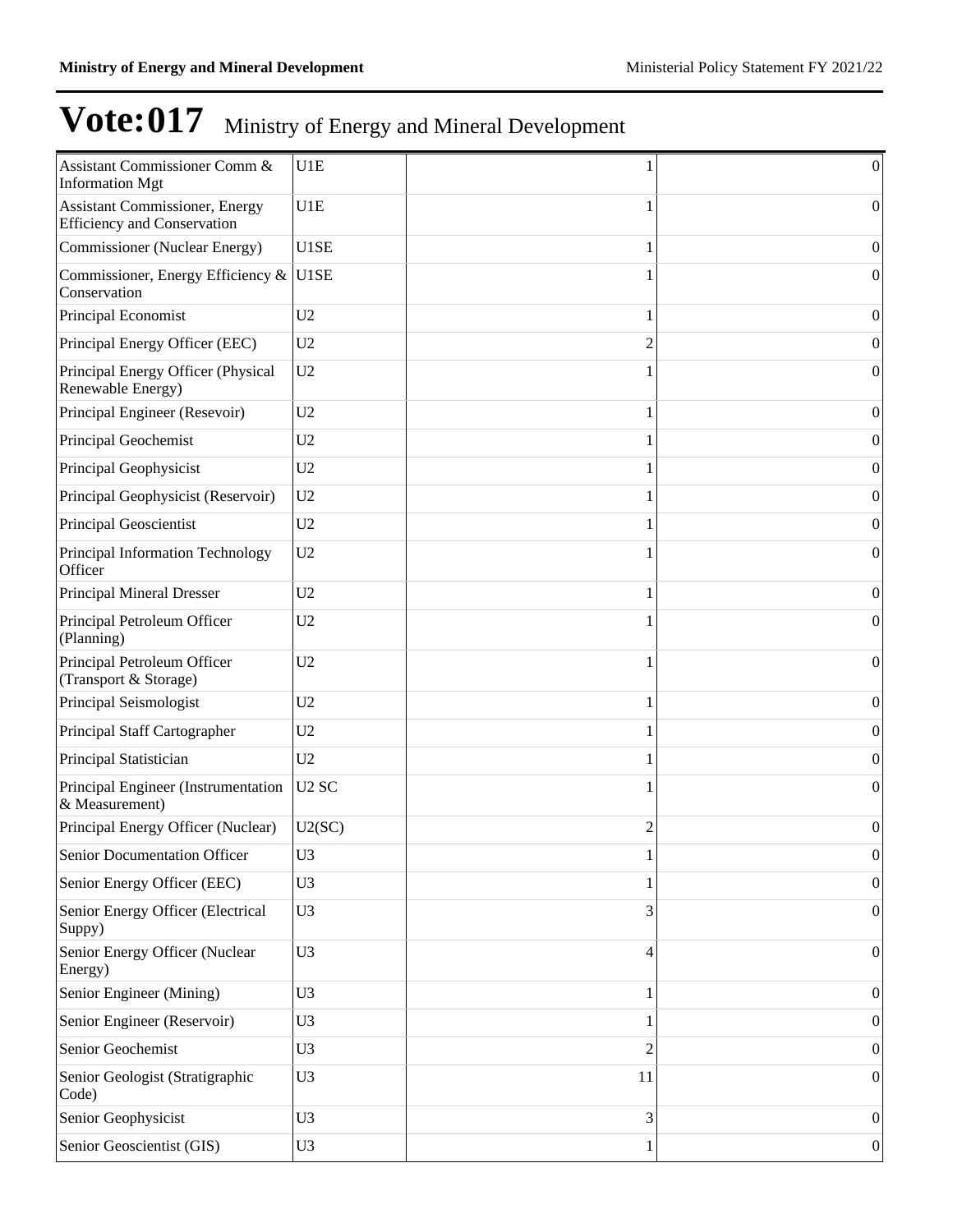| Senior National Content Officer                              | U <sub>3</sub>    |                | $\boldsymbol{0}$ |
|--------------------------------------------------------------|-------------------|----------------|------------------|
| Senior Palynologist                                          | U <sub>3</sub>    |                | $\overline{0}$   |
| Senior Petroleum Officer<br>(Instrumentation & Measurement)  | U <sub>3</sub>    |                | $\overline{0}$   |
| Senior Seismologist                                          | U <sub>3</sub>    | 1              | $\vert 0 \vert$  |
| Senior Inspector of Mines                                    | U <sub>3</sub> SC |                | $\overline{0}$   |
| Senior Energy Officer (Planning)                             | U3 Upp            |                | $\vert 0 \vert$  |
| Senior Enviroment Officer (Health,<br>Safety & Environment)  | U3 Upp            |                | $\overline{0}$   |
| Senior Geological Officer<br>(Planning)                      | U3 Upp            |                | $\overline{0}$   |
| <b>Communication Officer</b>                                 | U <sub>4</sub>    | 1              | $\theta$         |
| Energy Officer (EEC)                                         | U <sub>4</sub>    | 2              | $\theta$         |
| Energy Officer (Electrical Supply)                           | U <sub>4</sub>    |                | $\theta$         |
| Energy Officer (Nuclear)                                     | U <sub>4</sub>    | 8              | $\theta$         |
| Environment Officer                                          | U <sub>4</sub>    | 2              | $\theta$         |
| Geochemist                                                   | U <sub>4</sub>    |                | $\theta$         |
| Geologist (Wall site)                                        | U <sub>4</sub>    |                | $\theta$         |
| Geoscientist (GIS)                                           | U <sub>4</sub>    | 2              | $\theta$         |
| Human Resource Officer                                       | U <sub>4</sub>    |                | $\theta$         |
| Information Technology Officer                               | U <sub>4</sub>    |                | $\theta$         |
| <b>Inspector of Mines</b>                                    | U <sub>4</sub>    |                | $\theta$         |
| Petroleum Officer /Tansport and<br><b>Storage Operations</b> | U <sub>4</sub>    | 5              | $\theta$         |
| Principal Office Supervisor                                  | U <sub>4</sub>    | 1              | $\overline{0}$   |
| Seismologist                                                 | U <sub>4</sub>    |                | $\boldsymbol{0}$ |
| Senior Assistant Inspector of Mines                          | U <sub>4</sub>    | 1              | 0                |
| Senior Geophysical Technician                                | U <sub>4</sub>    | $\overline{c}$ | $\vert 0 \vert$  |
| System Administrator                                         | U <sub>4</sub>    | 1              | $\vert 0 \vert$  |
| Senior Enviroment Officer                                    | U4 Upp            | $\overline{c}$ | $\vert 0 \vert$  |
| Technician (Computer,<br>Instrumentation)                    | U4SC              |                | $\vert 0 \vert$  |
| <b>Assistant Geological Officer</b>                          | U <sub>5</sub>    | 1              | $\boldsymbol{0}$ |
| Laboratory Technician                                        | U <sub>5</sub>    |                | $\boldsymbol{0}$ |
| Office Supervisor                                            | U <sub>5</sub>    |                | $\boldsymbol{0}$ |
| Senior Assistant Engineering Officer U5                      |                   |                | $\boldsymbol{0}$ |
| Senior Driller                                               | U5 SC             |                | $\boldsymbol{0}$ |
| Lab. Technician                                              | U5 Upp            | 3              | $\boldsymbol{0}$ |
| Driller                                                      | U <sub>6</sub>    |                | $\vert 0 \vert$  |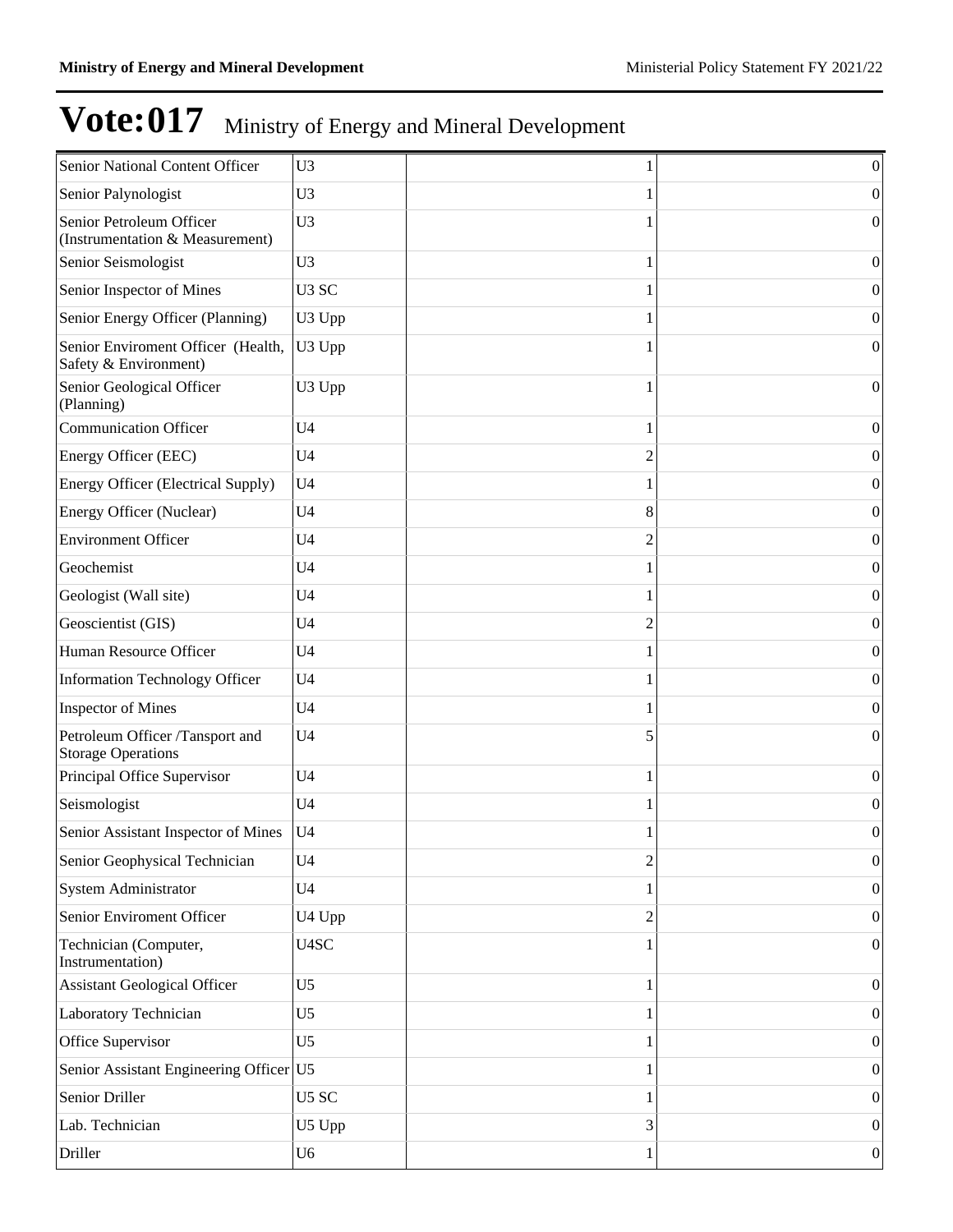| <b>Station Operators</b> | U <sub>6</sub> |    |                 |
|--------------------------|----------------|----|-----------------|
| <b>Assistant Driller</b> | U <sub>7</sub> |    | $\vert 0 \vert$ |
| Receptionist             | U7 Upp         |    | 0               |
| <b>Office Attendant</b>  | U8 Upp         | 10 | 0               |
| Driver                   | U8-Upper       | 10 | 0'              |

### **Table 13.2 Staff Recruitment Plan**

| Post Title                                                                                                                    | Salalry<br>Scale | No. Of<br>Approved<br>Posts | No Of<br><b>Filled Posts</b> | Vacant<br>Posts | No. of Posts<br>Cleared for<br>Filling<br>FY2021/22 | <b>Gross Salary</b><br>Per Month<br>(UGX) | <b>Total Annual</b><br>Salary<br>(UGX) |
|-------------------------------------------------------------------------------------------------------------------------------|------------------|-----------------------------|------------------------------|-----------------|-----------------------------------------------------|-------------------------------------------|----------------------------------------|
| Assistant Commissioner -<br>Personnel                                                                                         | U1 E L           |                             | 0                            |                 |                                                     | 1,168,470                                 | 14,021,640                             |
| <b>Assistant Commissioner</b><br>(Geophysics and Engineering)                                                                 | U1E              | $\mathbf{1}$                | $\theta$                     |                 |                                                     | 2,370,401                                 | 28,444,812                             |
| <b>Assistant Commissioner (Nuclear</b><br>Power Infrastracture, Fuel and<br>Radioactive Waste and Science<br>and Application) | U1E              | 3                           | $\theta$                     | 3               |                                                     | 2,700,000                                 | 32,400,000                             |
| Assistant Commissioner Comm &<br><b>Information Mgt</b>                                                                       | U1E              | 1                           | $\theta$                     | 1               |                                                     | 2,291,633                                 | 27,499,596                             |
| Assistant Commissioner, Energy<br><b>Efficiency and Conservation</b>                                                          | U1E              | -1                          | $\Omega$                     |                 |                                                     | 2,250,163                                 | 27,001,956                             |
| <b>Assistant Driller</b>                                                                                                      | U7               | 1                           | $\overline{0}$               |                 |                                                     | 343,792                                   | 4,125,504                              |
| <b>Assistant Geological Officer</b>                                                                                           | U <sub>5</sub>   | 1                           | $\overline{0}$               | 1               |                                                     | 1,200,000                                 | 14,400,000                             |
| Commissioner (Nuclear Energy)                                                                                                 | U1SE             | 1                           | $\overline{0}$               | 1               |                                                     | 3,050,000                                 | 36,600,000                             |
| Commissioner, Energy Efficiency<br>& Conservation                                                                             | U1SE             | 1                           | $\theta$                     |                 |                                                     | 3,050,000                                 | 36,600,000                             |
| <b>Communication Officer</b>                                                                                                  | U4               | $\mathbf{1}$                | $\overline{0}$               | 1               |                                                     | 723,868                                   | 8,686,416                              |
| Driller                                                                                                                       | U6               | 1                           | $\overline{0}$               |                 |                                                     | 1,200,000                                 | 14,400,000                             |
| Driver                                                                                                                        | U8-Upper         | 10                          | $\mathbf{0}$                 | 10              | 10                                                  | 2,370,690                                 | 28,448,280                             |
| Energy Officer (EEC)                                                                                                          | U4               | $\overline{\mathbf{c}}$     | $\Omega$                     | $\overline{2}$  | $\mathfrak{2}$                                      | 4,400,000                                 | 52,800,000                             |
| Energy Officer (Electrical Supply)                                                                                            | U4               | 1                           | $\mathbf{0}$                 | 1               |                                                     | 2,200,000                                 | 26,400,000                             |
| Energy Officer (Nuclear)                                                                                                      | U <sub>4</sub>   | 8                           | $\mathbf{0}$                 | 8               | 8                                                   | 17,600,000                                | 211,200,000                            |
| <b>Environment Officer</b>                                                                                                    | U <sub>4</sub>   | $\overline{c}$              | $\mathbf{0}$                 | $\overline{2}$  | $\overline{c}$                                      | 4,400,000                                 | 52,800,000                             |
| Geochemist                                                                                                                    | U <sub>4</sub>   | 1                           | $\mathbf{0}$                 |                 |                                                     | 2,200,000                                 | 26,400,000                             |
| Geologist (Wall site)                                                                                                         | U <sub>4</sub>   | 1                           | $\Omega$                     |                 |                                                     | 2,200,000                                 | 26,400,000                             |
| Geoscientist (GIS)                                                                                                            | U4               | $\overline{c}$              | $\mathbf{0}$                 | $\overline{2}$  | 2                                                   | 4,400,000                                 | 52,800,000                             |
| Human Resource Officer                                                                                                        | U <sub>4</sub>   | $\mathbf{1}$                | $\mathbf{0}$                 |                 |                                                     | 601,352                                   | 7,216,224                              |
| <b>Information Technology Officer</b>                                                                                         | U <sub>4</sub>   | 1                           | $\mathbf{0}$                 |                 |                                                     | 2,200,000                                 | 26,400,000                             |
| <b>Inspector of Mines</b>                                                                                                     | U <sub>4</sub>   | 1                           | $\mathbf{0}$                 |                 |                                                     | 2,200,000                                 | 26,400,000                             |
| Lab. Technician                                                                                                               | U5 Upp           | 3                           | $\overline{0}$               | 3               | 3                                                   | 1,875,201                                 | 22,502,412                             |
| Laboratory Technician                                                                                                         | U <sub>5</sub>   | 1                           | 0                            | $\mathbf{I}$    | $\mathbf{r}$                                        | 1,200,000                                 | 14,400,000                             |
| Office Attendant                                                                                                              | U8 Upp           | 10                          | $\overline{0}$               | $10\,$          | $10\,$                                              | 2,370,690                                 | 28,448,280                             |
| Office Supervisor                                                                                                             | U <sub>5</sub>   | 1                           | $\boldsymbol{0}$             | $\mathbf{1}$    | 1                                                   | 479,759                                   | 5,757,108                              |
| Petroleum Officer /Tansport and<br><b>Storage Operations</b>                                                                  | U <sub>4</sub>   | 5                           | $\boldsymbol{0}$             | 5               | 5                                                   | 11,000,000                                | 132,000,000                            |
| Principal Economist                                                                                                           | $\,$ U2 $\,$     | 1                           | $\boldsymbol{0}$             | 1               | 1                                                   | 2,400,000                                 | 28,800,000                             |
| Principal Energy Officer (EEC)                                                                                                | U2               | $\overline{\mathbf{c}}$     | $\boldsymbol{0}$             | $\sqrt{2}$      | $\mathbf{2}$                                        | 4,800,000                                 | 57,600,000                             |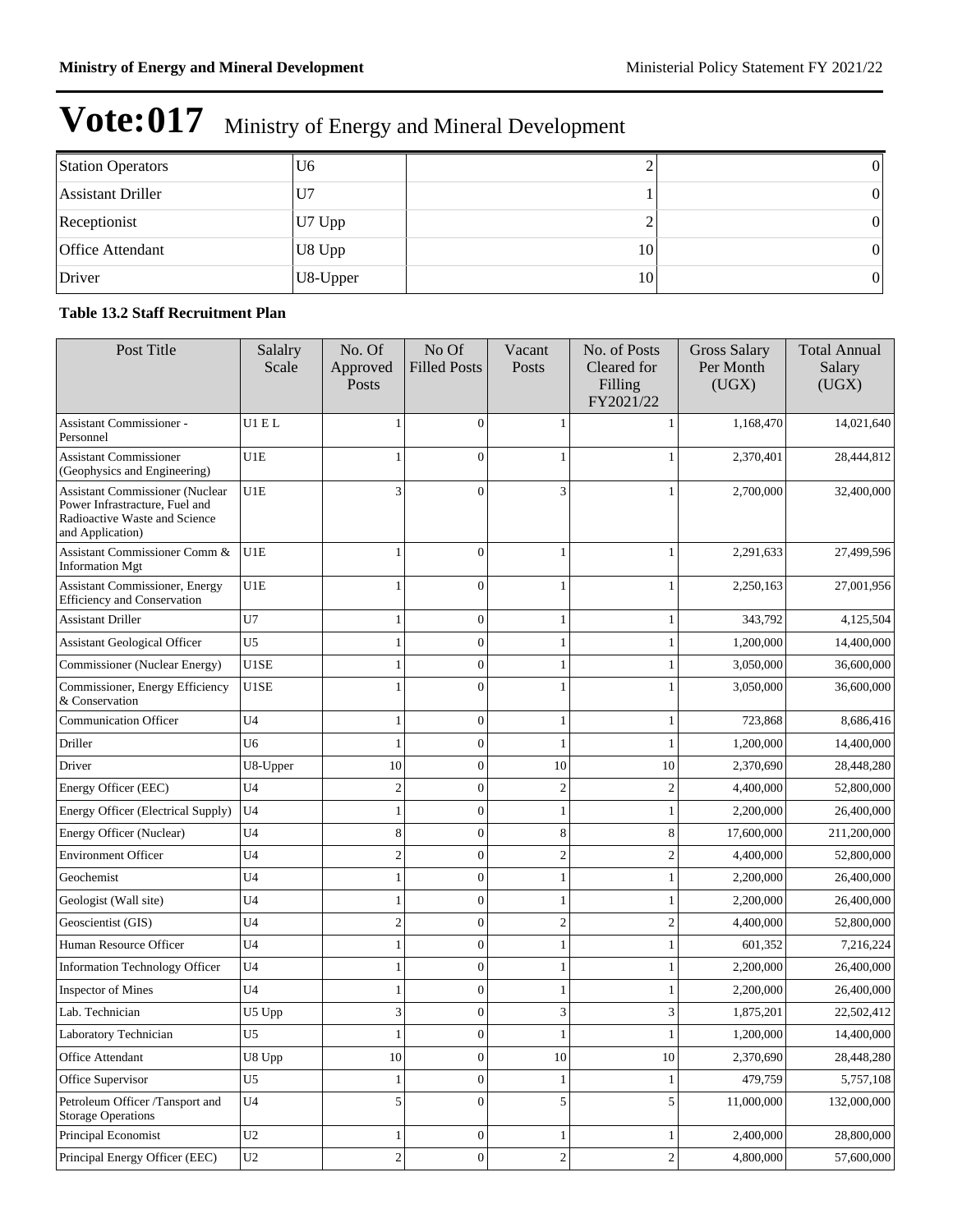| Principal Energy Officer (Nuclear)                          | U2(SC)            | $\overline{c}$   | $\boldsymbol{0}$ | $\overline{c}$ | $\overline{c}$ | 3,456,372 | 41,476,464  |
|-------------------------------------------------------------|-------------------|------------------|------------------|----------------|----------------|-----------|-------------|
| Principal Energy Officer (Physical<br>Renewable Energy)     | U <sub>2</sub>    |                  | $\Omega$         |                |                | 2,400,000 | 28,800,000  |
| Principal Engineer<br>(Instrumentation & Measurement)       | U <sub>2</sub> SC | 1                | $\Omega$         |                |                | 1,771,568 | 21,258,816  |
| Principal Engineer (Resevoir)                               | U <sub>2</sub>    | 1                | $\mathbf{0}$     | 1              | 1              | 1,771,568 | 21,258,816  |
| Principal Geochemist                                        | U2                | 1                | $\overline{0}$   |                | 1              | 2,400,000 | 28,800,000  |
| Principal Geophysicist                                      | U <sub>2</sub>    | 1                | 0                |                |                | 2,400,000 | 28,800,000  |
| Principal Geophysicist (Reservoir)                          | U <sub>2</sub>    | 1                | $\theta$         |                |                | 2,400,000 | 28,800,000  |
| Principal Geoscientist                                      | U <sub>2</sub>    | 1                | $\mathbf{0}$     |                | 1              | 2,400,000 | 28,800,000  |
| Principal Information Technology<br>Officer                 | U <sub>2</sub>    | 1                | $\Omega$         |                |                | 1,252,000 | 15,024,000  |
| Principal Mineral Dresser                                   | U2                | 1                | $\mathbf{0}$     |                |                | 2,400,000 | 28,800,000  |
| Principal Office Supervisor                                 | U <sub>4</sub>    | 1                | $\mathbf{0}$     |                | 1              | 601,352   | 7,216,224   |
| Principal Petroleum Officer<br>(Planning)                   | U2                | 1                | $\theta$         |                |                | 2,400,000 | 28,800,000  |
| Principal Petroleum Officer<br>(Transport & Storage)        | U2                | 1                | $\Omega$         |                |                | 2,400,000 | 28,800,000  |
| Principal Seismologist                                      | U2                | 1                | $\mathbf{0}$     |                |                | 2,400,000 | 28,800,000  |
| Principal Staff Cartographer                                | U2                | 1                | $\mathbf{0}$     |                | 1              | 2,400,000 | 28,800,000  |
| Principal Statistician                                      | U2                | $\mathbf{1}$     | $\mathbf{0}$     |                |                | 2,400,000 | 28,800,000  |
| Receptionist                                                | U7 Upp            | $\overline{c}$   | $\mathbf{0}$     | $\overline{2}$ | $\overline{c}$ | 567,826   | 6,813,912   |
| Seismologist                                                | U <sub>4</sub>    | $\mathbf{1}$     | $\overline{0}$   |                | 1              | 2,200,000 | 26,400,000  |
| Senior Assistant Engineering<br>Officer                     | U5                | 1                | $\theta$         |                |                | 1,200,000 | 14,400,000  |
| Senior Assistant Inspector of<br>Mines                      | U <sub>4</sub>    | 1                | $\mathbf{0}$     |                |                | 2,200,000 | 26,400,000  |
| Senior Documentation Officer                                | U3                | 1                | $\mathbf{0}$     |                | 1              | 2,300,000 | 27,600,000  |
| Senior Driller                                              | U5 SC             | 1                | $\overline{0}$   |                |                | 688,450   | 8,261,400   |
| Senior Energy Officer (EEC)                                 | U3                | 1                | $\Omega$         |                |                | 2,300,000 | 27,600,000  |
| Senior Energy Officer (Electrical<br>Suppy)                 | U3                | 3                | $\Omega$         | 3              | 3              | 6,900,000 | 82,800,000  |
| Senior Energy Officer (Nuclear<br>Energy)                   | U3                | 4                | $\Omega$         | $\overline{A}$ | Δ              | 9,200,000 | 110,400,000 |
| Senior Energy Officer (Planning)                            | U3 Upp            | 1                | $\boldsymbol{0}$ |                |                | 2,300,000 | 27,600,000  |
| Senior Engineer (Mining)                                    | U3                |                  | $\Omega$         |                |                | 2,300,000 | 27,600,000  |
| Senior Engineer (Reservoir)                                 | U3                | 1                | $\boldsymbol{0}$ | 1              | 1              | 1,242,821 | 14,913,852  |
| Senior Enviroment Officer                                   | U4 Upp            | $\boldsymbol{2}$ | $\mathbf{0}$     | $\overline{2}$ | 1              | 1,242,821 | 14,913,852  |
| Senior Enviroment Officer<br>(Health, Safety & Environment) | U3 Upp            | $\mathbf{1}$     | $\mathbf{0}$     |                | 1              | 1,242,821 | 14,913,852  |
| Senior Geochemist                                           | U3                | $\boldsymbol{2}$ | $\mathbf{0}$     | $\sqrt{2}$     | $\overline{c}$ | 4,600,000 | 55,200,000  |
| Senior Geological Officer<br>(Planning)                     | U3 Upp            | $\mathbf{1}$     | $\mathbf{0}$     |                | 1              | 2,300,000 | 27,600,000  |
| Senior Geologist (Stratigraphic<br>Code)                    | U3                | 11               | $\mathbf{0}$     | 11             | 1              | 2,300,000 | 27,600,000  |
| Senior Geophysical Technician                               | U4                | $\overline{c}$   | $\mathbf{0}$     | $\overline{c}$ | $\overline{c}$ | 4,400,000 | 52,800,000  |
| Senior Geophysicist                                         | U3                | 3                | $\boldsymbol{0}$ | $\mathfrak{Z}$ | 3              | 6,900,000 | 82,800,000  |
| Senior Geoscientist (GIS)                                   | U <sub>3</sub>    | $\mathbf{1}$     | $\mathbf{0}$     | $\mathbf{1}$   | 1              | 2,300,000 | 27,600,000  |
| Senior Inspector of Mines                                   | U3 SC             | 1                | $\boldsymbol{0}$ |                | $\mathbf{1}$   | 1,106,857 | 13,282,284  |
| Senior National Content Officer                             | U3                | 1                | $\boldsymbol{0}$ |                | 1              | 2,300,000 | 27,600,000  |
| Senior Palynologist                                         | U3                | $\mathbf{1}$     | $\mathbf{0}$     |                | 1              | 2,300,000 | 27,600,000  |